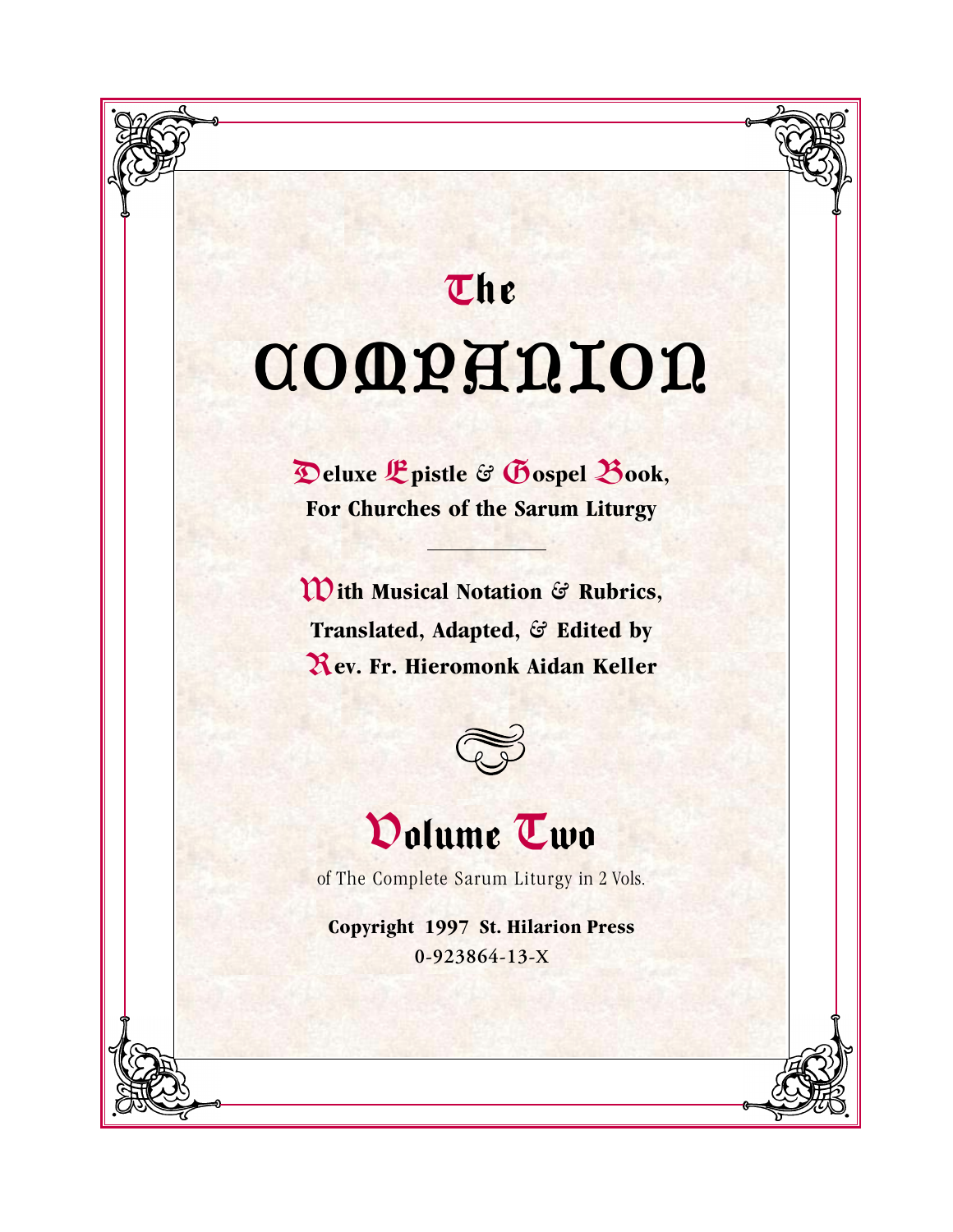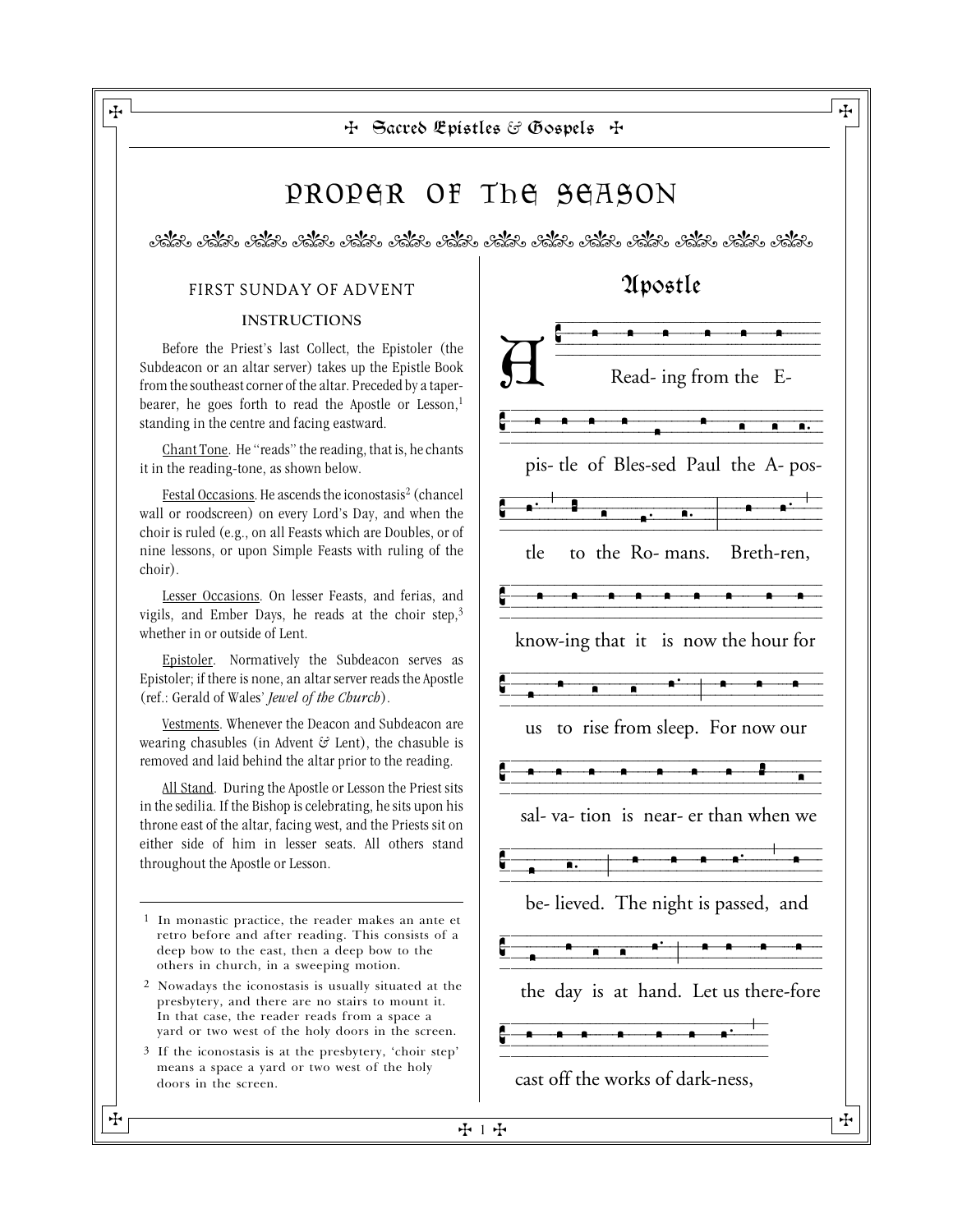

#### **From the Apostle to the Gospel** INSTRUCTIONS

There are no concluding words other than what is printed for each day; the response to the reading is the choir's singing of (a) the Responsory, called the Graduale, or (b) in Paschaltide, the first Alleluya.

Return to the Altar. After the reading the Epistoler, preceded by the taper-bearer, replaces the Epistle Book on the altar. Then he takes a blessing from the Priest, kissing his right hand. If a Bishop is present, the Epistoler goes instead to the Bishop at his throne for a blessing, and having received the blessing—in older practice—kisses the Bishop's feet.

Third Entrance. This entrance is appointed to occur during the Apostle. However, in the parishes this entrance is commonly made after the Apostle. Two Taper-bearers with lit candles go to the presbytery door, where they meet the Thurifer, who carries the burse and chalice in his veiled hands as high as his face. Attended by the Taperers, he sets the chalice on the credence table, the burse with corporals on the altar, kissing the altar. The Taperers set their lit candles upon the altar step. In some churches, the chalice is handed to the Priest through the doors in the screen, and he sets the burse on the altar, then the Deacon sets the chalice upon the credence.

Lavabo. Then the Subdeacon washes his hands.

Blessing of Water. The Subdeacon brings the tray with the singing-breads (prosphora) and the cruets (of water and of wine) to the Priest (or to the Bishop, if he is present) and asks the blessing:

*Subdeacon:* **Benedícite** (Bless).

*Priest (Bishop):* **Dóminus** (The Lord bless). **May it be blessed by Him from Whose side there came forth blood and water. In the name of the Father and of the Son and of the Holy Spirit. Amen**.

Deacon. The Deacon (or Priest) now washes his hands and chooses three of the singing-breads, placing them upon the paten. He pours wine in the chalice and lowers a little blessed water into it with the holy spoon. The Subdeacon helps him with all these things.

At the Penultimate Chant. While the next-to-last chant is being sung by the choir, the Deacon spreads out the second corporal, called the sindon. In modern practice, the antimension often serves as the sindon, and the illiton serves as the first corporal.

The Acolytes or altar servers light the tapers for the Gospel, bring out the eagle stand, and drape a white silk cloth between them, over the eagle.

At the Last Chant. At the Sequence, or the Alleluya, or the Tract, the Thurifer brings the censer to the Priest (if the Bishop is present, to the Bishop).

#### *Thurifer:* **Benedícite** (Bless).

*Priest (Bishop):* **Dóminus** (The Lord bless). **May this incense be blessed by Him in Whose honour it shall be burnt. In the name of the Father and of the Son and of the Holy Spirit. Amen.**

The Thurifer hands the censer to the Deacon (if no Deacon, to the Priest, who will perform the censing).

Deacon's Censing. The Deacon (a) kisses the altar; (b) censes the middle of the altar, towards the Gospel book standing there; (c) swings the censer between himself and

ᡩ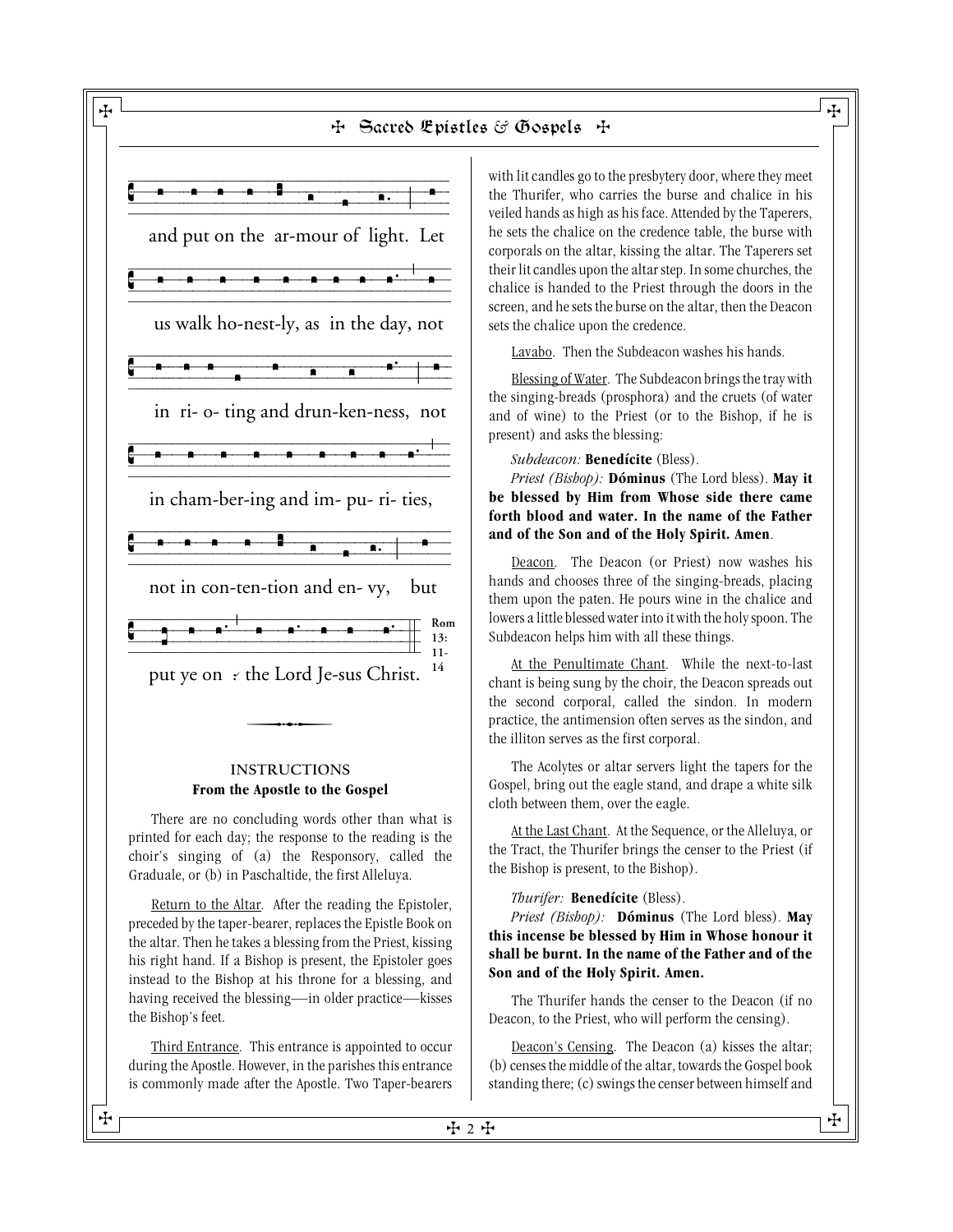the altar repeatedly till the choir gives the signal; then (d) hands the censer to the Thurifer.<sup>1</sup> The Priest goes to the northwest horn of the altar.

Blessing of the Gospeller. The Deacon bows north, to the Priest, asking a blessing as follows. If the Bishop is present, the Gospeller gets the blessing from him, then according to older practice—kisses his feet.2

#### *Deacon:* **Grant, O Lord, to bless**. *Priest:* **The Lord be in thy heart and upon thy mouth, to declare the Holy Gospel of God**.

The Priest signs him upon his head, saying:

*Priest:* **In the name of the Father and of the Son and of the Holy Spirit. Amen**.

Then the Deacon kisses the Priest's hand.

If No Deacon. The Priest bows eastward and says softly, "Grant, O Lord, to bless. May the Lord be in my heart and upon my mouth, to declare the Holy Gospel of God. In the name of the Father and of the Son and of the Holy Spirit. Amen." And he gathers the chasuble up onto his shoulders, baring the sleeves of the alb.

Gospeller's Prayer. After receiving the blessing, the Gospeller makes a reverence before the Gospel Book, kisses it, and says softly: **O Lord, give me in my mouth a speech right and resonant, that I may proclaim the words of Thy Gospel with proficiency**.

Pontifical Mass. If the Bishop is celebrating, then all the Subdeacons and Deacons go to the choir enclosure to join in the singing of the Sequence or final chant—save the principal Deacon and principal Subdeacon, both of whom remain at the altar.

#### GOSPEL PROCESSION

Destination. When the Apostle or Lesson was read atop the iconostasis, the Gospel is read there. If it was read from the choir-step, the Gospel is read there.

Procession. Then, preceded by two Taper-bearers with lit candles, and the Thurifer with the censer, and (on Double Feast) a Cross-bearer with a processional Cross, and by the Subdeacon bearing the Evangelium, $3$  the Deacon processes through the midst of the choir enclosure

bearing the Textus.<sup>3</sup> The Subdeacon and Deacon bear the books in the crook of the left arm, leaning the book against the left shoulder.

Clergy in Chancel & Choir. All those in the chancel and choir enclosure remove their head coverings and bow as the Gospel-Books pass by. Head coverings are not put on again until after the Gospel has been read.

Station at the Eagle. When the procession has reached the eagle stand, the Deacon stands in the centre, to read slightly northward. The Subdeacon sets the Evangelium upon the eagle, and the Deacon hands him the Textus. The Subdeacon leans the Textus against his breast. Immediately to the right and left of the Deacon stand the Taper-bearers, turned inward to face him. The Thurifer holds the censer, and stands immediately behind the Deacon.



#### STATION FOR THE GOSPEL **As Seen from the Nave, from the West**

Double Feasts: If on a greater Feast the Cross is borne, the Cross-bearer, stands at some distance, opposite the Deacon, the figure of Christ upon the Cross facing toward the Deacon.

- 1 Customarily, the censer is swung nine times towards the altar / Gospel Book.
- 2 Note the Deacon is not holding the Gospel Book when he gets his blessing.
- 3 The Evangelium contains the Gospel pericopes (selecctions) for the Mass. The Textus gives the Gospels complete, and in sequential order, without divisions or markings for chanting.

 $\mathbf{H}$  and  $\mathbf{H}$  are all  $\mathbf{H}$  and  $\mathbf{H}$  are all  $\mathbf{H}$  and  $\mathbf{H}$  are all  $\mathbf{H}$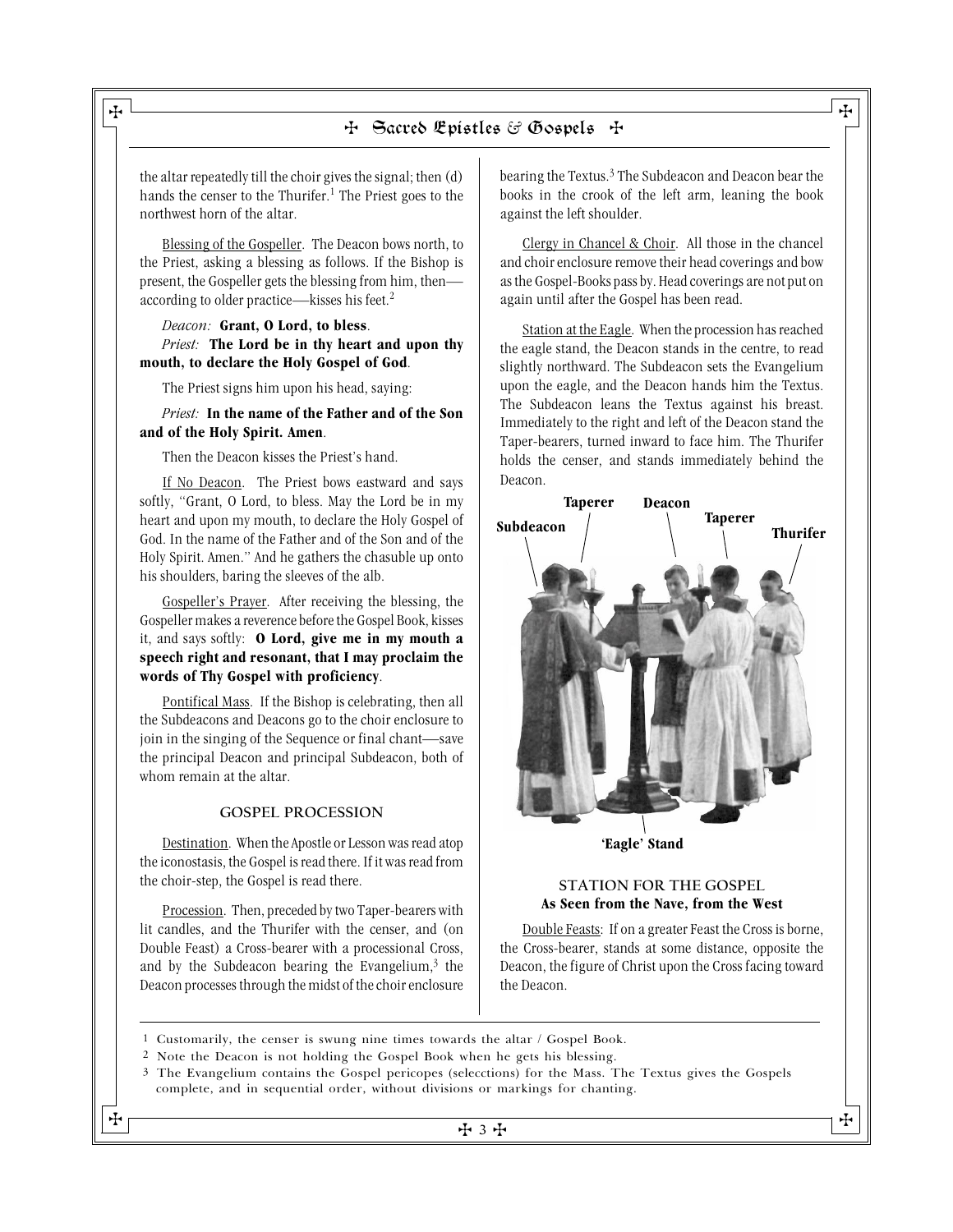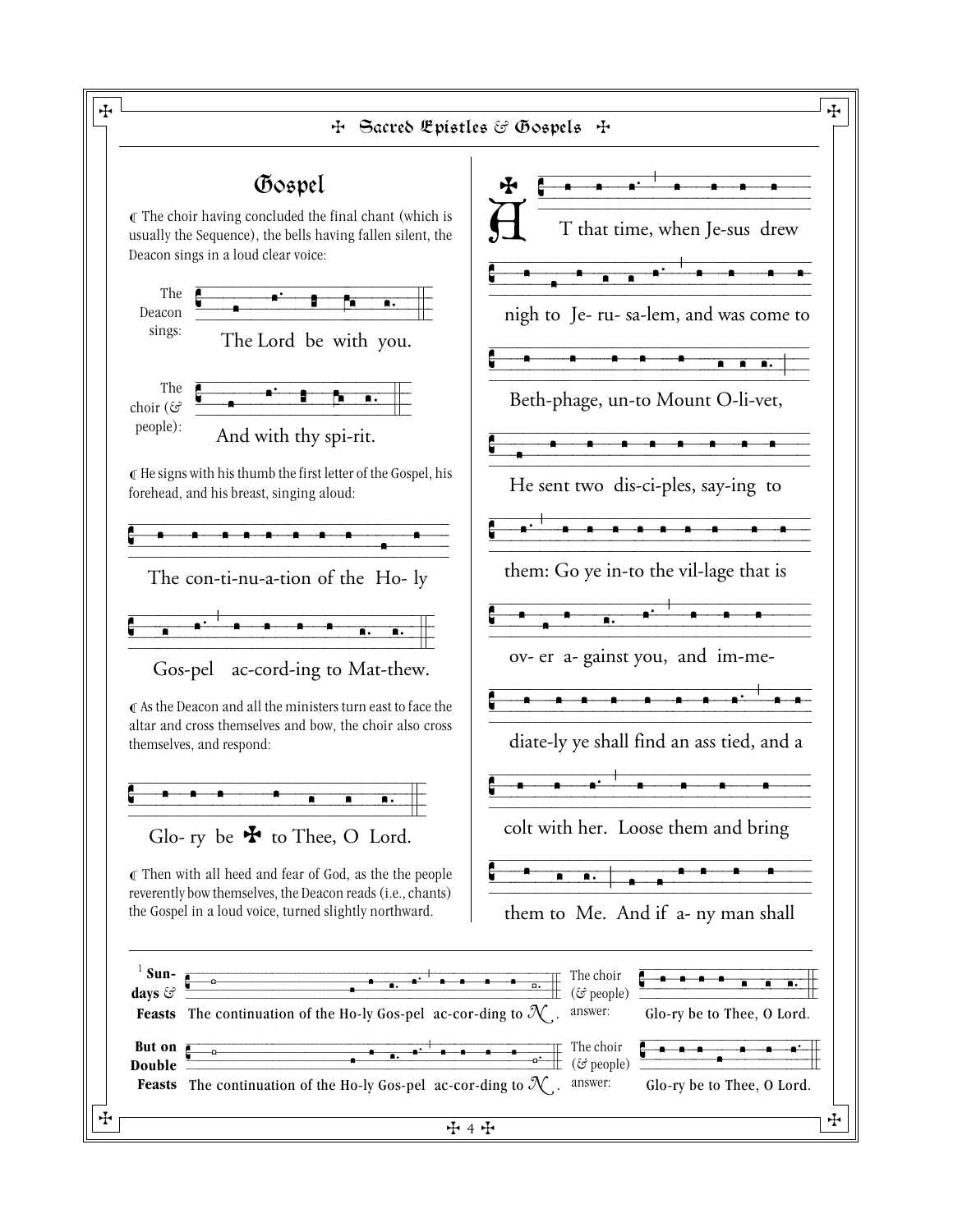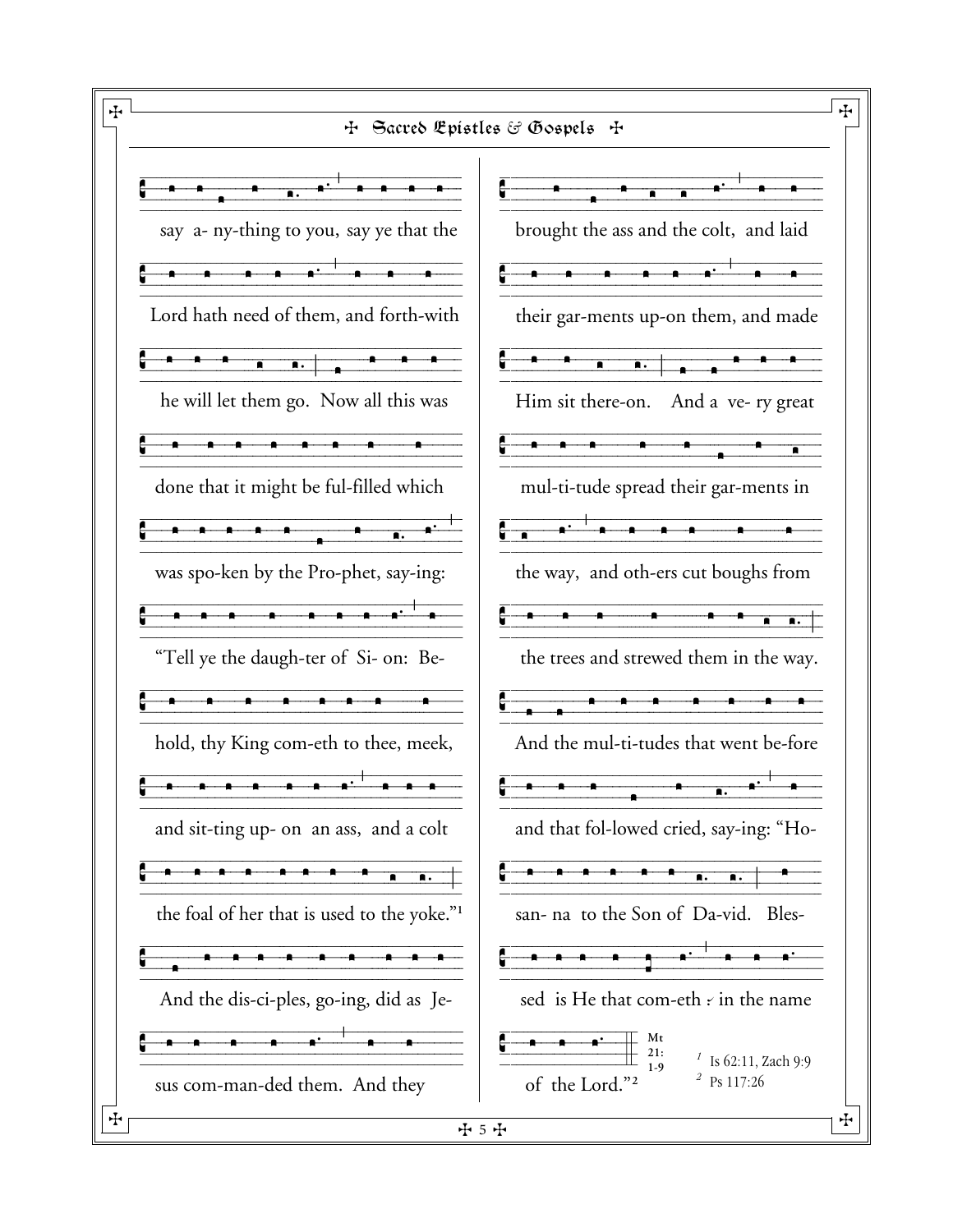#### AFTER THE GOSPEL

Conclusion: Clergy. There is no worded response to the Gospel; the Deacon kisses the page from which he read; then he is handed the Textus by the Subdeacon, who kisses his hand. The Subdeacon takes up the Evangelium.

Conclusion: Choir & People: As for the choir and people, directly the Gospel is ended, they make a prostration—that is, they trace a cross upon the ground in front of themselves, bend to kiss the ground at the place of the cross, then rise again to their feet.

Retrocession. The clergy on the iconostasis or chancel wall descend from it using the Gospel stairs, in the same order they had ascended before. As they proceed, the Subdeacon holds the Evangelium, the Deacon the Textus, but not as they held them before: each holds his book in both hands, squarely before him, about face-high.

Pontifical Mass. As the Deacon, Subdeacon, and other ministers pass through the choir enclosure returning to the altar, the other Deacons and Subdeacons enter into their retrocession and so they assemble around the altar.

At the Altar. The Deacon offers the Textus to the Priest to kiss.1 If the Bishop is present, he offers it to the Bishop to kiss.

Sermon. If it be the custom of the place, the Priest now preaches his sermon or homily upon the Gospel. Otherwise, he gives the sermon at the time of the Bidding Prayers before the Mass, or after the choir has concluded the Offerenda, or after the Mass is ended (usually, in that case, after an interval for people to eat dinner and return to the church).

Kissing of the Gospels. All Sundays and Feast Days, the Gospels book is carried to all the clergy by the Deacon to kiss, the Thurifer with censer preceding him. All the people are censed by the Thurifer and they all kiss the Gospels book held by the Deacon.

#### ADDITIONAL READINGS

It is a pious custom, whenever an Apostle and Gospel for a Sunday or feria are superseded by those of another service, such as for a Saint, or a Saint's readings are superseded by a Sunday's or feria's, the readings are "doubled"—impeded readings are sung at Mass-end, after "Let the performance" (Placeat Tibi) and before the bread-blessing. (However, if a Missa Sicca is following directly, the blessing and distribution of bread is performed first, then the impeded readings.) See Gerald of Wales, *Gemma Ecclesiæ*.



#### WEDNESDAY AFTER FIRST SUNDAY OF ADVENT

## Apostle

A Reading from the Epistle of Blessed James the Apostle. Dearly beloved, be patient until the coming of the Lord. Behold, the husbandman waiteth for the precious fruit of the earth, patiently bearing till he receive the early and latter rain. Be ye therefore also patient, and strengthen your hearts, for the coming of the Lord is at hand. Grudge not, brethren, one against another, that ye may not be judged. Behold, the Judge standeth before the door. Take, my brethren, for an example of suffering evil, of labour and patience, the prophets who spake in the name : of our Lord Jesus Christ. Jms 5:7-10

#### **Explanation of the Tone Schematic Below**

The intonation is shown only for the Apostle because the Gospel's intonation is provided each time in full. Next, Phrase A and Phrase B alternate, until, just before the : sign, the Penultimate (next-to-last) Cadence is sung, then the Last Cadence.

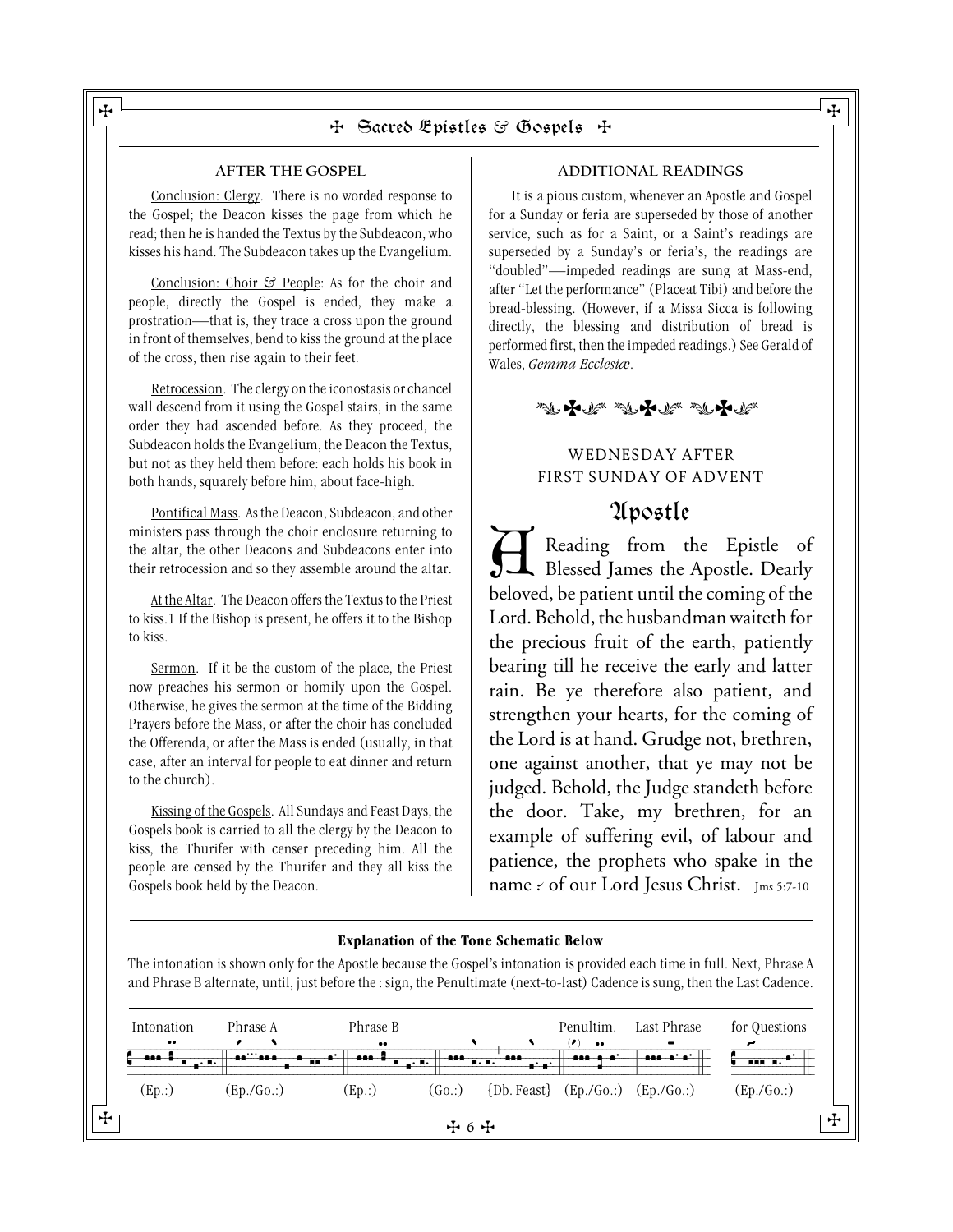

÷

they spring forth  $\cdot$  I will make you hear

 $\frac{1}{\sqrt{1 + \frac{1}{\sqrt{1 + \frac{1}{\sqrt{1 + \frac{1}{\sqrt{1 + \frac{1}{\sqrt{1 + \frac{1}{\sqrt{1 + \frac{1}{\sqrt{1 + \frac{1}{\sqrt{1 + \frac{1}{\sqrt{1 + \frac{1}{\sqrt{1 + \frac{1}{\sqrt{1 + \frac{1}{\sqrt{1 + \frac{1}{\sqrt{1 + \frac{1}{\sqrt{1 + \frac{1}{\sqrt{1 + \frac{1}{\sqrt{1 + \frac{1}{\sqrt{1 + \frac{1}{\sqrt{1 + \frac{1}{\sqrt{1 + \frac{1}{\sqrt{1 + \frac{1}{\sqrt{1 + \frac{1}{\sqrt{1 +$ 

them. Is 42:1-9

¶ Wednesday readings of the Season are read on Thursday in the event that some Feast supersedes them on Wednesday. Or they may be read at Mass' end.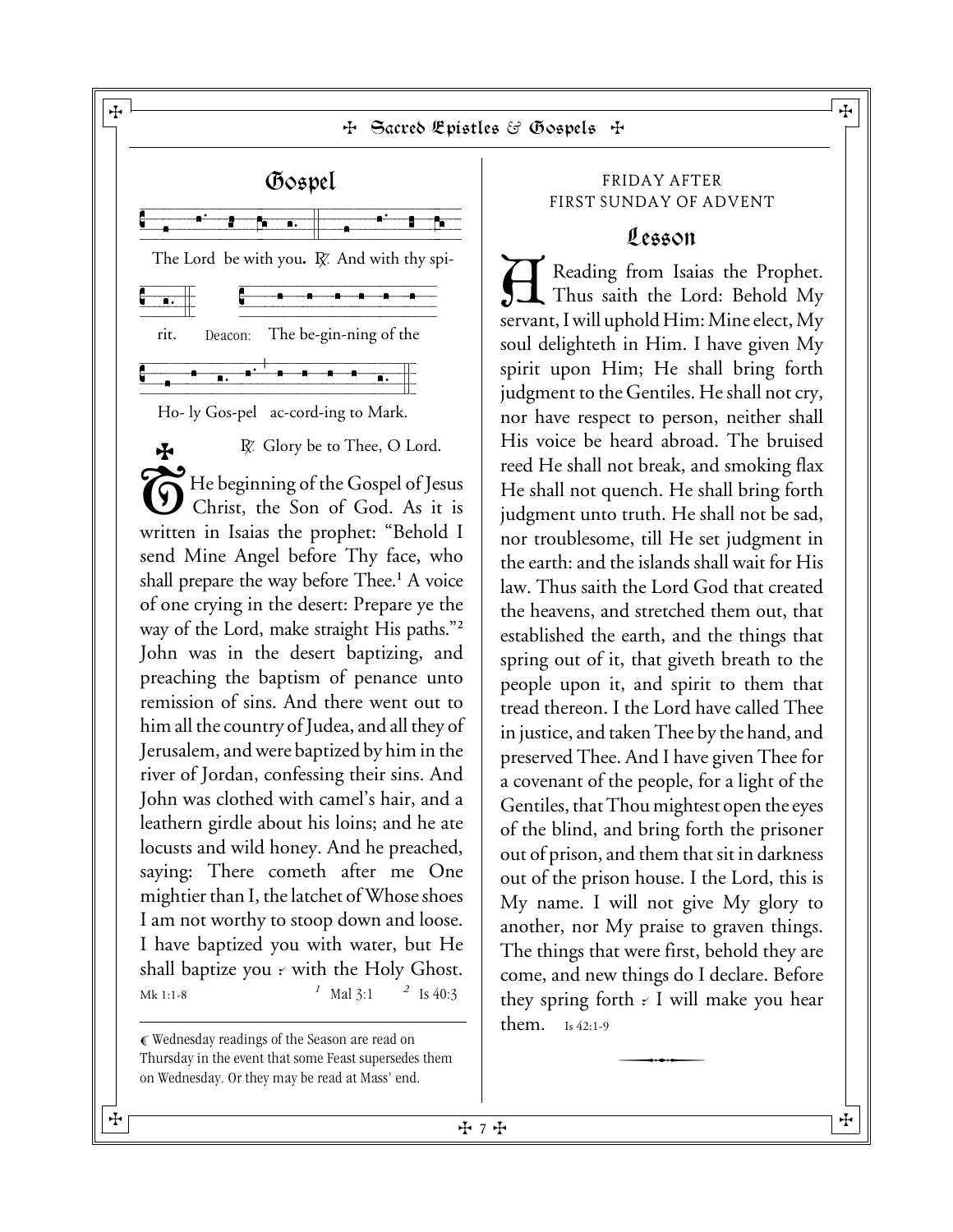Sacred Epistles & Gospels **<sup>~</sup> ¨ ` ` ¨ ¯** Intonation Phrase A Phrase B Penultim. Last Phrase for Questions Venution Phrase A Phrase B Penution. Last Phrase for Questions<br> **C ARR B**<sub>**A A A Phrase Phrase Phrase Phrase Phrase Phrase Phrase Phrase Phrase Phrase Phrase Phrase Phrase Phrase Phras</sub>**  (Ep.:) (Ep./Go.:) (Ep.:) (Go.:) {Db. Feast} (Ep./Go.:) (Ep./Go.:) (Ep./Go.:) **¨ ´** ( **´**) ... **`** Gospel Deacon: Choir ( $\circ$  people): The Lord be with you. R. And with thy spi-Deacon, signing the<br>tirst  $\blacktriangleright$  letter of the rit. head, then his **Y** breast: The con-ti-Vvvzhchcvzhczhzczhvvvzfvvvzhvvvzgb,vvvzhb.vv[vvhvvvzhvvvzhvvb nu- a- tion of the Ho-ly Gos-pel ac-cord-ing Velopolaries by Soo per according to Mat-thew.  $\mathbb{R}^n$  Glory be to Thee, O Lord.  $\dot{\rm H}$ S T that time there cometh John the Baptist preaching in the desert of Judea, and saying: Do penance, for the kingdom of heaven is at hand. For this is he that was spoken of by Isaias the Prophet, saying: "A voice of one crying in the desert, Prepare ye the way of the Lord, make straight His paths."**<sup>1</sup>** And the same John had his garment of camels' hair, and a leathern girdle about his loins, and his meat was locusts and wild honey. Then went out to him Jerusalem and all Judea, and all the country about Jordan, and were baptized by him in the Jordan  $\epsilon$ confessing their sins. Mt 3:1-6 *1* Is 40:3 *<sup>2</sup>*  $2$  Z Kgs 22:50, Ps 17:50 *3* Deut 32:43 *<sup>4</sup>*  $^{4}$  Ps 116:1  $5$  Is 11:10 Deacon: Choir ( $\Im$  people): Deacon, signing the first  $\blacktriangleright$  letter of the Gospel, his  $\blacktriangleright$  fore-

 $\frac{1}{2}$   $\frac{1}{2}$   $\frac{1}{2}$   $\frac{1}{2}$   $\frac{1}{2}$   $\frac{1}{2}$   $\frac{1}{2}$   $\frac{1}{2}$   $\frac{1}{2}$   $\frac{1}{2}$   $\frac{1}{2}$   $\frac{1}{2}$   $\frac{1}{2}$   $\frac{1}{2}$   $\frac{1}{2}$   $\frac{1}{2}$   $\frac{1}{2}$   $\frac{1}{2}$   $\frac{1}{2}$   $\frac{1}{2}$   $\frac{1}{2}$   $\frac{1}{2}$ 

#### SECOND SUNDAY OF ADVENT

## Apostle

Reading from the Epistle of Blessed Paul the Apostle to the Romans. Brethren, what things soever were written, were written for our learning, that through patience and the comfort of the scriptures we might have hope. Now the God of patience and of comfort grant you to be of one mind one towards another, according to Jesus Christ: that with one mind, and with one mouth, ye may glorify God and the Father of our Lord Jesus Christ. Wherefore receive one another, as Christ also hath received you unto the honour of God. For I say that Christ Jesus was minister of the circumcision for the truth of God, to confirm the promises made unto the fathers, but that the Gentiles are to glorify God for His mercy, as it is written: "For this cause will I confess Thee among the Gentiles, O Lord, and unto Thy name will I chant."**<sup>2</sup>** And again he saith: "Rejoice, ye Gentiles, with His people."**<sup>3</sup>** And again: "O praise the Lord, all ye Gentiles; praise Him, all ye peoples."**<sup>4</sup>** And again Isaias saith: "There shall be a root of Jesse; and He that shall rise up to rule the Gentiles, in Him the Gentiles shall hope."**5** Now the God of hope fill you with all joy and peace in believing, that ye may abound in hope, and in the power  $\cdot$ of the Holy Ghost. Rom 15:4-13



ᡩ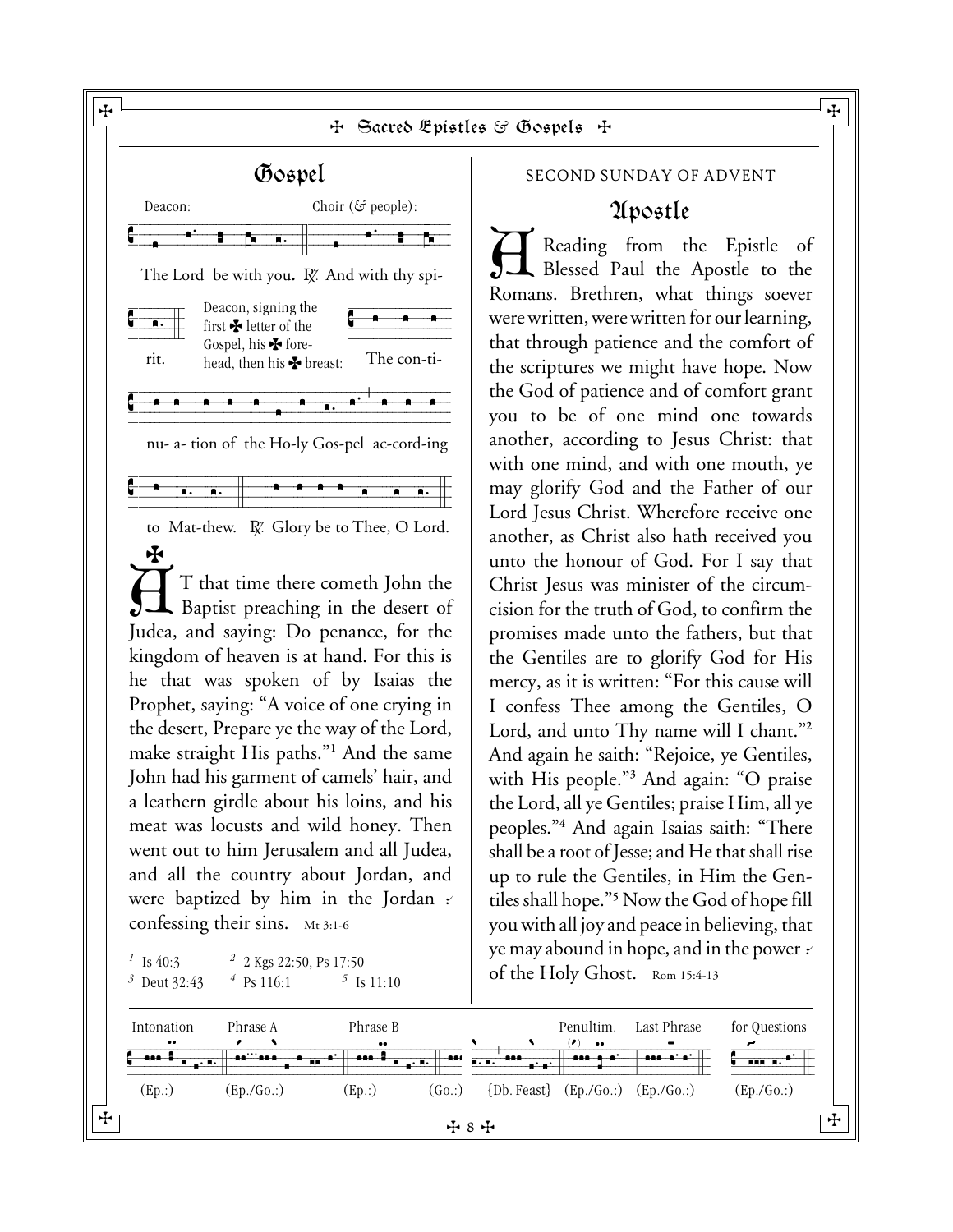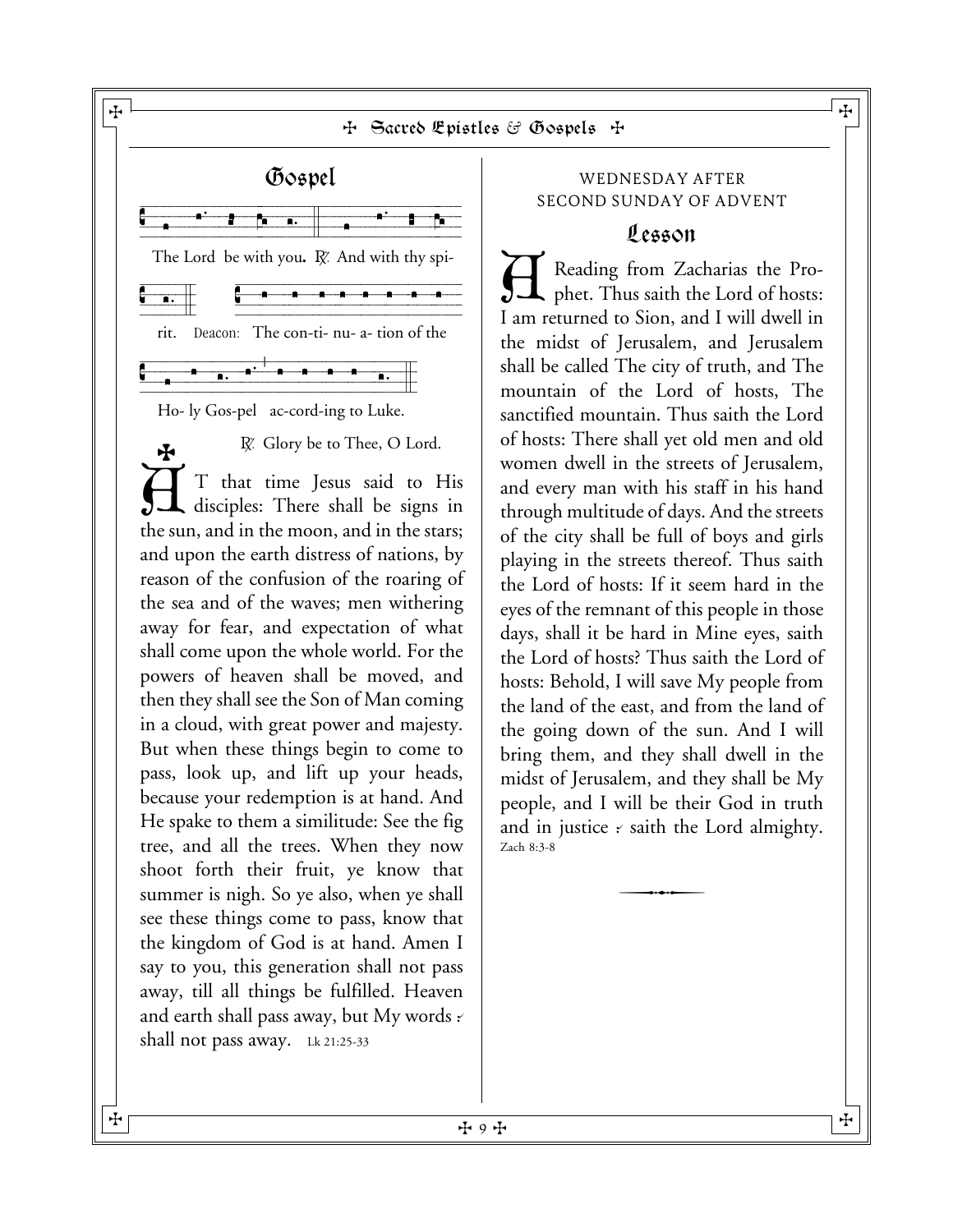

ᡩ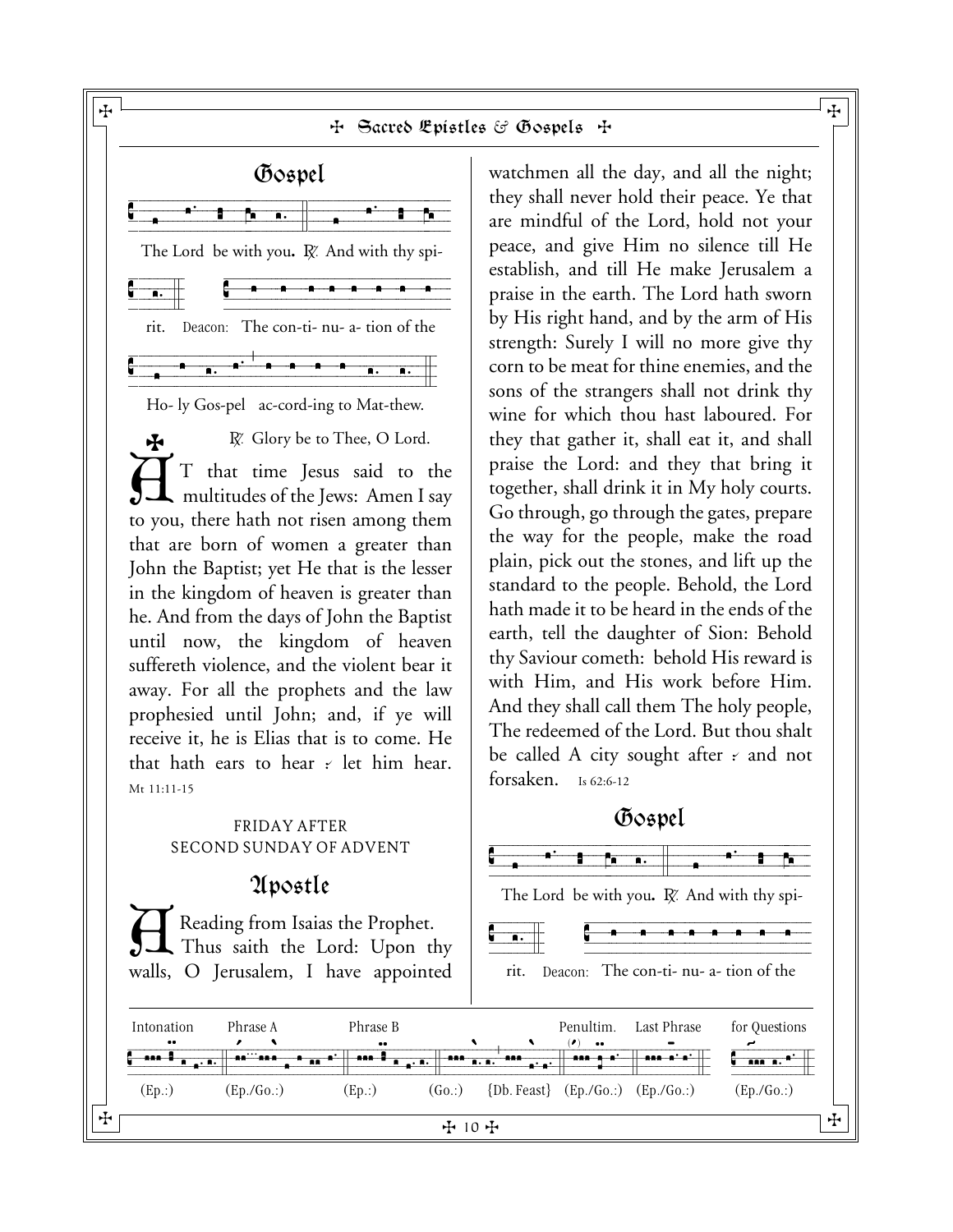

Ho- ly Gos-pel ac-cord-ing to John.

 $\mathbb{R}^n$ . Glory be to Thee, O Lord.  $\dot{\textup{H}}$ S T that time John beareth witness of Jesus and crieth out, saying: This was He of Whom I spake: He that shall come after me, is preferred before me, because He was before me. And of His fulness we all have received, and grace for grace. For the law was given by Moses; grace and truth came by Jesus Christ. No man hath seen God at any time; the Onlybegotten Son Who is in the bosom of the Father : He hath declared Him. In 1:15-18

## THIRD SUNDAY OF ADVENT

## Apostle

Reading from the Epistle of Blessed Paul the Apostle to the Corinthians. Brethren, let a man so account of us as of the ministers of Christ, and the dispensers of the mysteries of God. Here now it is required among the dispensers, that a man be found faithful. But to me it is a very small thing to be judged by you, or by man's day; but neither do I judge my own self. For I am not conscious to myself of any thing, yet am I not hereby justified; but He that judgeth me is the Lord. Therefore, judge not before the time, until the Lord come, Who both will bring to light the hidden things of darkness, and will make manifest the counsels of the hearts. And then shall every man  $\cdot$ have praise from God.  $1$  Cor 4:1-5

Gospel Vospel<br>Verticale voor voor de voor de voor de voor de voor de volgens van de volgens van de volgens van de voor de vo<br>Voor de volgens van de volgens van de volgens van de volgens van de volgens van de volgens van de volgen The Lord be with you. R. And with thy spirit. Deacon: The con-ti- nu- a- tion of the Vvvbfcbhcbbgb,cbhb.vv[vvhcbhcbhcbhcbbgb,cvzbgb,zzz}vb Ho- ly Gos-pel ac-cord-ing to Mat-thew.  $\mathbb R$ . Glory be to Thee, O Lord.  $\dot{\rm H}$  $\mathbf{F}$ T that time, when John had

heard in prison the works of Christ, sending two of his disciples he said to Him: Art thou He that art to come, or look we for another? And Jesus, making answer, said to them: Go and relate to John what you have heard and seen. The blind see, the lame walk, the lepers are cleansed, the deaf hear, the dead rise again, the poor have the gospel preached to them. And blessed is he that shall not be scandalized in Me. And when they went their way, Jesus began to say to the multitudes concerning John: What went you out into the desert to see? A reed shaken with the wind? But what went you out to see? A man clothed in soft garments? Behold, they that are clothed in soft garments are in the houses of kings. But what went you out to see? A prophet? Yea, I tell you, and more than a prophet. For this is he of whom it is written: "Behold I send Mine angel before Thy face  $\cdot$  who shall prepare Thy way before Thee."**1** Mt 11:2-10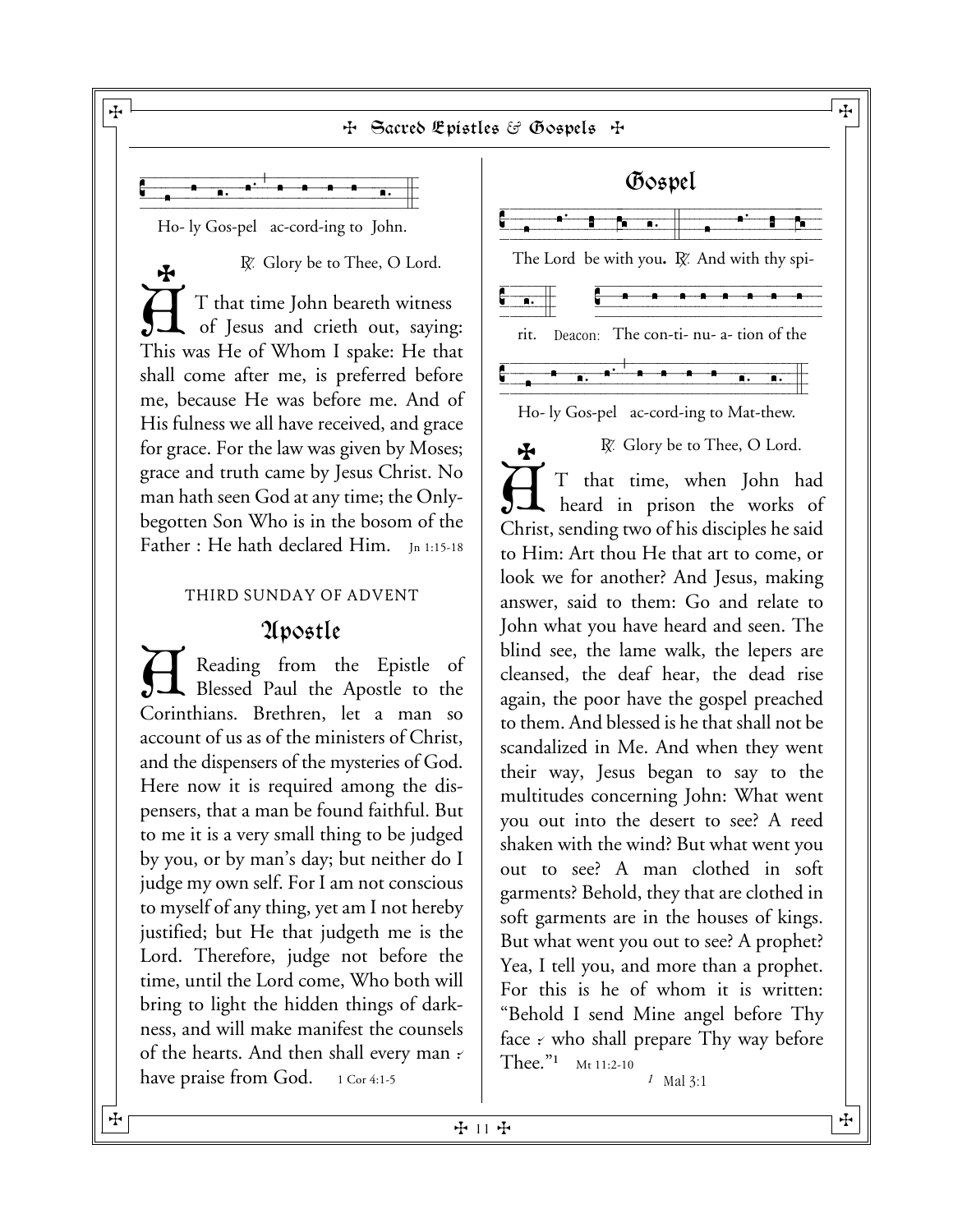#### EMBER WEDNESDAY IN ADVENT

¶ The first Lesson is read in the tone shown below, by an Acolyte—the second in Epistle-tone by the Subdeacon.

## First Lesson

A Reading from Isaias the Prophet. In those days, Isaias the Prophet did say: In the last days the mountain of the house of the Lord shall be prepared on the top of mountains, and it shall be exalted above the hills, and all nations shall flow unto it. And many people shall go, and say: Come and let us go up to the mountain of the Lord, and to the house of the God of Jacob, and He will teach us His ways, and we will walk in His paths: for the law shall come forth from Sion, and the word of the Lord from Jerusalem. And He shall judge the Gentiles, and rebuke many people, and they shall turn their swords into ploughshares, and their spears into sickles. Nation shall not lift up sword against nation, neither shall they be exercised any more to war. O house of Jacob, come ye, and let us walk in the light  $\cdot$  of the Lord our God. Is 2:2-5

Second Lesson A Reading from Isaias the Prophet. In those days, the Lord spake to Achaz, saying: Ask thee a sign of the Lord thy God, either unto the depth of hell, or unto the height above.

And Achaz said: I will not ask, and I will not tempt the Lord. And he said: Hear ye therefore, O house of David: Is it a small thing for you to be grievous to men, that you are grievous to my God also? Therefore, the Lord Himself shall give you a sign. Behold, a virgin shall conceive, and bear a Son, and His name shall be called Emmanuel. He shall eat butter and honey, that He may know to refuse the evil  $\cdot$  and to choose the good. Is 7:10-15



T that time, the Angel Gabriel<br>was sent from God into a city of T that time, the Angel Gabriel Galilee, called Nazareth, to a virgin espoused to a man whose name was Joseph, of the house of David; and the virgin's name was Mary. And the Angel, being come in, said unto her: Hail, full of grace, the Lord is with thee. Blessed art thou among women. Who having heard, was troubled at his saying,

 $\frac{1}{2}$   $\frac{1}{2}$ ᡩ **Tone for Old ` Testament Lessons Frame** Phrase A Phrase B Last Phrase for Questions Verbazhvall voor die verbaar van die verbaar van die volgens van die verbaard van die verbaard van die verbaard van die verbaard van die verbaard van die verbaard van die verbaard van die verbaard van die verbaard van die

 $\mathbf{H}$  (  $\blacksquare$  ) and the contract of the contract of the contract of the contract of the contract of the contract of the contract of the contract of the contract of the contract of the contract of the contract of the c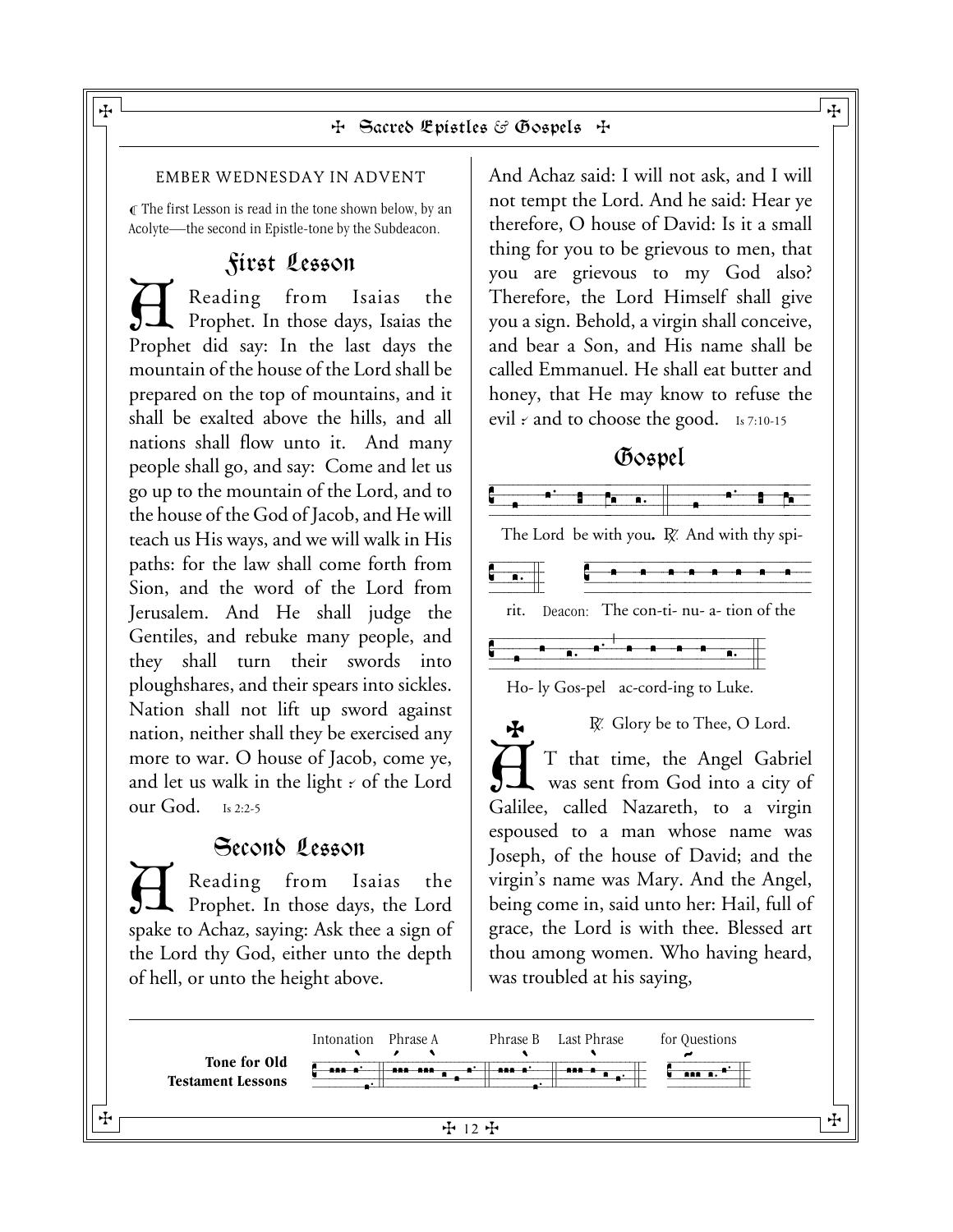and thought with herself what manner of salutation this should be. And the Angel said to her: Fear not, Mary, for thou hast found grace with God. Behold thou shalt conceive in thy womb, and shalt bring forth a Son; and thou shalt call His name Jesus. He shall be great, and shall be called the Son of the Most High; and the Lord God shall give unto Him the throne of David His father; and He shall reign in the house of Jacob for ever, and of His kingdom there shall be no end. And Mary said to the Angel: How shall this be done, because I know not man? And the Angel, answering, said to her: The Holy Ghost shall come upon thee, and the power of the most High shall overshadow thee. And therefore also the Holy which shall be born of thee shall be called the Son of God. And behold, thy cousin Elizabeth, she also hath conceived a son in her old age; and this is the sixth month with her that is called barren, because no word shall be impossible with God. And Mary said: Behold the handmaid of the Lord; be it done to me  $\epsilon$  according to thy word. Lk 21:26-38

#### EMBER FRIDAY IN ADVENT

## Lesson

Reading from Isaias the Prophet. Thus saith the Lord God: There shall come forth a rod out of the root of Jesse, and a flower shall rise up out of his

root. And the Spirit of the Lord shall rest upon Him: the Spirit of wisdom, and of understanding, the Spirit of counsel, and of fortitude, the Spirit of knowledge, and of godliness. And He shall be filled with the Spirit of the fear of the Lord. He shall not judge according to the sight of the eyes, nor reprove according to the hearing of the ears. But He shall judge the poor with justice, and shall reprove with equity for the meek of the earth. And He shall strike the earth with the rod of His mouth, and with the breath of His lips He shall slay the wicked. And justice shall be the girdle of His loins, and faith the girdle  $\cdot$  of His reins. **Is 11:1-5** 

## Gospel



 $\dot{\rm H}$ T that time Mary, rising up, went into the hill country with haste into a city of Juda. And she entered into the house of Zachary, and saluted Elizabeth. And it came to pass,



 $\mathbf{H}$  and the contract of the contract of the contract of the contract of  $\mathbf{H}$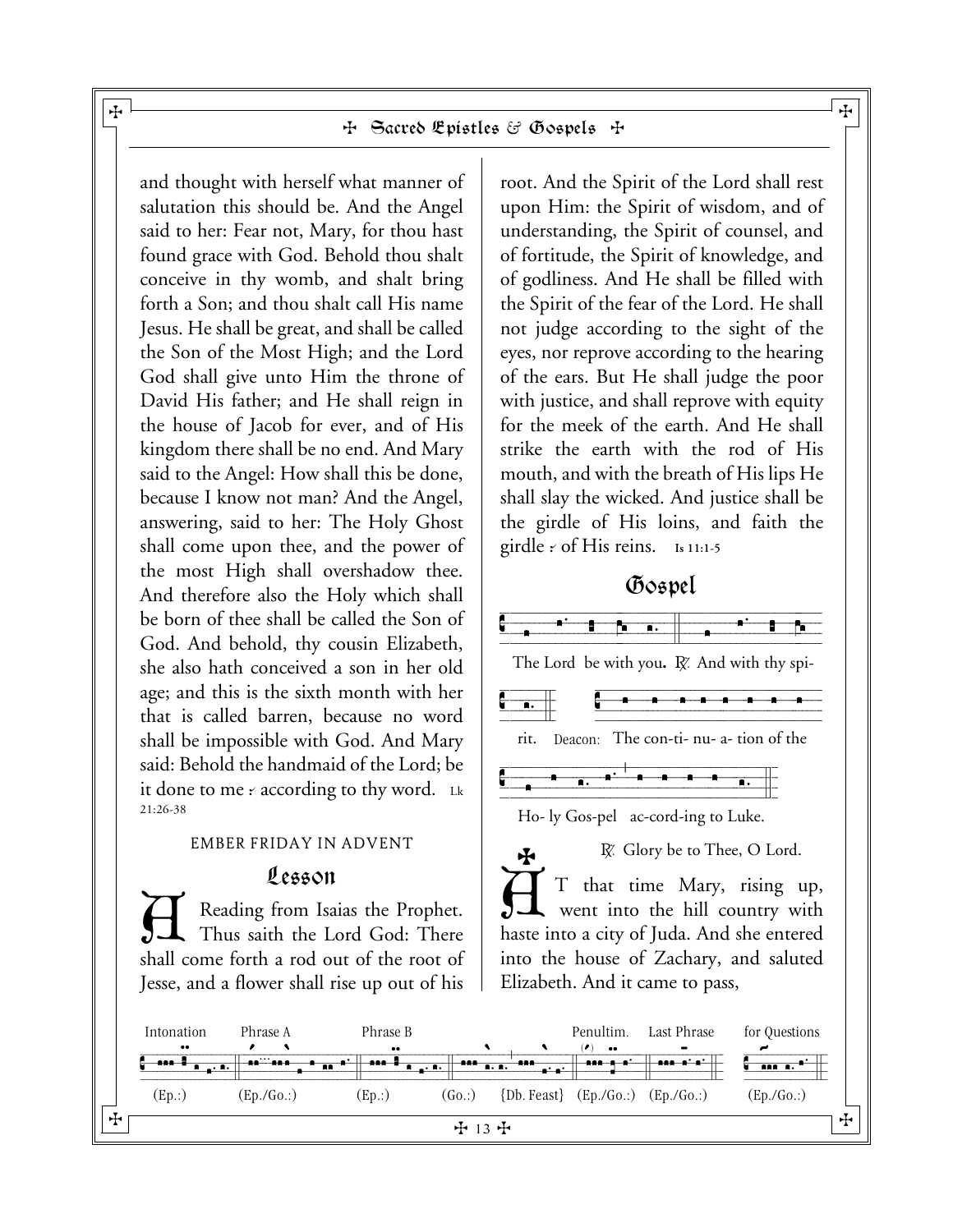that when Elizabeth heard the salutation of Mary, the infant leaped in her womb. And Elizabeth was filled with the Holy Ghost, and she cried out with a loud voice, and said: Blessed art thou among women, and blessed is the Fruit of thy womb. And whence is this to me, that the mother of my Lord should come to me? For behold, as soon as the voice of thy salutation sounded in my ears, the infant in my womb leaped for joy. And blessed art thou that hast believed, because those things shall be accomplished that were spoken to thee by the Lord. And Mary said: My soul doth magnify the Lord. And my spirit hath rejoiced  $\cdot$  in God my Saviour. Lk 1:39-47

#### EMBER SATURDAY IN ADVENT SABBATUM IN XII LECTIONIBUS

¶ The Lessons are read in Lesson-tone as shown below.

## First Lesson

Heading from Isaias the Reading from Isaias the cry to the Lord because of the oppressor, and He shall send them a Saviour and a Defender to deliver them. And the Lord shall be known by Egypt, and the Egyptians shall know the Lord in that day, and shall worship Him with sacrifices and offerings; and they shall make vows to the Lord, and perform them. And the Lord shall strike Egypt with a scourge, and shall heal it, and they shall return to the Lord, and He shall be pacified towards them: and He shall heal them  $\cdot$  the Lord our God. Is. 19:20-22

*Choir:* "From the outermost border of heaven..." *Priest:* "Let us pray"; the Collect. ¶ After the Collect, the 2nd Lesson is read. But if a Bishop is ordaining, the ordination of Readers occurs here.

## Second Lesson

A Reading from Isaias the Prophet. Thus saith the Lord: The land that was desolate and impassable shall be glad, and the wilderness shall rejoice, and shall flourish like the lily. It shall bud forth and blossom, and shall rejoice with joy and praise: the glory of Libanus is given to it: the beauty of Carmel, and Saron, they shall see the glory of the Lord, and the beauty of our God. Strengthen ye the feeble hands, and confirm the weak knees. Say to the fainthearted: Take courage, and fear not: behold, your God will bring the revenge of recompense: God Himself will come and will save you. Then shall the eyes of the blind be opened, and the ears of the deaf shall be unstopped. Then shall the lame man leap as a hart, and the tongue of the dumb shall be free: for waters are broken out in the desert, and streams in the wilderness. And that which was dry land, shall become a pool, and the thirsty land springs of water,  $\epsilon$  saith the Lord almighty. Is. 35:1-7



 $\mathbf{H}$  (  $\blacksquare$  ) and the contract of the contract of the contract of the contract of the contract of the contract of the contract of the contract of the contract of the contract of the contract of the contract of the c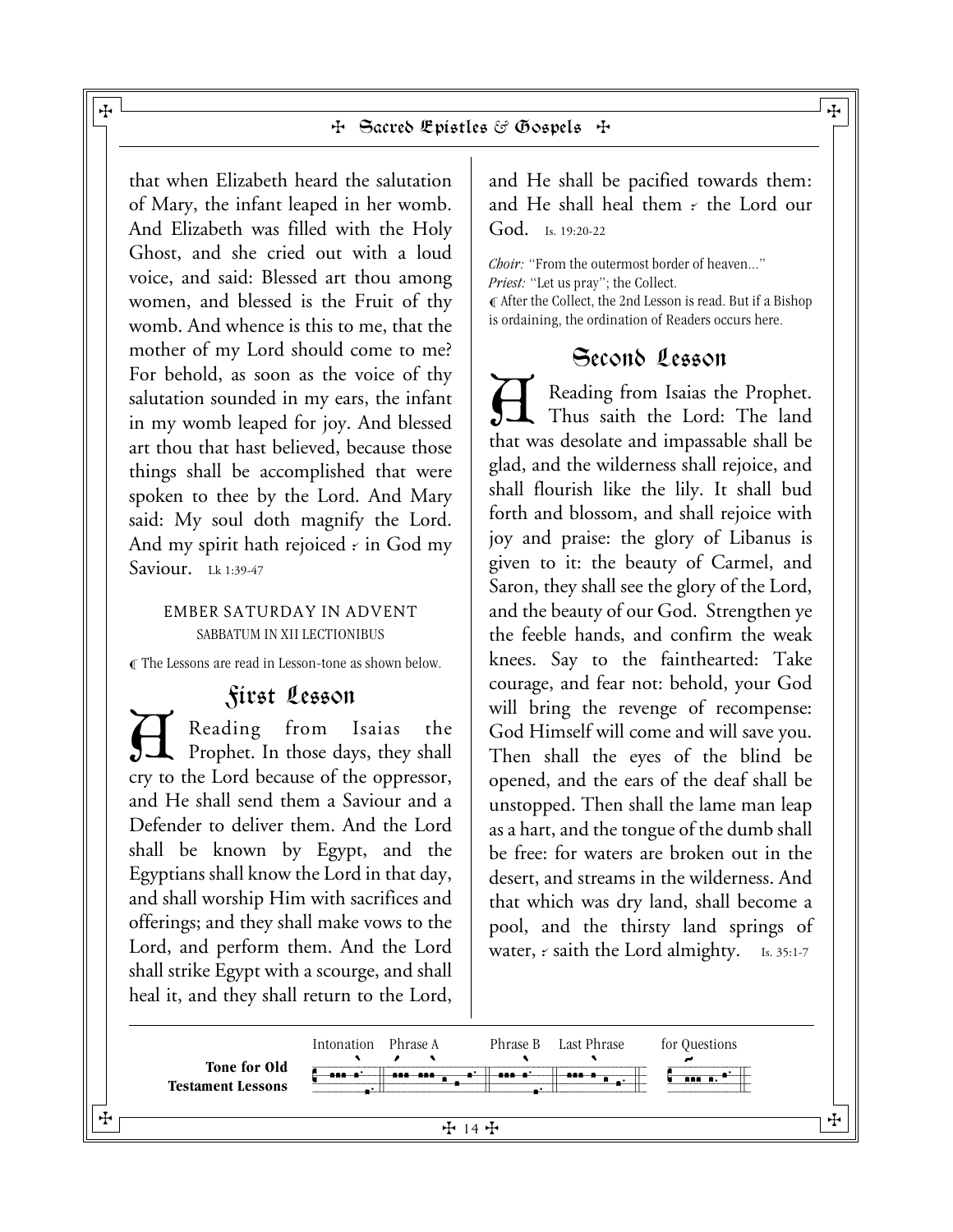*Choir:* "In the sun hath He set His tabernacle..." *Priest:* "Let us pray"; the Collect. After the Collect, the 3rd Lesson is read. But if a Bishop is ordaining, the ordination of Exorcists occurs just before the Lesson:

## Third Lesson

A Reading from Isaias the Prophet. Thus saith the Lord God: Get thee up upon a high mountain, thou that bringest good tidings to Sion: lift up thy voice with strength, thou that bringest good tidings to Jerusalem: lift it up, fear not. Say to the cities of Juda: Behold your God: Behold the Lord God shall come with strength, and His arm shall rule: Behold, His reward is with Him and His work is before Him. He shall feed His flock like a shepherd; He shall gather together the lambs with His arm, and shall take them up in His bosom,  $\cdot$  the Lord our God. Is. 40:9-11

*Choir:* "O Lord God of hosts..." *Priest:* "Let us pray"; the Collect. After the Collect, the 4th Lesson is read. But if a Bishop is ordaining, the ordination of Acolytes occurs just before the Lesson:

## Fourth Lesson

A Reading from Isaias the Prophet. Thus saith the Lord: To Mine anointed Cyrus, whose right hand I have taken hold of, to subdue nations before his face, and to turn the backs of kings, and to open the doors before him, and the gates shall not be shut. I will go before thee, and will humble the great ones of the earth: I will break in pieces the gates of brass, and will burst the bars of iron. And I will give thee hidden treasures, and the concealed riches of secret places: that thou

mayest know that I am the Lord who call thee by thy name, the God of Israel. For the sake of My servant Jacob, and Israel Mine elect, I have even called thee by thy name: I have made a likeness of thee, and thou hast not known Me. I am the Lord, and there is none else: there is no God besides Me: I girded thee, and thou hast not known Me: That they may know who are from the rising of the sun, and they who are from the west, that there is none besides Me. I am the Lord, and there is none else: I form the light, and create darkness, I make peace, and create evil: I the Lord that do all these things. Drop down dew, ye heavens, from above, and let the clouds rain the just; let the earth be opened, and bud forth a Saviour; and let justice spring up together. I, the Lord  $\cdot$ have created Him. Is. 45:1-8

*Choir:* "Stir up Thy might, O Lord, and come to save us..." *Priest:* "Let us pray"; the Collect. After the Collect, the 5th Lesson is read:

## Fifth Lesson

Reading from Daniel the Prophet. The Angel of the Lord went down with Azarias and his companions into the furnace: and he drove the flame of the fire out of the furnace, and made the midst of the furnace like the blowing of a wind bringing dew. And the flame mounted up above the furnace nine and forty cubits: and it burnt such of the Chaldeans, the ministers of the king, as it found near the furnace, them that enkindled it. And the fire touched them not at all,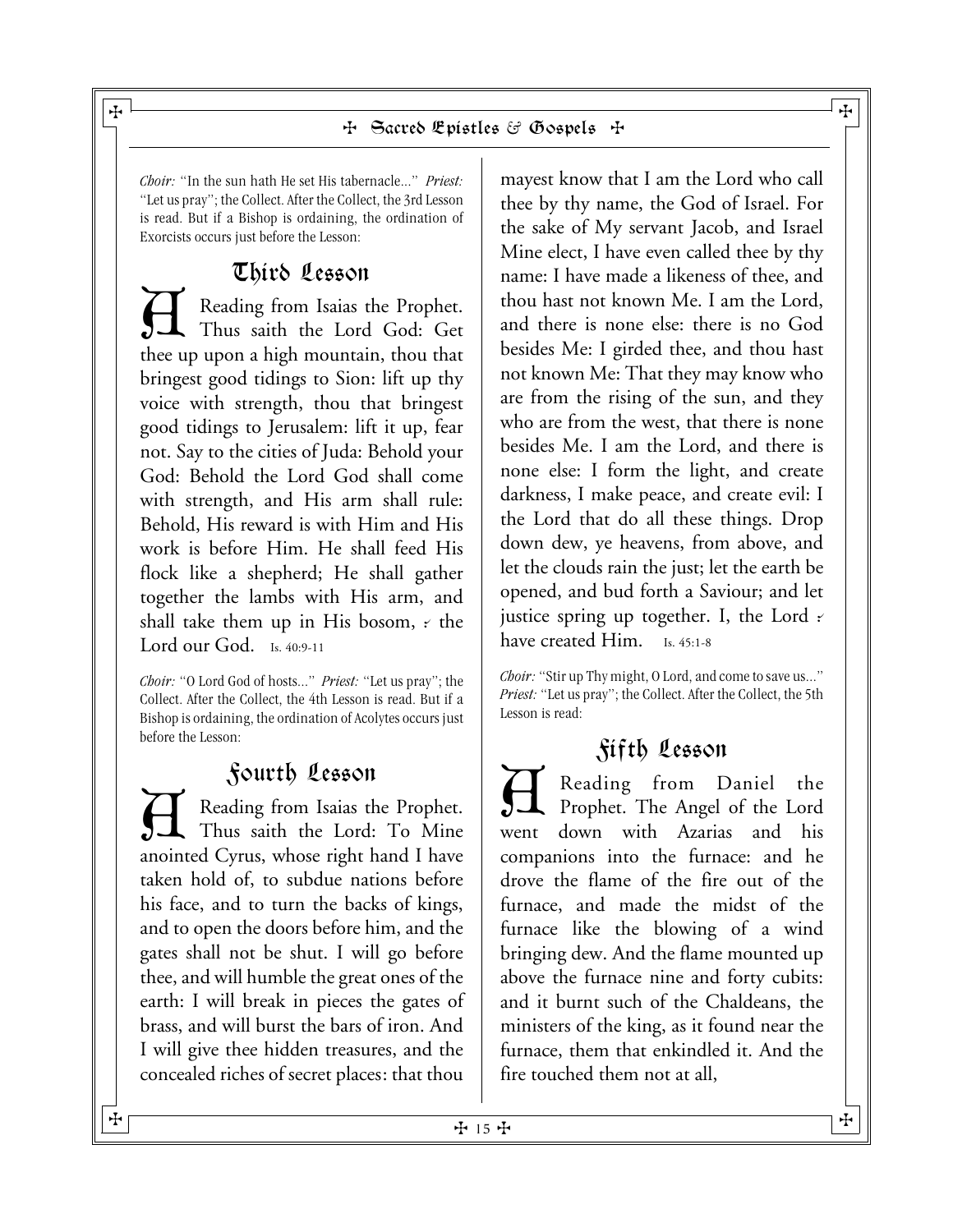nor troubled them, nor did them any harm. Then these three as with one mouth said a hymn: and they magnified God in the furnace, saying:

¶ In some books, the reading ends here. In others, it continues, as shown on the next page.

Blessed art Thou on the throne of Thy kingdom: and supremely worthy of praise, and supremely exalted unto the ages. Blessed art Thou that beholdest the depths and sittest upon the Cherubim: and worthy of praise and supremely exalted unto the ages.

Blessed art Thou in the firmament of heaven: and worthy of praise, and glorious unto the ages. Bless the Lord, all ye works of the Lord; bless the Lord, ye heavens; bless the Lord, ye Angels of the Lord: say a hymn and supremely exalt Him unto the ages. Bless the Lord, ye waters that are above the heavens; bless the Lord, all ye powers of the Lord. Bless the Lord, O sun and moon: say a hymn and supremely exalt Him unto the ages. Bless the Lord, ye stars of heaven; bless the Lord, ye rain and dew; bless the Lord, every wind: say a hymn and supremely exalt Him unto the ages. Bless the Lord, fire and heat of burning; bless the Lord, O nights and days; bless the Lord, O darkness and light: say a hymn and supremely exalt Him unto the ages. Bless the Lord, winter cold and summer heat; bless the Lord,

O hoar-frost and snows; bless the Lord, O lightnings and clouds: say a hymn and supremely exalt Him unto the ages.

Let the earth bless the Lord; bless the Lord, O mountains and hills; bless the Lord, all things that spring up upon the earth: say a hymn and supremely exalt Him unto the ages.

Bless the Lord, O seas and rivers; bless the Lord, O fountains; bless the Lord, O monsters of the sea, and all things that move in the waters: say a hymn and supremely exalt Him unto the ages.

Bless the Lord, ye winged creatures of the sky; bless the Lord, ye beasts and all cattle; bless the Lord, ye sons of men: say a hymn and supremely exalt Him unto the ages. Let Israel bless the Lord; bless the Lord, ye priests of the Lord; bless the Lord, ye servants of the Lord: say a hymn and supremely exalt Him unto the ages.

Bless the Lord, ye spirits and ye souls of the righteous; bless the Lord, ye Saints, and ye that be humble of heart: say a hymn and supremely exalt Him unto the ages. Bless the Lord, O Ananias, Azarias, and Misael; say a hymn and supremely exalt  $\text{Him} \cdot \text{unto}$  the ages.]

Dan. 3: 49-58, 47, 48

*Choir:* "Blessed art Thou, O Lord..." *Priest:* "Let us pray"; the Collect. And he finishes the remaining, usually four in number. After the fifth Collect, the Apostle is read. But if a Bishop is ordaining, the ordination of Subdeacons occurs just before the Apostle:

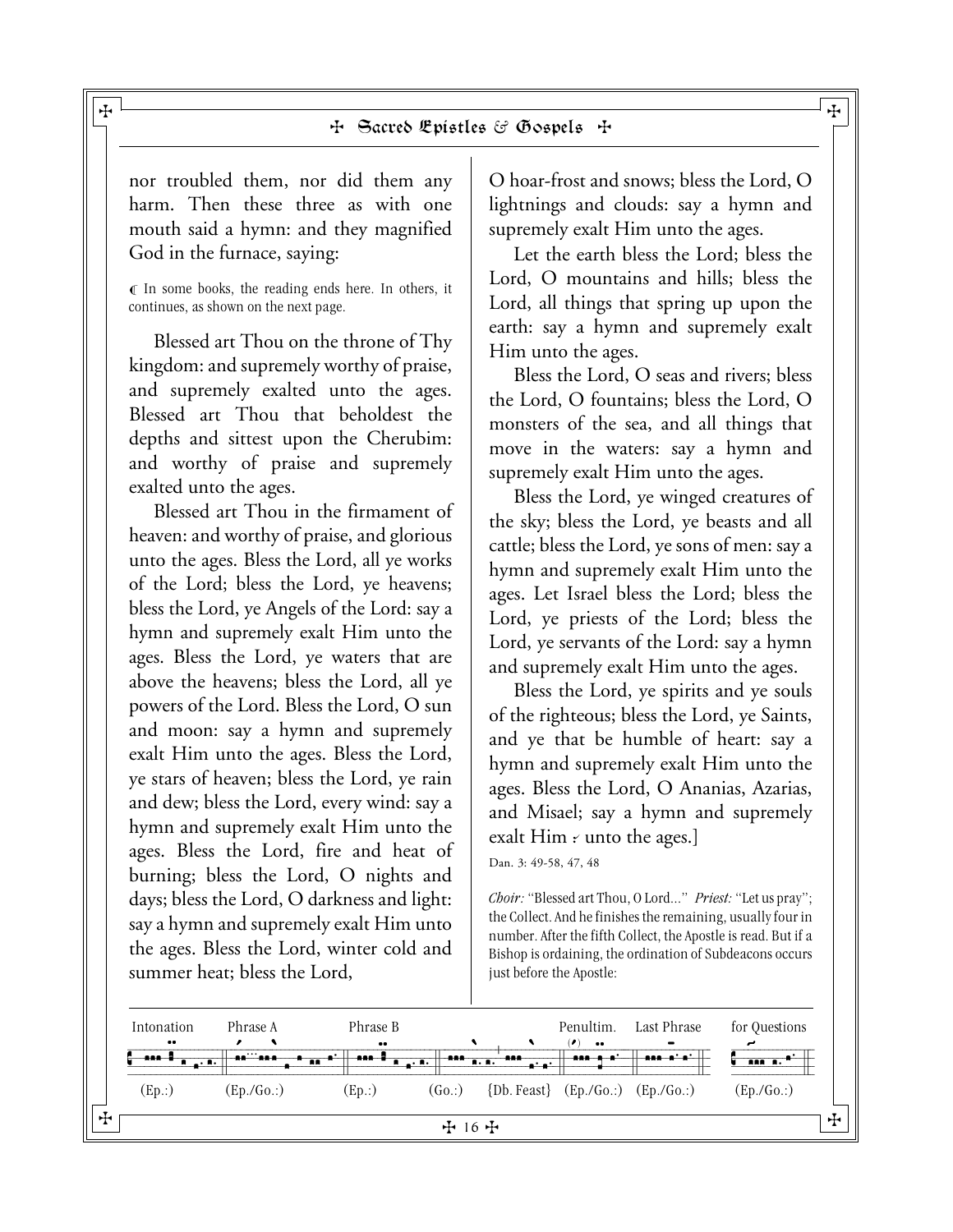## Apostle

Reading from the Epistle of Blessed Paul the Apostle to the Thessalonians. Brethren, we beseech you by the coming of our Lord Jesus Christ, and of our gathering together unto Him, that ye be not easily moved from your sense, nor be terrified: neither by spirit, nor by word, nor by epistle, as sent from us, as if the day of the Lord were at hand. Let no man deceive you by any means, for unless there come a revolt first, and the man of sin be revealed, the son of perdition, who opposeth, and is lifted up above all that is called God, or that is worshipped, so that he sitteth in the temple of God, shewing himself as if he were God. Remember ye not, that when I was yet with you, I told you these things? And now ye know what withholdeth, that he may be revealed in his time. For the mystery of iniquity already worketh; only that he who now holdeth, do hold, until he be taken out of the way. And then that wicked one shall be revealed whom the Lord Jesus shall kill with the spirit of His mouth, and with the brightness  $\cdot$  of His coming. 2 Thess 2:1-8

¶ If a Bishop is ordaining, the ordination of Deacons occurs after the Tract & just before the Gospel:

## Gospel





Ho- ly Gos-pel ac-cord-ing to Luke.

 $R$ . Glory be to Thee, O Lord.

I ት N the fifteenth year of the reign of Tiberius Caesar—Pontius Pilate being governor of Judea, and Herod being tetrarch of Galilee, and Philip his brother tetrarch of Iturea, and the country of Trachonitis, and Lysanias tetrarch of Abilina; under the high priests Annas and Caiphas—the word of the Lord was made unto John, the son of Zachary, in the desert. And he came into all the country about the Jordan, preaching the baptism of penance for the remission of sins, as it was written in the book of the sayings of Isaias the Prophet: "A voice of one crying in the wilderness: Prepare ye the way of the Lord, make straight His paths. Every valley shall be filled, and every mountain and hill shall be brought low, and the crooked shall be made straight, and the rough ways plain. And all flesh shall see : the salvation of our God."1 Lk 3:1-6

## FOURTH SUNDAY OF ADVENT

## Apostle

Reading from the Epistle of Blessed Paul the Apostle to the Philippians. Brethren: Rejoice in the Lord always; again, I say, rejoice. Let your modesty be known to all men. The Lord is nigh. Be nothing solicitous; but in everything, by prayer and supplication,

*<sup>1</sup>* Is 40:3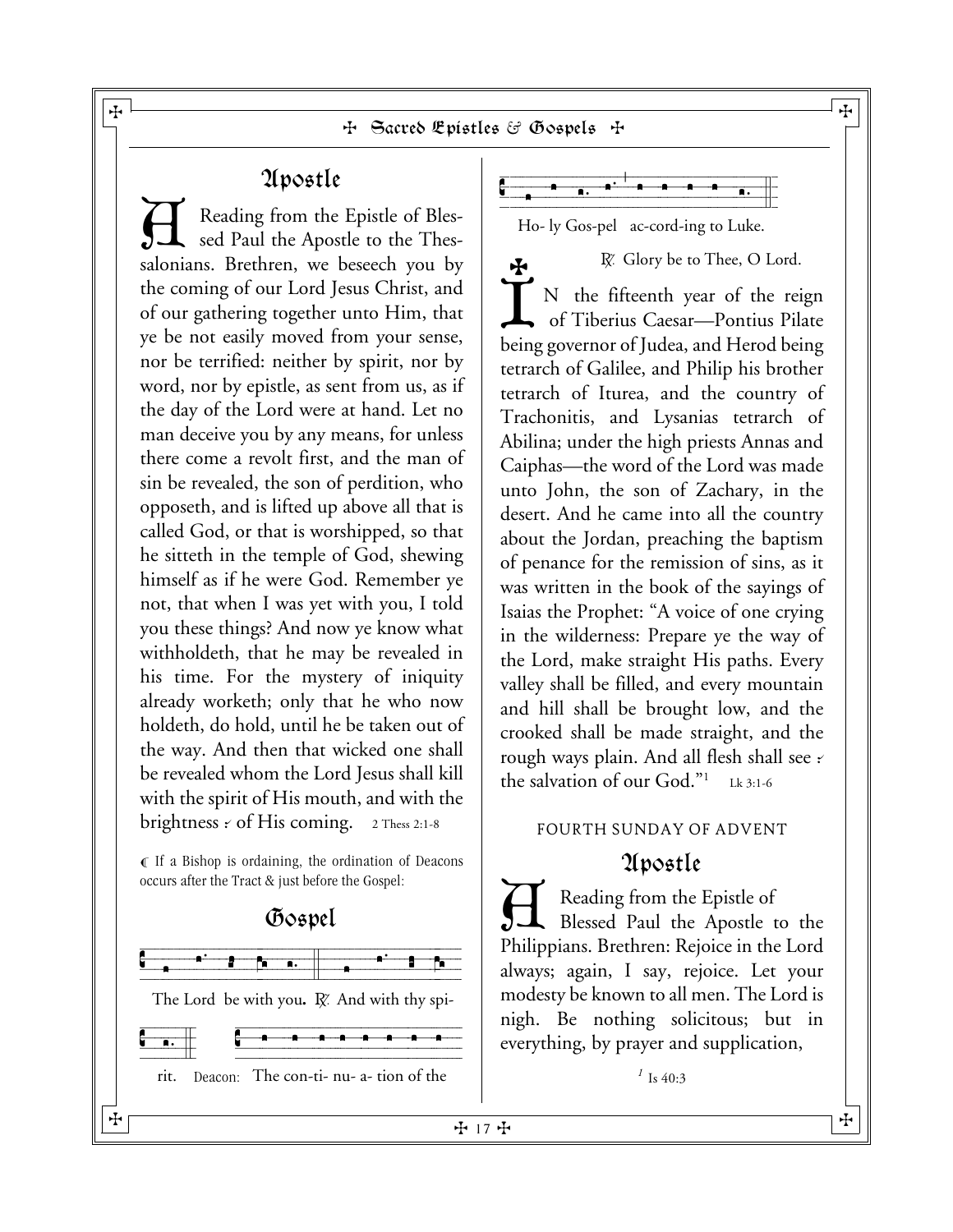

 $\frac{1}{2}$  18  $\frac{1}{2}$ 

ᡩ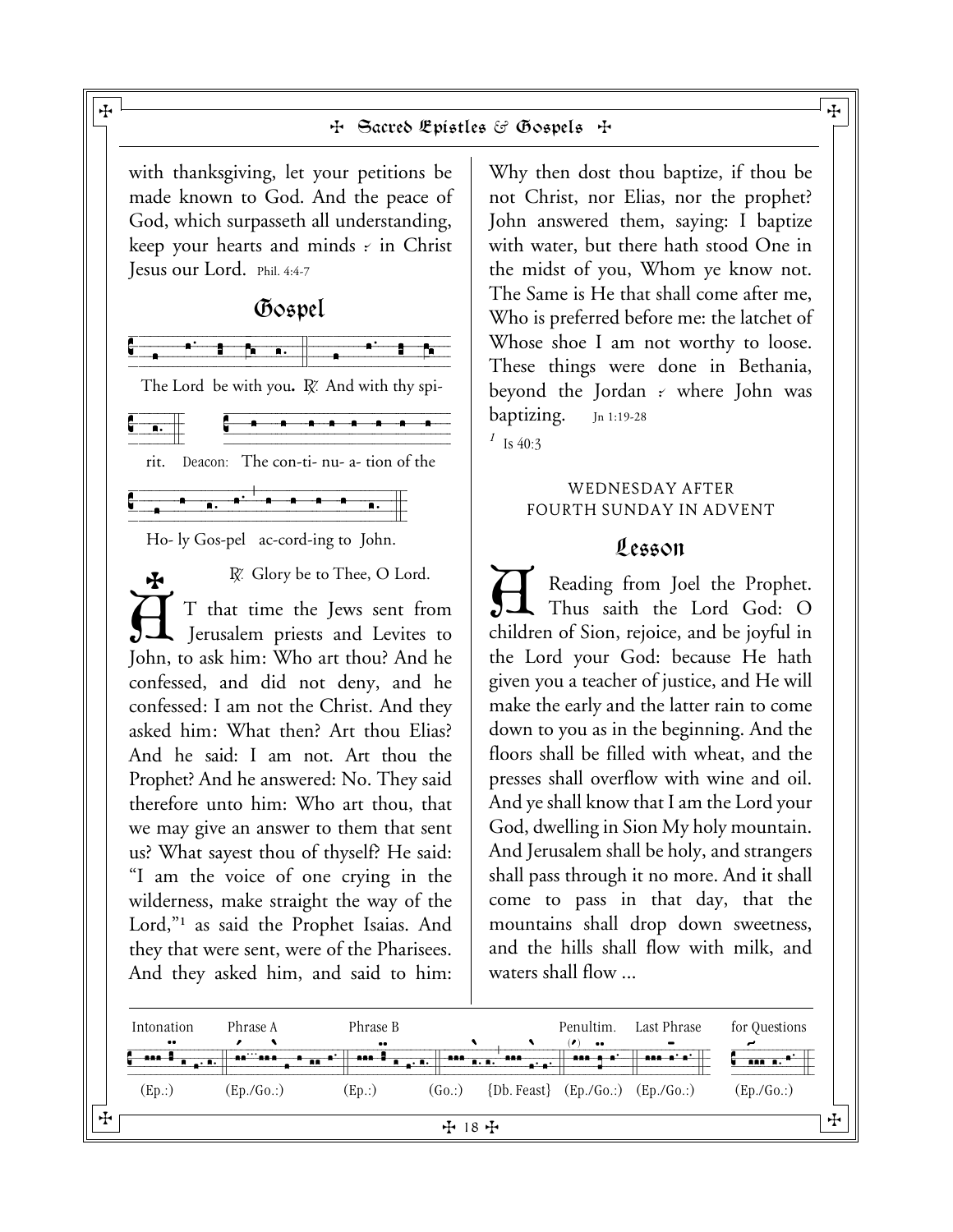through all the rivers of Juda. And a fountain shall come forth of the house of the Lord, and shall water the torrent of thorns. Egypt shall be a desolation, and Edom a wilderness destroyed; because they have done unjustly against the children of Juda, and have shed innocent blood in their land. And Judea shall be inhabited for ever, and Jerusalem to generation and generation. And I will cleanse their blood which I had not cleansed; and the Lord will dwell in Sion  $\cdot$ even from age to age. Joel 2:23,24; 3:17-21

## Gospel



Ho- ly Gos-pel ac-cord-ing to Luke.

 $\mathbb R$ . Glory be to Thee, O Lord.  $\bar{\text{H}}$  $\mathbf{F}$ T that time the rumour of Jesus went forth throughout all Judea, and throughout all the country round about. John's disciples told him of all these things. And John called to him two of his disciples, and sent them to Jesus, saying: Art Thou He that art to come, or look we for another? And when the men were come unto Him, they said: John the Baptist hath sent us to Thee, saying: Art Thou He that art to come, or look we for another? (And in that same hour,

He cured many of their diseases, and hurts, and evil spirits, and to many that were blind He gave sight.) And answering, He said to them: Go and relate to John what ye have heard and seen. The blind see, the lame walk, the lepers are made clean, the deaf hear, the dead rise again, to the poor the gospel is preached. And blessed is he whosoever shall not be scandalized in Me. And when the messengers of John were departed, He began to speak to the multitudes concerning John: What went ye out into the desert to see? A reed shaken with the wind? But what went ye out to see? A man clothed in soft garments? Behold, they that are in costly apparel and live delicately, are in the houses of kings. But what went ye out to see? A prophet? Yea, I say to you, and more than a prophet. This is he of whom it is written: Behold, I send Mine angel before Thy face, who shall prepare Thy way before Thee. For I say to you: Amongst those that are born of women, there is not a greater prophet that John the Baptist. But he that is the lesser in the kingdom of  $God \cdot$  is greater than he. Lk 7:17-28

## FRIDAY AFTER FOURTH SUNDAY IN ADVENT

## Lesson

Reading from Zacharias the Prophet. Thus saith the Lord: Sing praise, and rejoice, O daughter of Sion, for behold I come, and I will dwell in the midst of thee: saith the Lord. And many nations shall be joined to the Lord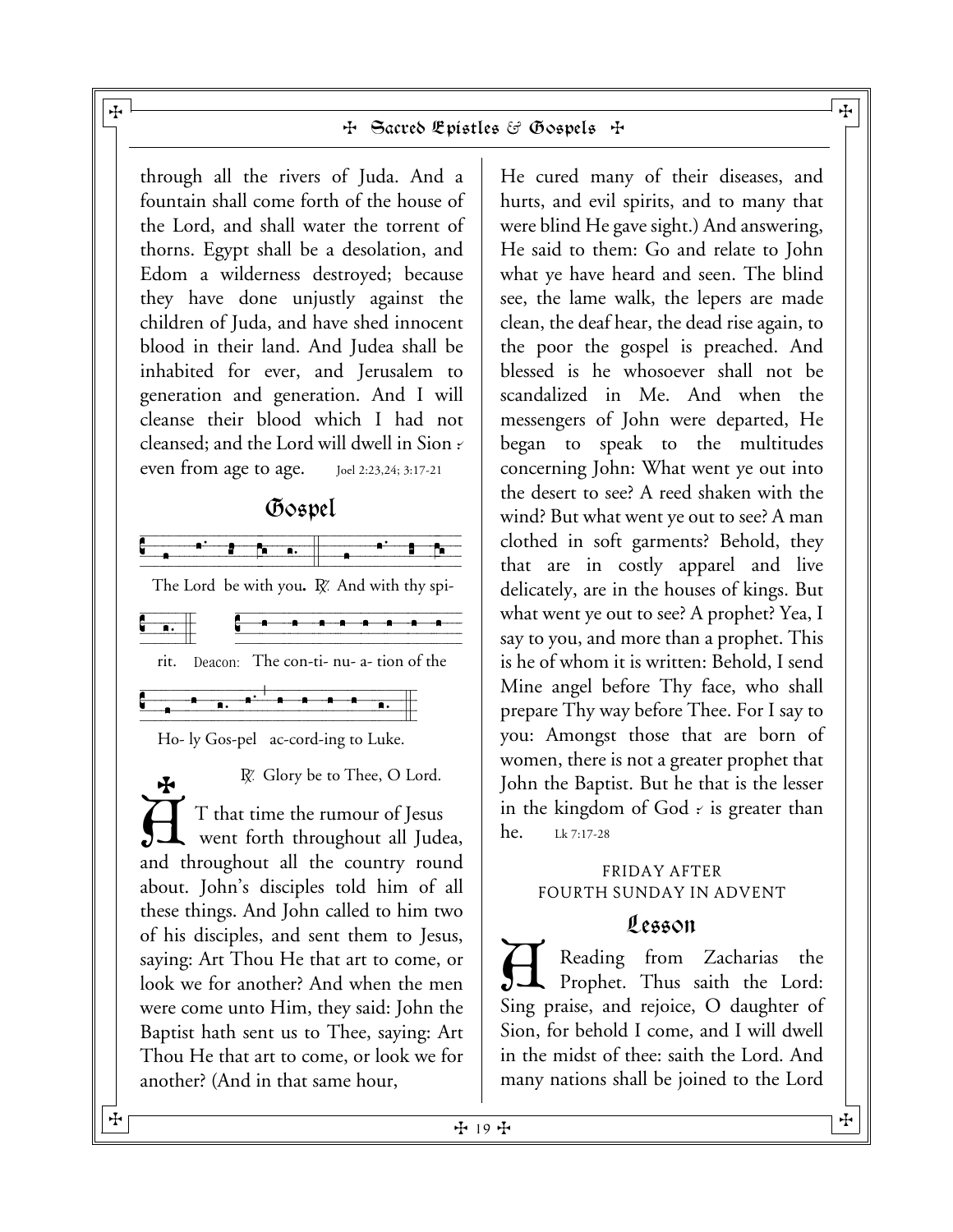#### $\mathbf{H}$  (  $\blacksquare$  ) and the contract of the contract of the contract of the contract of the contract of the contract of the contract of the contract of the contract of the contract of the contract of the contract of the c + Sacred Epistles & Gospels +

in that day, and they shall be My people, and I will dwell in the midst of thee. And thou shalt know that the Lord of Hosts hath sent Me to thee. And the Lord shall possess Juda His portion in the sanctified land, and He shall yet choose Jerusalem. Let all flesh be silent at the presence of the Lord, for He is risen up out of His holy habitation : saith the Lord almighty. Zach 2:10-13

## Gospel  $\frac{C_1}{C_1}$  vid  $\frac{C_2}{C_2}$

The Lord be with you. R. And with thy spi-

rit. Deacon: The con-ti- nu- a- tion of the

Ho- ly Gos-pel ac-cord-ing to Mark.

 $\mathbb{R}$  R. Glory be to Thee, O Lord. T that time Jesus said to His<br>disciples: Take heed and beware of T that time Jesus said to His the leaven of the Pharisees, and of the leaven of Herod. And they reasoned among themselves, saying: Because we have no bread. Which Jesus knowing, saith to them: Why do ye reason, because ye have no bread? Do ye not yet know nor understand? Have ye still your heart blinded? Having eyes, see ye not? And having ears, hear ye not? Neither do ye remember. When I broke the five loaves among five thousand, how many baskets full of fragments took ye up? They say to Him: Twelve. When also the seven loaves among four thousand, how many baskets of fragments took ye up? And they say to Him: Seven. And He said to them: How do ye not yet understand? And they came to Bethsaida, and they bring to Him a blind man, and they besought Him that He would touch Him. And taking the blind man by the hand, He led him out of the town. And spitting upon his eyes, laying His hands on him, He asked him if he saw any thing. And looking up, he said: I see men as it were trees, walking. After that again He laid His hands upon his eyes, and he began to see, and was restored, so that he saw all things clearly. And He sent him into his house, saying: Go into thy house, and if thou enter into the town  $\epsilon$  tell nobody. Mk 8:15-26

## VIGIL OF THE LORD'S NATIVITY  $\mathcal{D}$ ec. 24

¶ One server, an Acolyte, shall read the lesson, vested in an alb, at the choir step (in most parishes, this means a yard or two west of the holy doors in the iconostasis). But if this vigil fall upon a Lord's Day (i.e., a Sunday), then it is read from atop the iconostasis.

## Lesson

Reading from Isaias the Prophet. Thus saith the Lord: For Sion's sake I will not hold my peace, and for the sake of Jerusalem I will not rest, till her Just One come forth as brightness, ...

 $\frac{1}{20}$ ᡩ **Tone for Old ` Testament Lessons Frame** Phrase A Phrase B Last Phrase for Questions Verbazhvall voor die verbaar van die verbaar van die volgens van die verbaard van die verbaard van die verbaard van die verbaard van die verbaard van die verbaard van die verbaard van die verbaard van die verbaard van die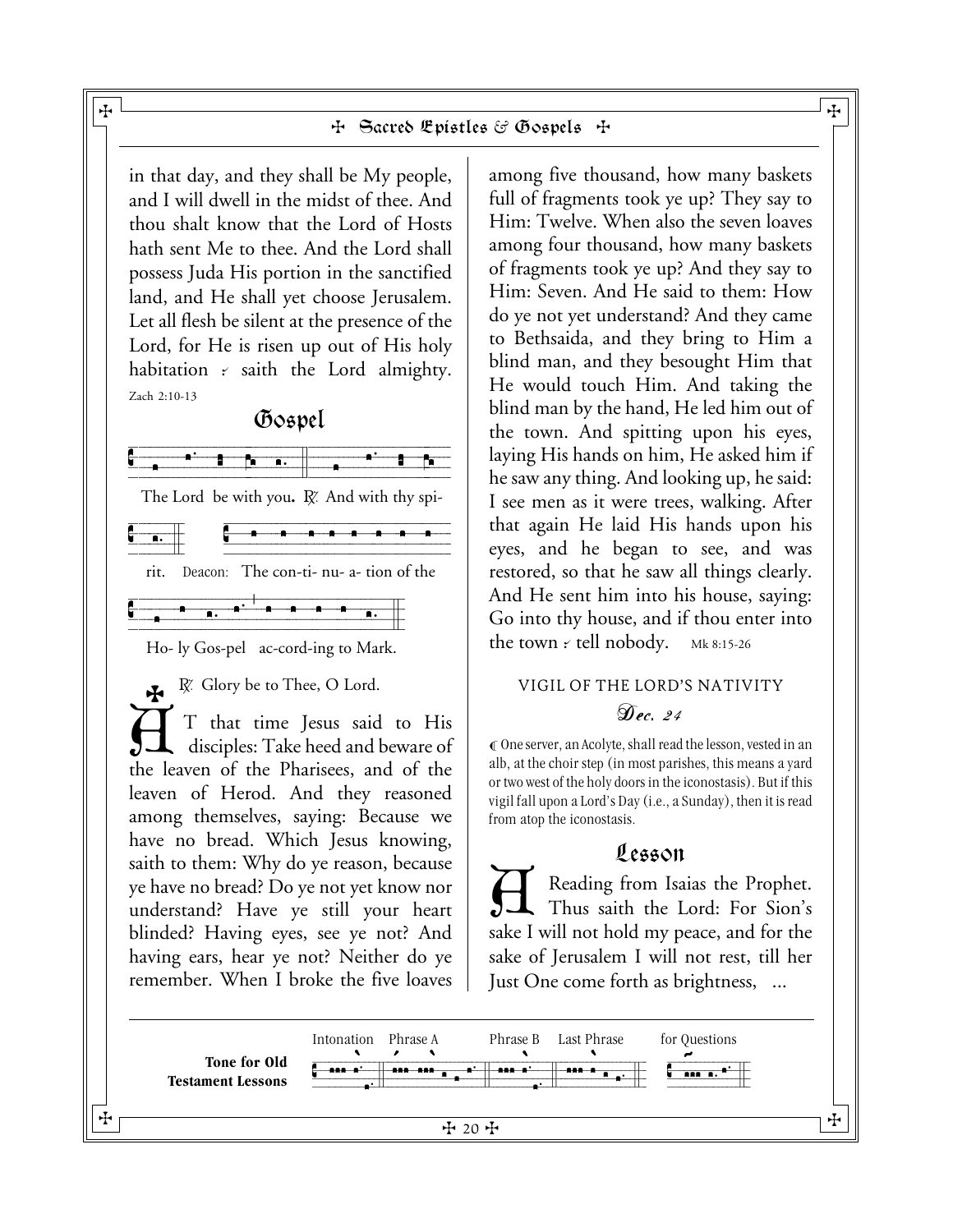and her Saviour be lighted as a lamp. And the Gentiles shall see thy Just One, and all kings thy Glorious One: and thou shalt be called by a new name, which the mouth of the Lord shall name. And thou shalt be a crown of glory in the hand of the Lord, and a royal diadem in the hand of thy God. Thou shalt no more be called Forsaken: and thy land shall no more be called Desolate: but thou shalt be called My pleasure in her, and Thy land inhabited: because the Lord hath been  $\epsilon$ well pleased with thee. Is. 62:1-4

¶ Then, without anything intervening, the Subdeacon reads the Apostle. If there is no Subdeacon, a different Reader reads the Apostle than reads the Lesson.

## Apostle

Reading from the Epistle of Blessed Paul the Apostle to the Romans. Brethren: Paul, a servant of Jesus Christ, called to be an apostle, separated unto the Gospel of God, which He had promised before, by His prophets, in the holy scriptures, concerning His Son, who was made to Him of the seed of David, according to the flesh, who was predestinated the Son of God in power, according to the spirit of sanctification, by the resurrection of our Lord Jesus Christ from the dead; by Whom we have received grace and apostleship for obedience to the faith, in all nations, for His name; among whom are you also the called : of Jesus Christ our Lord. Rom 1:1-6

Today's Gospel: It is read where the Lesson and Apostle were read, that is, at the choir-step on weekdays, and from atop the chancel wall (iconostasis) on Sundays.



Ho- ly Gos-pel ac-cord-ing to Mat-thew.

 $\mathbb R$ . Glory be to Thee, O Lord.  $\dot{\rm H}$  $\mathbf{F}$ T that time, when as the mother of Jesus, Mary, was espoused to Joseph, before they came together, she was found with child, of the Holy Ghost. Whereupon Joseph her husband, being a just man, and not willing publicly to expose her, was minded to put her away privately. But while he thought on these things, behold, the Angel of the Lord appeared to him in his sleep, saying: Joseph, son of David, fear not to take unto thee Mary thy wife, for that Which is conceived in her is of the Holy Ghost. And she shall bring forth a Son: and thou shalt call His name Jesus. For He shall save His people  $\cdot$  from their sins.  $Mt$  1:18-21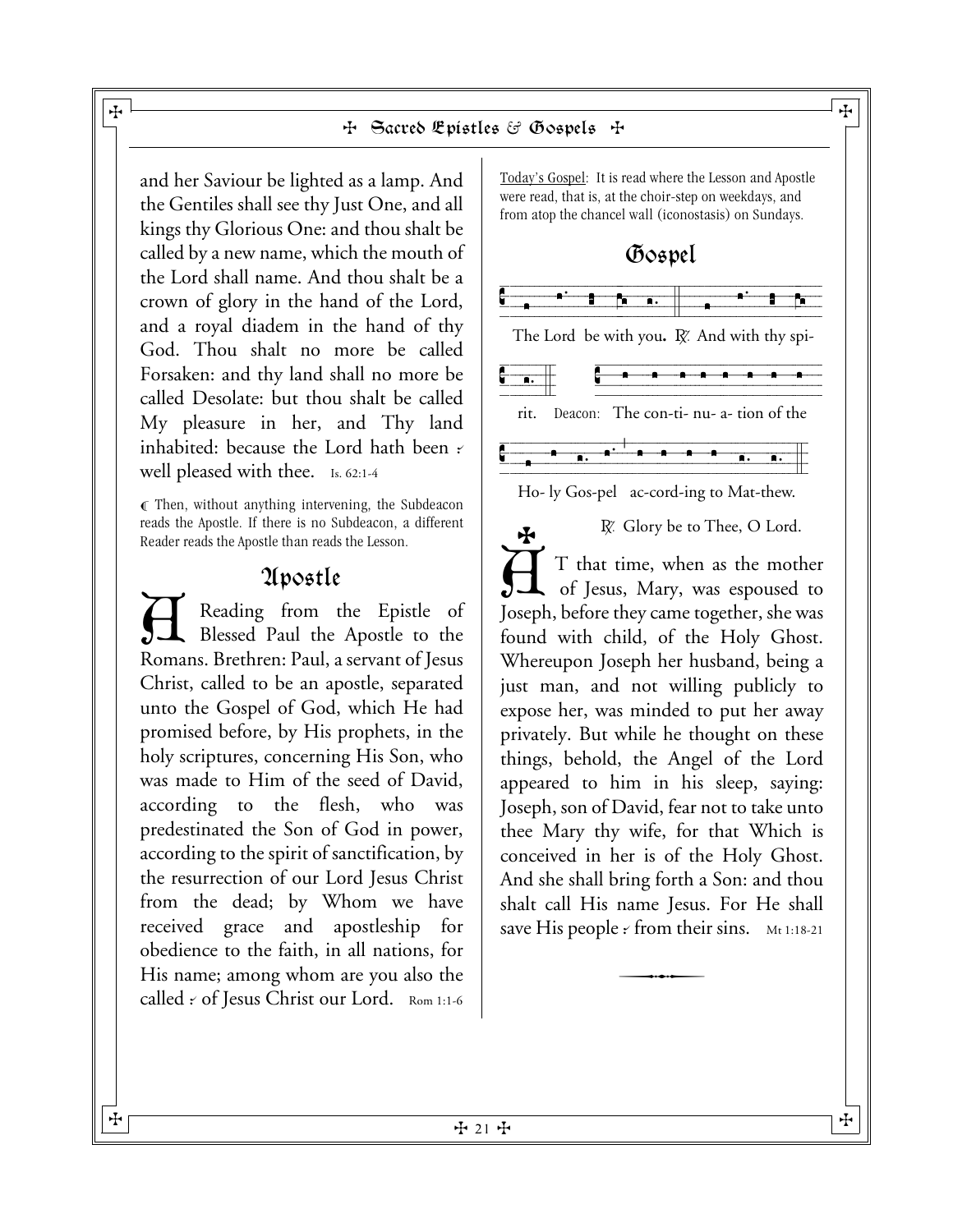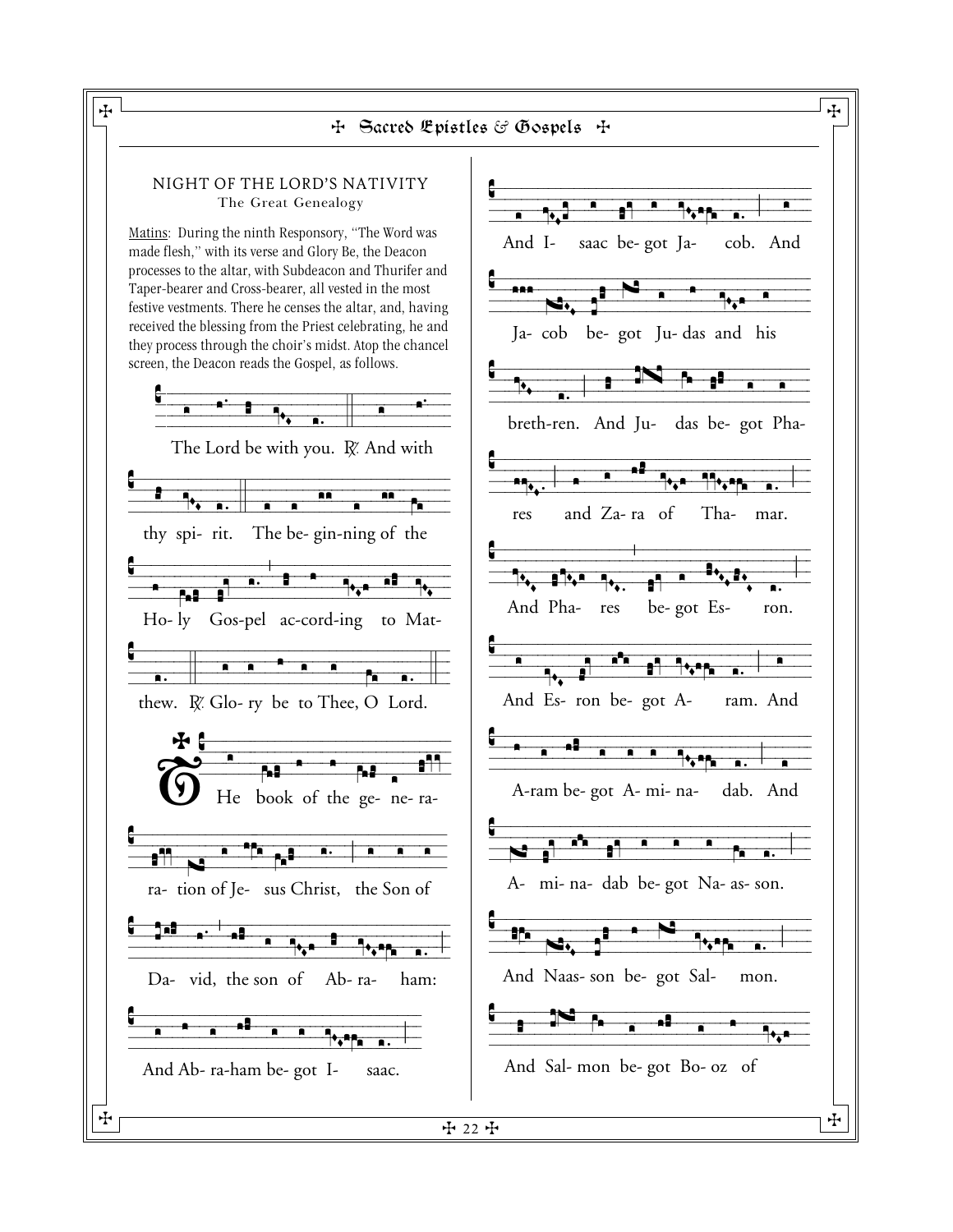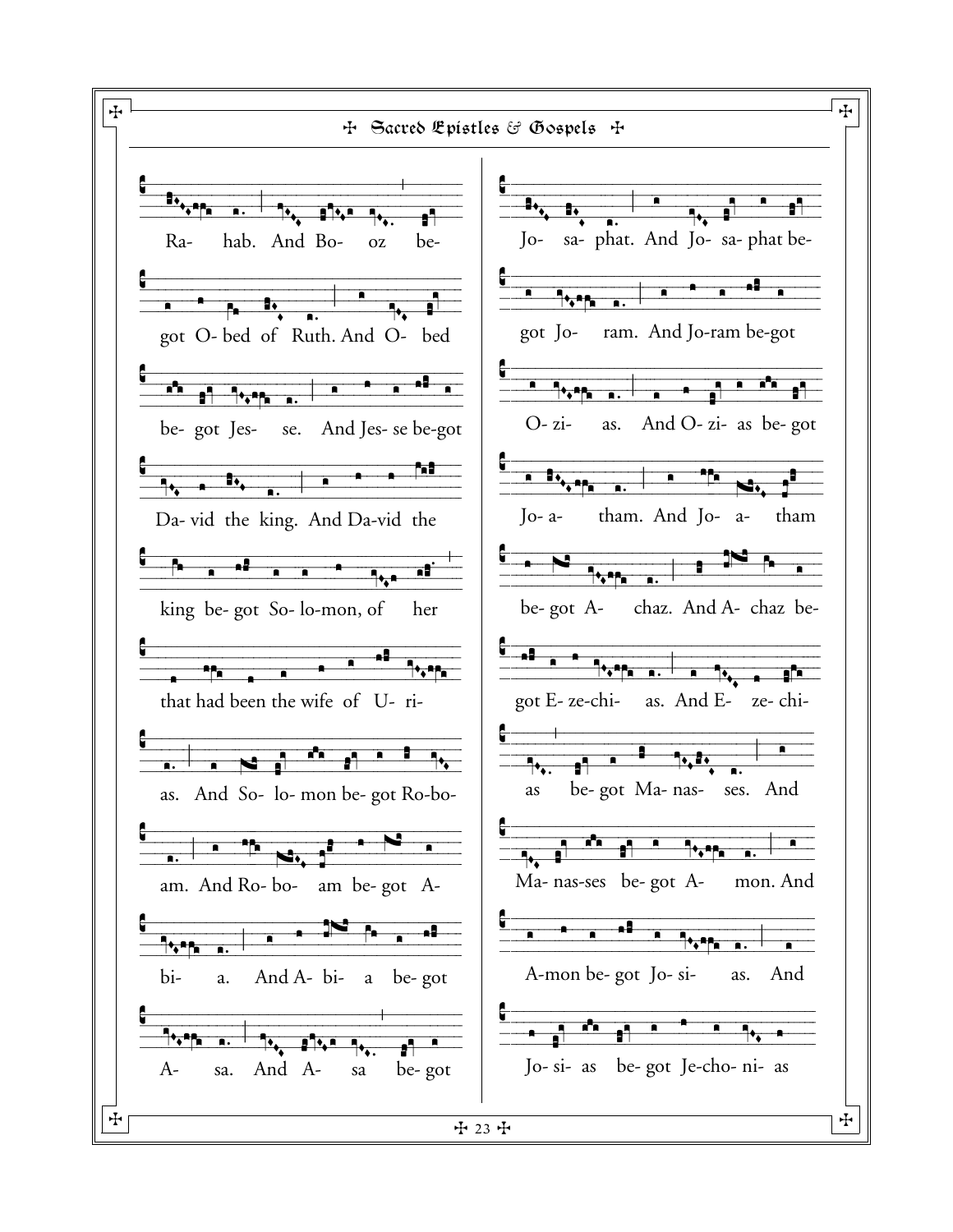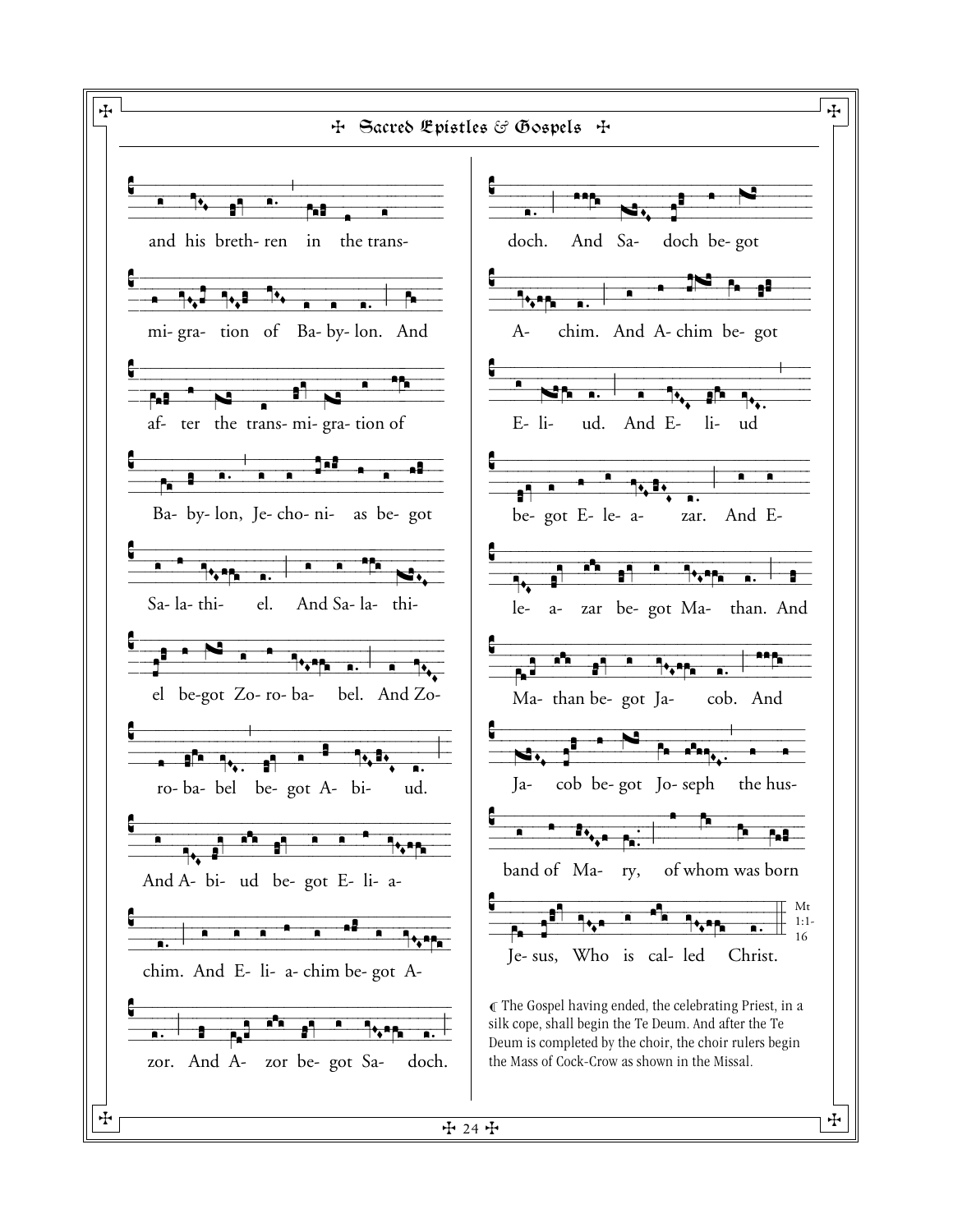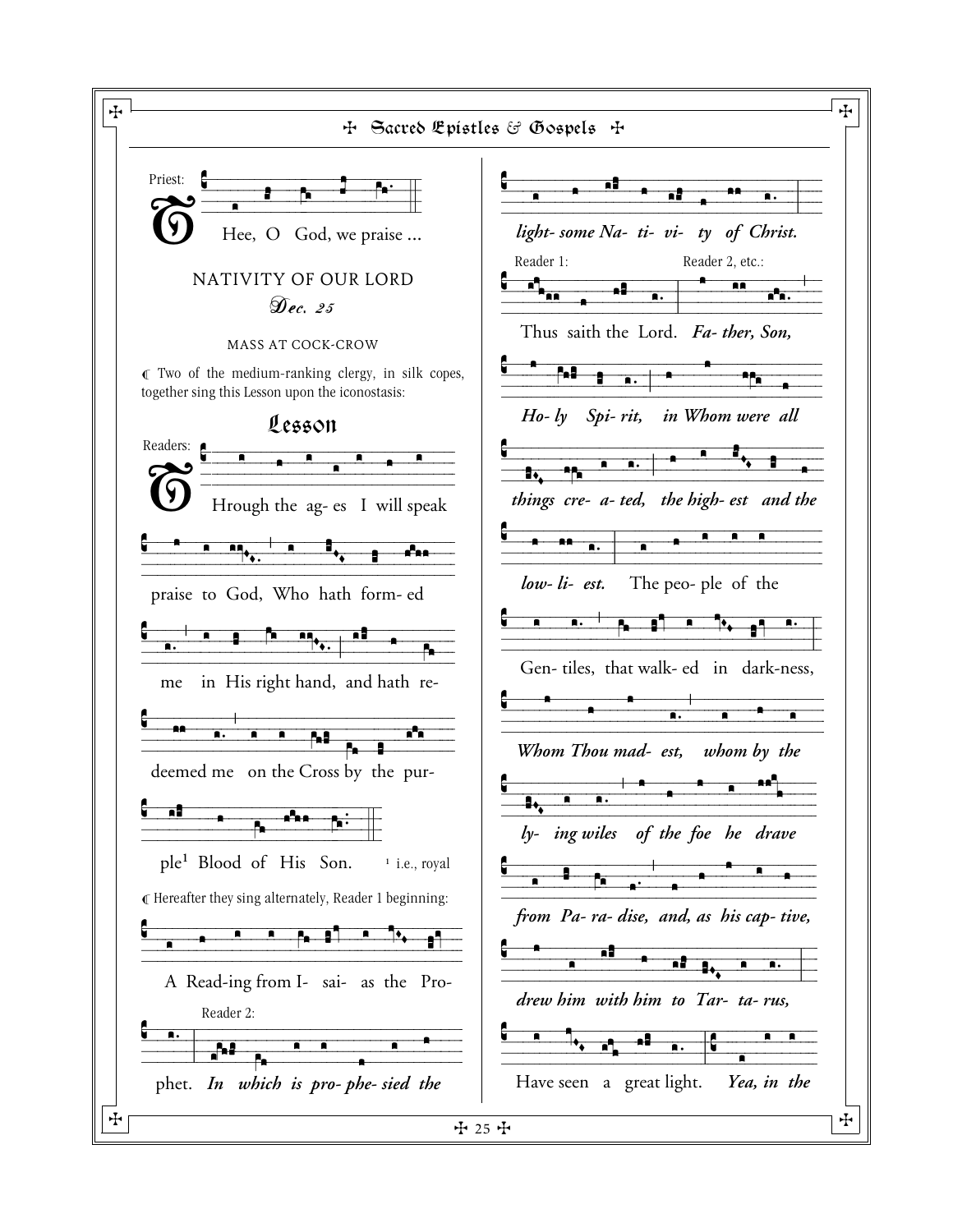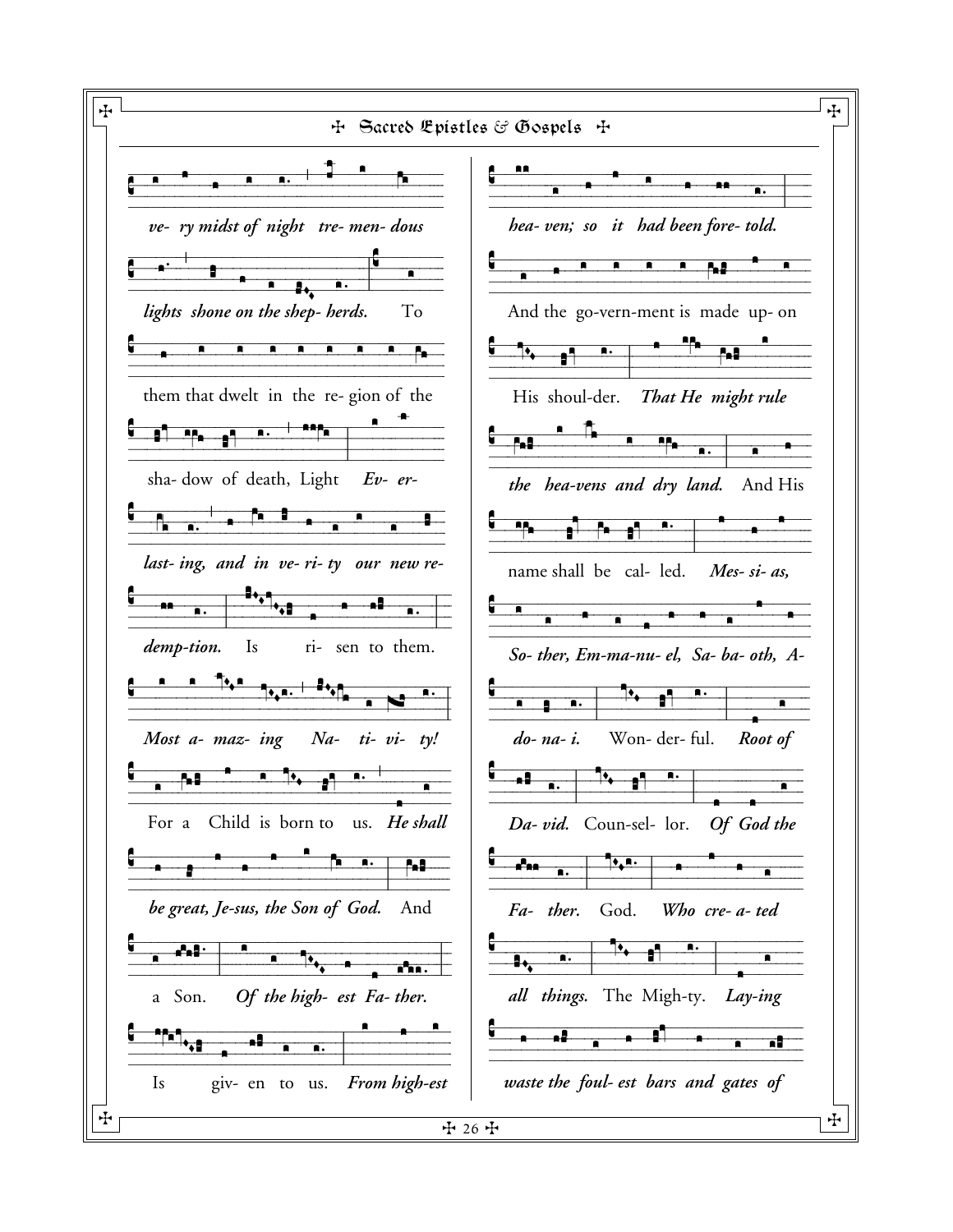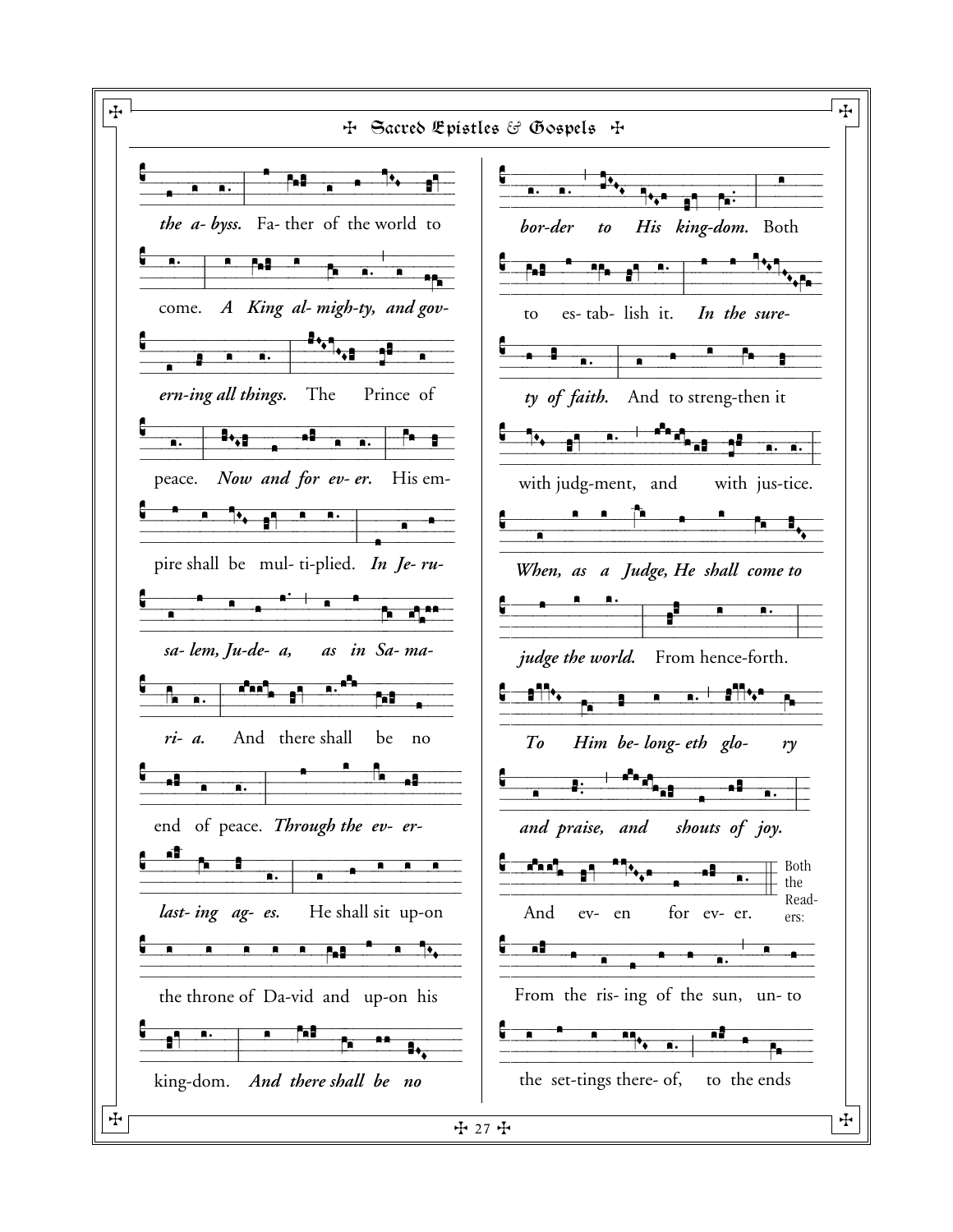

 $\sigma$  And then the Apostle is sung, without anything intervening, by the Subdeacon.

Without Chanters: If chanting is unavailable, the lesson is read in this manner:

## [Lesson]

[A Reading from Isaias the Prophet. Thus saith the Lord God: The people of the Gentiles that walked in darkness have seen a great Light: to them that dwelt in the region of the shadow of death, Light is risen. For a Child is born to us, and a Son is given to us, and the government is upon His shoulder: and His name shall be called Wonderful, Counsellor, God the Mighty, the Father of the world to come, the Prince of Peace. His empire shall be multiplied, and there shall be no end of peace: He shall sit upon the throne of David, and upon his kingdom;

to establish it and strengthen it with judgment and with justice  $\cdot$  from henceforth and for ever. Is 9:2,6-7 **]**

¶ Without anything intervening, the Apostle is read by the Subdeacon (or a third, different Reader):

## Apostle

Reading from the Epistle of Blessed Paul the Apostle to Titus. Dearly beloved: The grace of God our Saviour hath appeared to all men; instructing us that, denying ungodliness and worldly desires, we should live soberly, and justly, and godly in this world, looking for the blessed hope and coming of the glory of the great God and our Saviour Jesus Christ, Who gave Himself for us, that He might redeem us from all iniquity, and might cleanse to Himself a people acceptable, a pursuer of good works. These things speak and exhort  $\cdot$  in Christ Jesus our Lord.

Titus 2:11-15

¶ The Gospel is read atop the chancel wall (iconostasis), in the chant of a Double Feast.

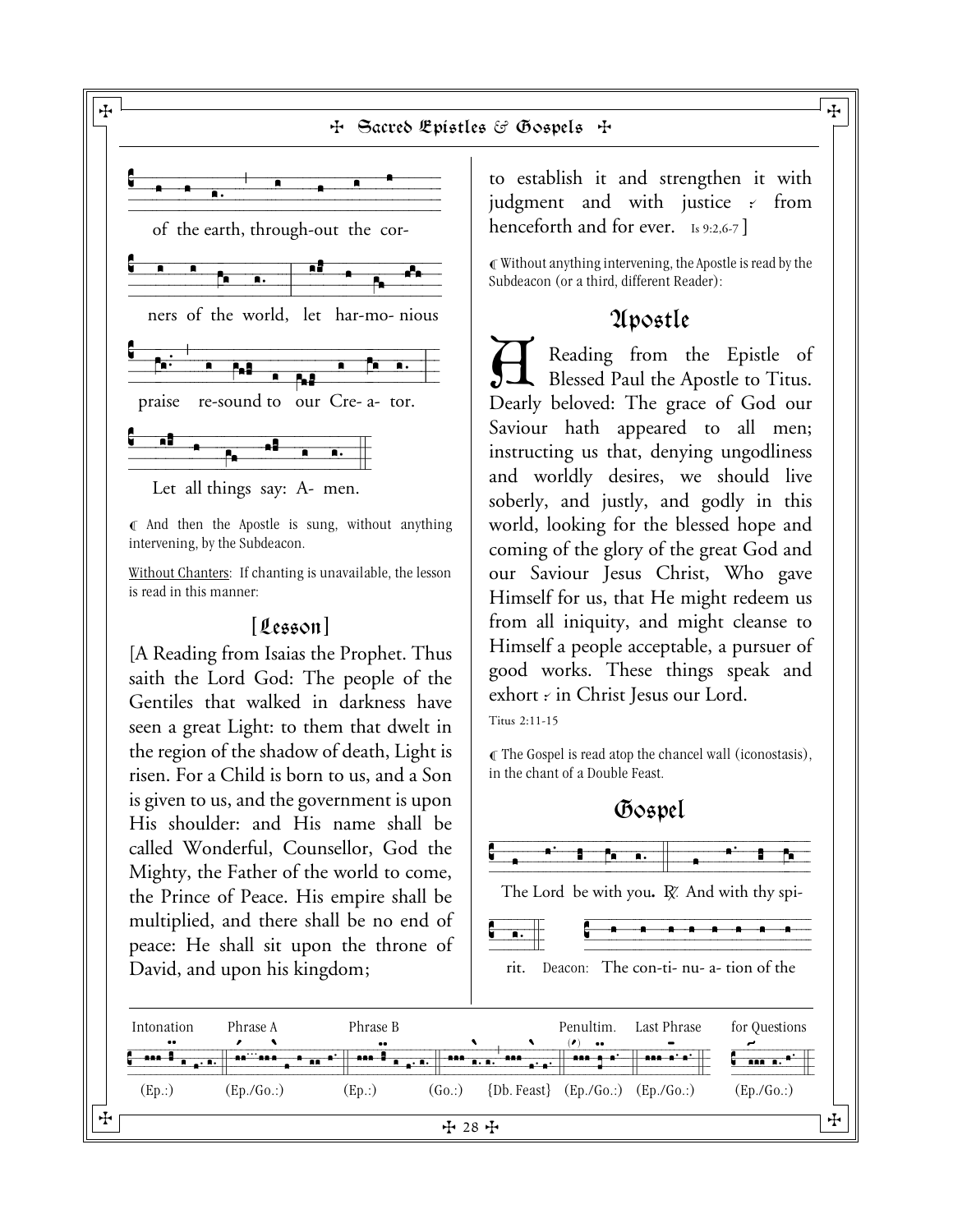

Ho- ly Gos-pel ac-cord-ing to Luke.

R. Glory be to Thee, O Lord.  $\dot{\rm H}$ ት T that time there went out a decree from Caesar Augustus, that the whole world should be enrolled. This enrolling was first made by Cyrinus, the governor of Syria. And all went to be enrolled, every one into his own city. And Joseph also went up from Galilee, out of the city of Nazareth, into Judea, to the city of David, which is called Bethlehem: because he was of the house and family of David, to be enrolled with Mary his espoused wife, who was with child. And it came to pass that when they were there her days were accomplished, that she should be delivered. And she brought forth her firstborn Son, and wrapped Him up in swaddling clothes, and laid Him in a manger, because there was no room for them in the inn. And there were in the same country shepherds watching, and keeping the night watches over their flock. And behold, an Angel of the Lord stood by them, and the brightness of God shone round about them, and they feared with a great fear. And the Angel said to them: Fear not, for behold, I bring you good tidings of great joy, that shall be to all the people: For this day is born to you a Saviour, Who is Christ the Lord, in the

city of David. And this shall be a sign unto you. Ye shall find the Infant wrapped in swaddling clothes, and laid in a manger. And suddenly there was with the Angel a multitude of the heavenly army, praising God, and saying: Glory to God in the highest, and on earth peace  $\cdot$  to men of good will.  $Lk 2:1-14$ 

#### MASS OF NATIVITY AT DAYBREAK

¶ There are exactly two Collects for this Mass, and then the following Lesson is read atop the chancel wall by one of the medium-ranked clergy, alone, $<sup>1</sup>$  in a surplice:</sup>

## Lesson

Reading from Isaias the Prophet. Thus saith the Lord: The Spirit of the Lord is upon Me, because the Lord hath anointed Me: He hath sent Me to preach to the meek, to heal the contrite of heart, and to preach a release to the captives, and deliverance to them that are shut up. To proclaim the acceptable year of the Lord, and the day of vengeance of our God: to comfort all that mourn: to appoint to the mourners of Sion, and to give them a crown for ashes, the oil of joy for mourning, a garment of praise for the spirit of grief. And they shall be called in it the mighty ones of justice, the planting of the Lord to glorify Him. Behold, the Lord hath made it to be heard ...

1 Usually a Taper-bearer attends the Reader, but not for this reading.



 $\mathbf{H}$  and the contract of the contract of the contract of the contract of  $\mathbf{H}$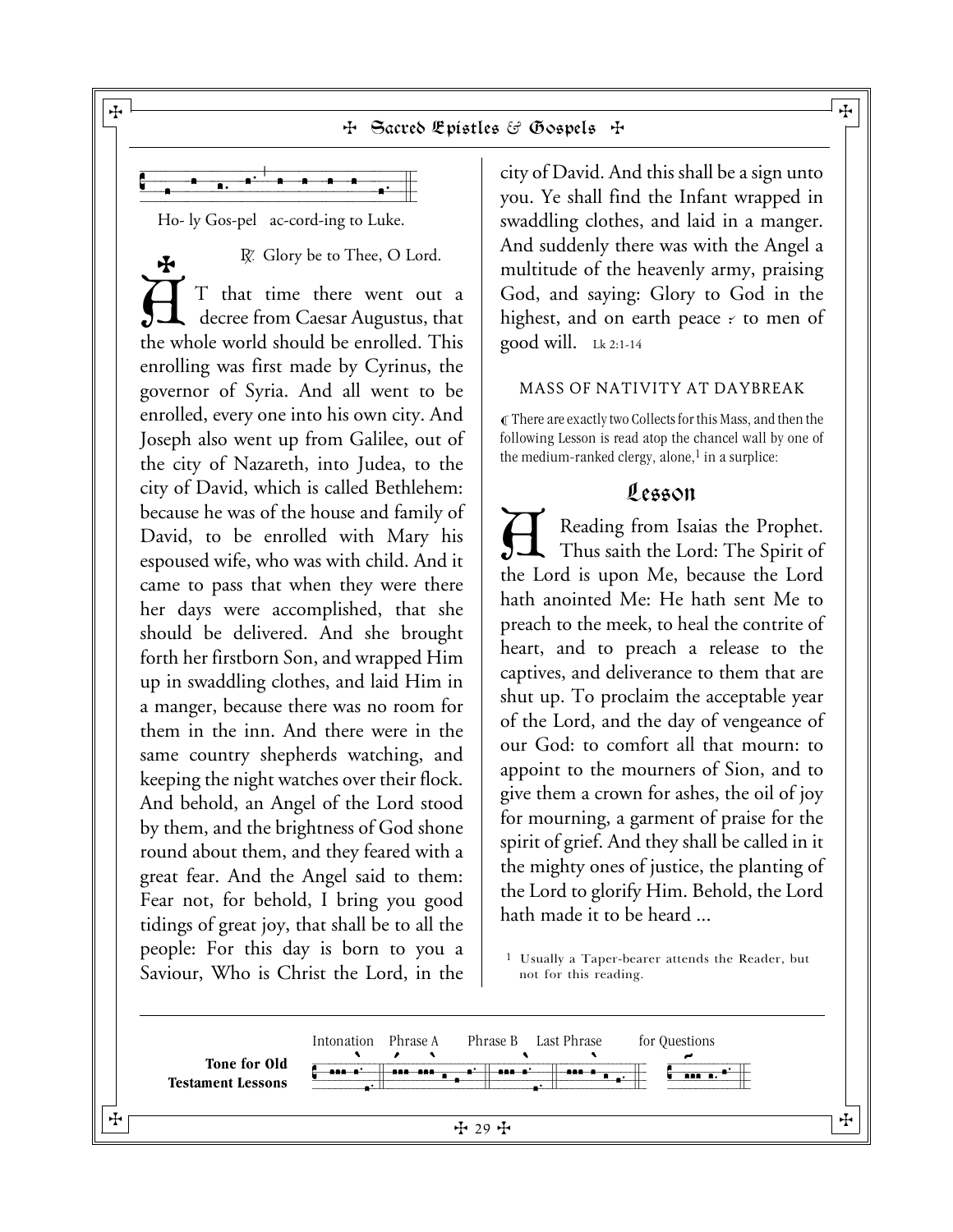$\boldsymbol{\ast}$ 

in the ends of the earth; tell the daughter of Sion: Behold, thy Saviour cometh: behold, His reward is with Him, and His work before Him. And they shall call them, The holy people  $\cdot$  The redeemed of the Lord. Is 61:1-3; 62:11,12

¶ Without anything intervening, the Subdeacon sings the Apostle with the usual ceremony.

## Apostle

Reading from the Epistle of Blessed Paul the Apostle to Titus. Dearly beloved: The goodness and kindness of God our Saviour appeared. Not by the works of justice, which we have done, but according to His mercy, He saved us, by the laver of regeneration and renovation of the Holy Ghost; Whom He hath poured forth upon us abundantly, through Jesus Christ our Saviour: that, being justified by His grace, we may be heirs, according to hope of life everlasting : in Christ Jesus our Lord. Titus 3:4-7

## Gospel

The Gospel is sung atop the roodscreen, in Sunday tone. The Lord be with you. R. And with thy spirit. Deacon: The con-ti- nu- a- tion of the



Ho- ly Gos-pel ac-cord-ing to Luke.

R. Glory be to Thee, O Lord.

 $\dot{\rm H}$ T that time the shepherds said one to another: Let us go over to Bethlehem, and let us see this word that is come to pass, which the Lord hath showed to us. And they came with haste; and they found Mary and Joseph, and the Infant lying in the manger. And seeing, they understood of the word that had been spoken to them concerning this Child. And all that heard wondered, and at those things that were told them by the shepherds. But Mary kept all these words, pondering them in her heart. And the shepherds returned, glorifying and praising God for all the things they had heard and seen  $\epsilon$  as it was told unto them. Lk 2:15-20

#### THIRD & GREAT MASS OF NATIVITY ~ IN THE DAY

 $\mathbb{F}$  This Lesson is sung upon the iconostasis by someone from among the higher ranks of clergy, in a surplice:

#### Lesson

A Reading from Isaias the Prophet. Thus saith the Lord: Therefore My people shall know My name in that day: for I Myself that spoke, behold I am here. How beautiful upon the mountains ...

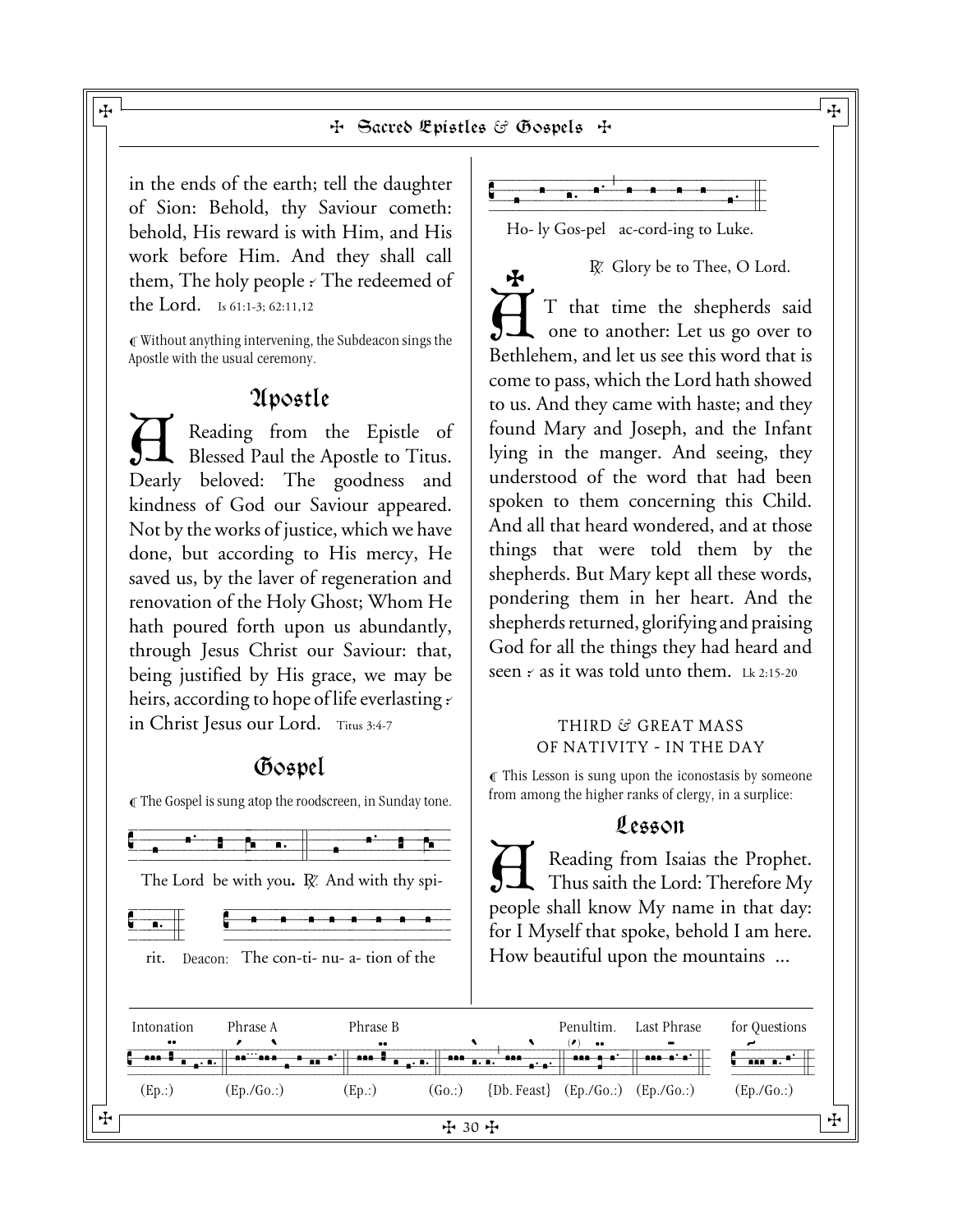are the feet of him that bringeth good tidings, and that preacheth peace: of him that showeth forth good, that preacheth salvation, that saith to Sion: Thy God shall reign! The voice of thy watchmen: they have lifted up their voice, they shall praise together. For they shall see eye to eye when the Lord shall convert Sion. Rejoice and give praise together, O ye deserts of Jerusalem, for the Lord hath comforted His people; He hath redeemed Jerusalem. The Lord hath prepared His holy arm in the sight of all the Gentiles. And all the ends of the earth shall see the salvation  $\epsilon$  of our God. Is 52:6-10

 ${\mathbb C}$  Without anything intervening, the Apostle is read by the Subdeacon:

## Apostle

A Reading from the Epistle of Blessed Paul the Apostle to the Hebrews. Brethren: God, Who at sundry times and in diverse manners spake in times past to the fathers by the prophets, last of all, in these days, hath spoken to us by His Son, Whom He hath appointed heir of all things, by Whom also He made the world. Who, being the brightness of His glory, and the figure of His substance, and upholding all things by the word of His power, making purgation of sins, sitteth on the right hand of the majesty on high. Being made so much better than the

Angels, as He hath inherited a more excellent name than they. For to which of the Angels hath He said at any time, "Thou art My Son, this day have I begotten Thee?"**<sup>1</sup>** And again, "I will be to Him a Father, and He shall be to Me a Son?"**2** And again, when He bringeth in the First-begotten into the world, He saith: "And let all the Angels of God adore Him."**<sup>3</sup>** And to the Angels indeed He saith: "Who maketh His Angels spirits, and His ministers a flame of fire."**<sup>4</sup>** But to the Son: "Thy throne, O God, is for ever and ever: a sceptre of uprightness is the sceptre of Thy kingdom. Thou hast loved righteousness and hated iniquity: wherefore God, Thy God, hath anointed Thee with the oil of gladness more than Thy fellows."**<sup>5</sup>** And: "In the beginning, O Lord, Thou didst lay the foundation of the earth, and the heavens are the works of Thy hands. They shall perish, but Thou abidest. And all like a garment shall grow old. And as a vesture shalt Thou fold them, and they shall be changed. But Thou art the same  $\cdot$  and Thy years shall not fail."**6** Heb 1:1-12

 $\frac{1}{4}$  Ps 2:7  $\frac{2}{5}$  2 Kgs 7:14  $\frac{3}{5}$  Ps 96:7<br>  $\frac{4}{5}$  Ps 103:4  $\frac{5}{5}$  Ps 44:7  $\frac{3}{5}$  Ps 110:26  $5 \text{ Ps } 44:7$ 



 $\mathbf{H}$  and the contract of the contract of the contract of the contract of  $\mathbf{H}$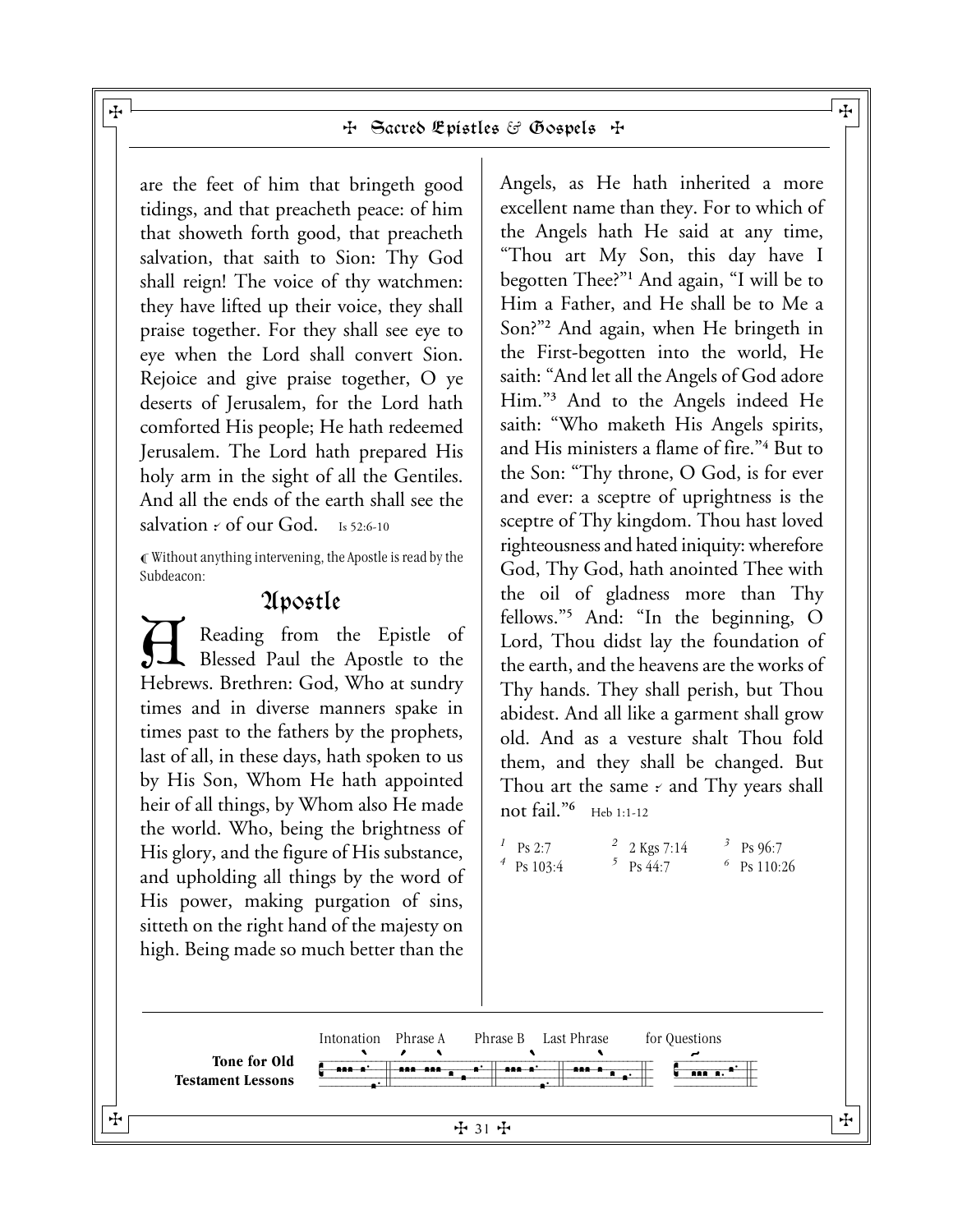

He gave them power to be made the sons of God, to them that believe in His name, who are born not of blood, nor of the will of the flesh, nor of the will of man, but of God. And the Word was made flesh, and dwelt among us, (and we saw His glory, the glory as it were of the Only-begotten of the Father,)  $\cdot$  full of grace and truth. Jn 1:1-14

## ST. STEPHEN, PROTO-MARTYR, DEAC. Dec. 26

## 2Ipostle

Reading from the Acts of the Apostles. In those days Stephen, full of grace and fortitude, did great wonders and signs among the people. Now there arose some of that which is called the synagogue of the Libertines, and of the Cyrenians, and of the Alexandrians, and of them that were of Cilicia and Asia, disputing with Stephen. And they were not able to resist the wisdom and the Spirit that spoke. Now hearing these things, they were cut to the heart, and they gnashed with their teeth at him. But he, being full of the Holy Ghost, looking up steadfastly to heaven, saw the glory of God, and Jesus standing on the right hand of God. And he said: Behold, I see the heavens opened, and the Son of Man standing on the right hand of God. And they, crying out with a loud voice,

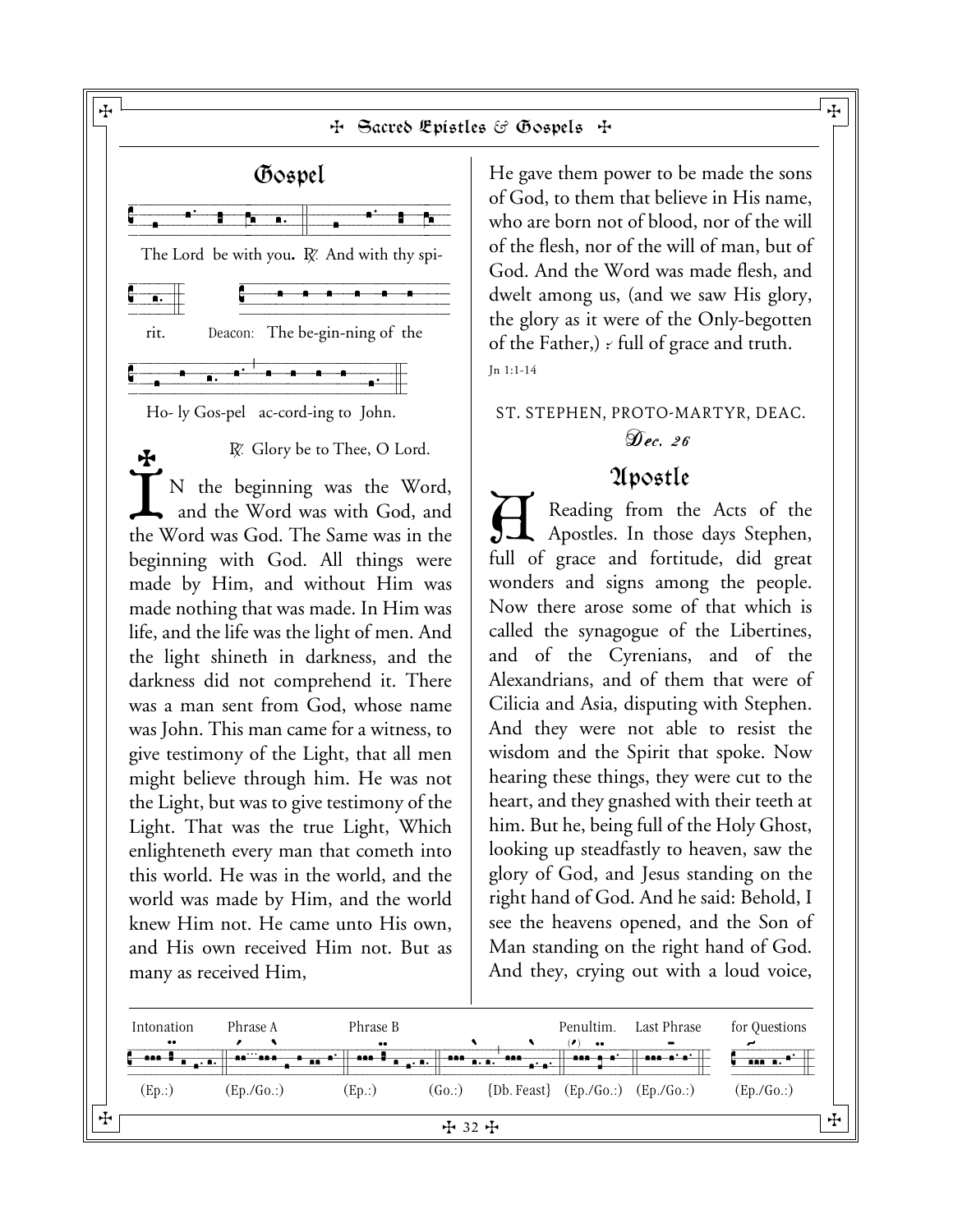stopped their ears, and with one accord ran violently upon him. And casting him forth without the city, they stoned him; and the witnesses laid down their garments at the feet of a young man, whose name was Saul. And they stoned Stephen invoking, and saying: Lord Jesus, receive my spirit. And, falling on his knees, he cried with a loud voice, saying: Lord, lay not this sin to their charge. And when he had said this  $\cdot$  he fell asleep in the **Lord.** Acts 6:8-10 & 7:54-60

## Gospel



Ho- ly Gos-pel ac-cord-ing to Mat-thew.

₩

 $\mathbb R$ . Glory be to Thee, O Lord.

 $\dot{\rm H}$ T that time Jesus said to the multitudes of the Jews and to the chief priests: Behold I send to you prophets, and wise men, and scribes: and some of them ye will put to death and crucify, and some ye will scourge in your synagogues, and persecute from city to city: that upon you may come all the just blood that hath been shed upon the earth, from the blood of Abel the just even unto the blood of Zacharias the son of Barachias, whom ye killed between the temple and the altar. Amen, I say to you,

all these things shall come upon this generation. Jerusalem, Jerusalem, thou that killest the prophets, and stonest them that are sent unto thee, how often would I have gathered together thy children, as the hen doth gather her chickens under her wings, and thou wouldest not? Behold, your house shall be left to you desolate. For I say to you, ye shall not see Me henceforth till ye say: Blessed is He that cometh  $\cdot$  in the name of the Lord. Mt 23:34-39

## NATALITY OF ST. JOHN EVANGELIST  $\mathcal{D}_{PC.}$  27

## Lesson

Reading from the Book of Wisdom. He that feareth God will do good: and he that possesseth justice, shall lay hold on her, and she will meet him as an honourable mother, and will receive him as a wife married of a virgin. With the bread of life and understanding she shall feed him, and give him the water of wholesome wisdom to drink: and she shall be made strong in him, and he shall not be moved: and she shall hold him fast, and he shall not be confounded: and she shall exalt him among his neighbours. And in the midst of the church she shall open his mouth, and the Lord shall fill him with the spirit of wisdom and understanding, and shall clothe him with a robe of glory. He shall heap upon him a treasure of joy and gladness, and He shall cause him to inherit an everlasting name  $\cdot$ He Who is the Lord our God. Ecclus 15:1-6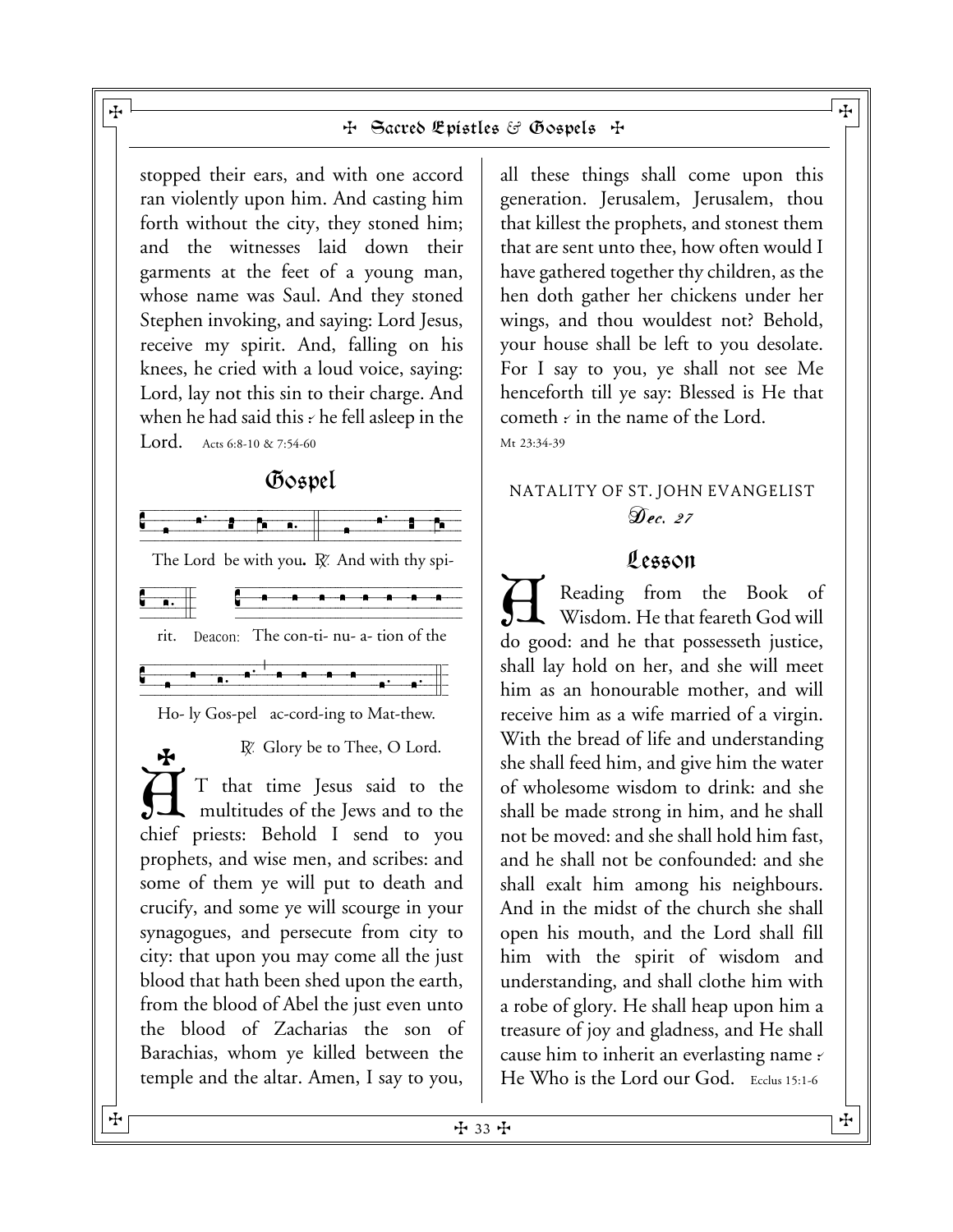Sacred Epistles & Gospels Gospel  $\frac{v}{\sqrt{2}}$  vooper The Lord be with you. R. And with thy spirit. Deacon: The con-ti- nu- a- tion of the Ho- ly Gos-pel ac-cord-ing to John. R. Glory be to Thee, O Lord.  $\dot{\rm H}$ S T that time Jesus said to Peter: Follow me. Peter, turning about, saw that disciple whom Jesus loved following, who also leaned on His breast at supper, and said: Lord, who is he that shall betray Thee? Him therefore when Peter had seen, he saith to Jesus: Lord, and what shall this man do? Jesus saith to him: So I will have him to remain till I come, what is it to thee? Follow thou Me. This saying therefore went abroad among the brethren, that that disciple should not die. And Jesus did not say to him: He should not die; but: So I will have him to remain till I come, what is it to thee? This is that disciple who giveth testimony of these things, and hath written these things; and we know  $\cdot$  that his testimony is true. Jn 21:19-24

## NATALITY OF THE HOLY INNOCENTS Dec. 28

## Apostle

Reading from the Book of the Apocalypse of Blessed John the Apostle. In those days: I beheld a Lamb standing upon Mount Sion, and with Him an hundred forty-four thousand, having His name, and the name of His Father, written on their foreheads. And I heard a voice from heaven, as the noise of many waters, and as the voice of great thunder; and the voice which I heard was as the voice of harpers, harping on their harps. And they sung as it were a new canticle, before the throne, and before the four living creatures, and the ancients; and no man could say the canticle but those hundred forty-four thousand, who were purchased from the earth. These are they who were not defiled with women: for they are virgins. These follow the Lamb whithersoever He goeth. These were purchased from among men, the firstfruits to God and to the Lamb: and in their mouth there was found no lie; for they are without spot  $\cdot$  before the throne of God. Apoc 14:1-5

## Gospel

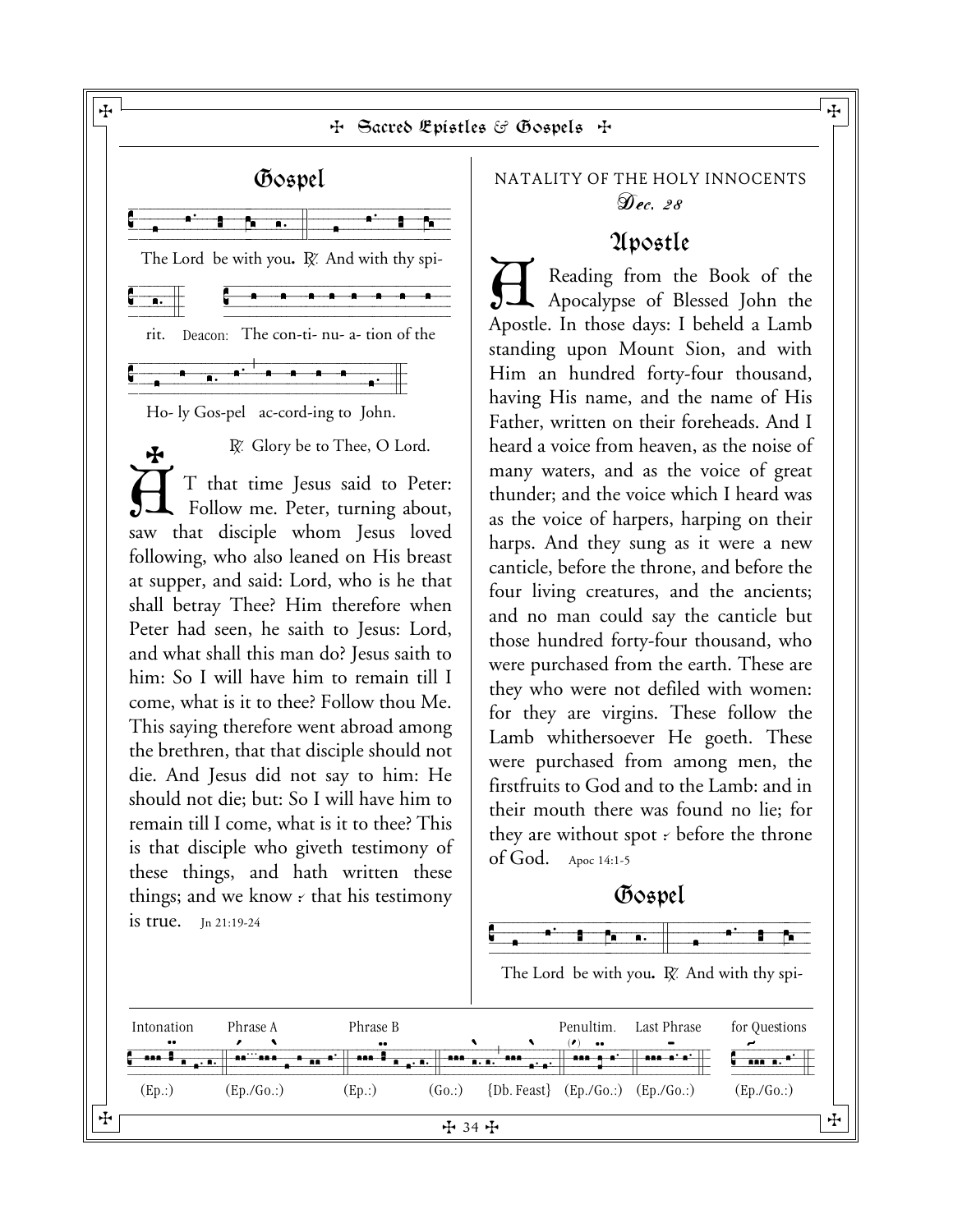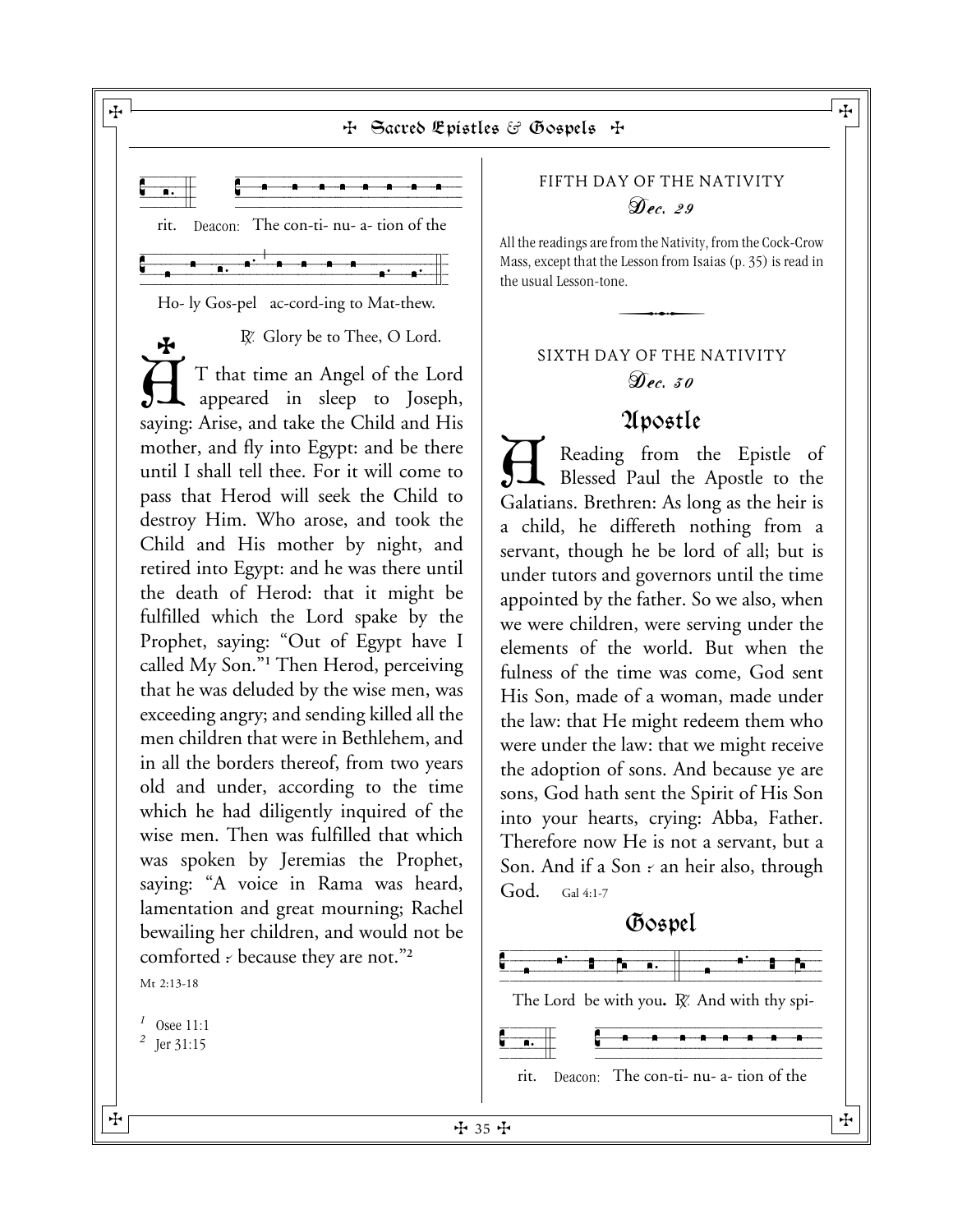

Ho- ly Gos-pel ac-cord-ing to Luke.

 $\mathbb R$ . Glory be to Thee, O Lord.  $\dot{\rm H}$ ł T that time: Joseph and Mary the mother of Jesus were wondering at those things which were spoken concerning Him. And Simeon blessed them, and said to Mary His mother: Behold, this Child is set for the fall, and for the resurrection, of many in Israel, and for a sign which shall be contradicted. And thine own soul a sword shall pierce, that out of many hearts thoughts may be revealed. And there was one Anna, a prophetess, the daughter of Phanuel, of the tribe of Aser; she was far advanced in years, and had lived with her husband seven years from her virginity. And she was a widow until fourscore and four years; who departed not from the temple, by fastings and prayers serving night and day. Now she, at the same hour, coming in, confessed to the Lord; and spake of Him to all that looked for the redemption of Israel. And after they had performed all things according to the law of the Lord, they returned into Galilee, to their city Nazareth. And the Child grew, and waxed strong, full of wisdom  $\cdot$  and the grace of God was in Him.  $1k$   $2:33-40$ 

## SUNDAY AFTER NATIVITY

When it is does not fall upon Dec. 26, Dec. 27, or Dec. 28

 $\mathbb T$  The readings are the same as for the 6th Day of Nativity, pp. 35-36, that is to say, Galatians 4:1-7 and Luke 2:33-40. e same as for th<br>ay, Galatians 4:1<br>**Allance** 

## HOLY POPE & CONFESSOR SYLVESTER  $\mathcal{D}$ ec. 31

## Apostle

"Behold, a great priest who in his days pleased God," as given in the Common of a Confessor and Hierarch, p. 403.

## Gospel

"A certain man, going into a far country," as given in the Common of a Confessor and Hierarch, p. 406. ig into a far cours<br>sor and Hierarc<br>expression

## CIRCUMCISION OF OUR LORD Jan. 1

## Apostle

A Reading from the Epistle of Blessed Paul the Apostle to Titus. Dearly beloved: The grace of God our Saviour hath appeared to all men; instructing us that, denying ungodliness and worldly desires, we should live soberly, and justly, and godly in this world, looking for the blessed hope and coming of the glory of the great God and our Saviour Jesus Christ,

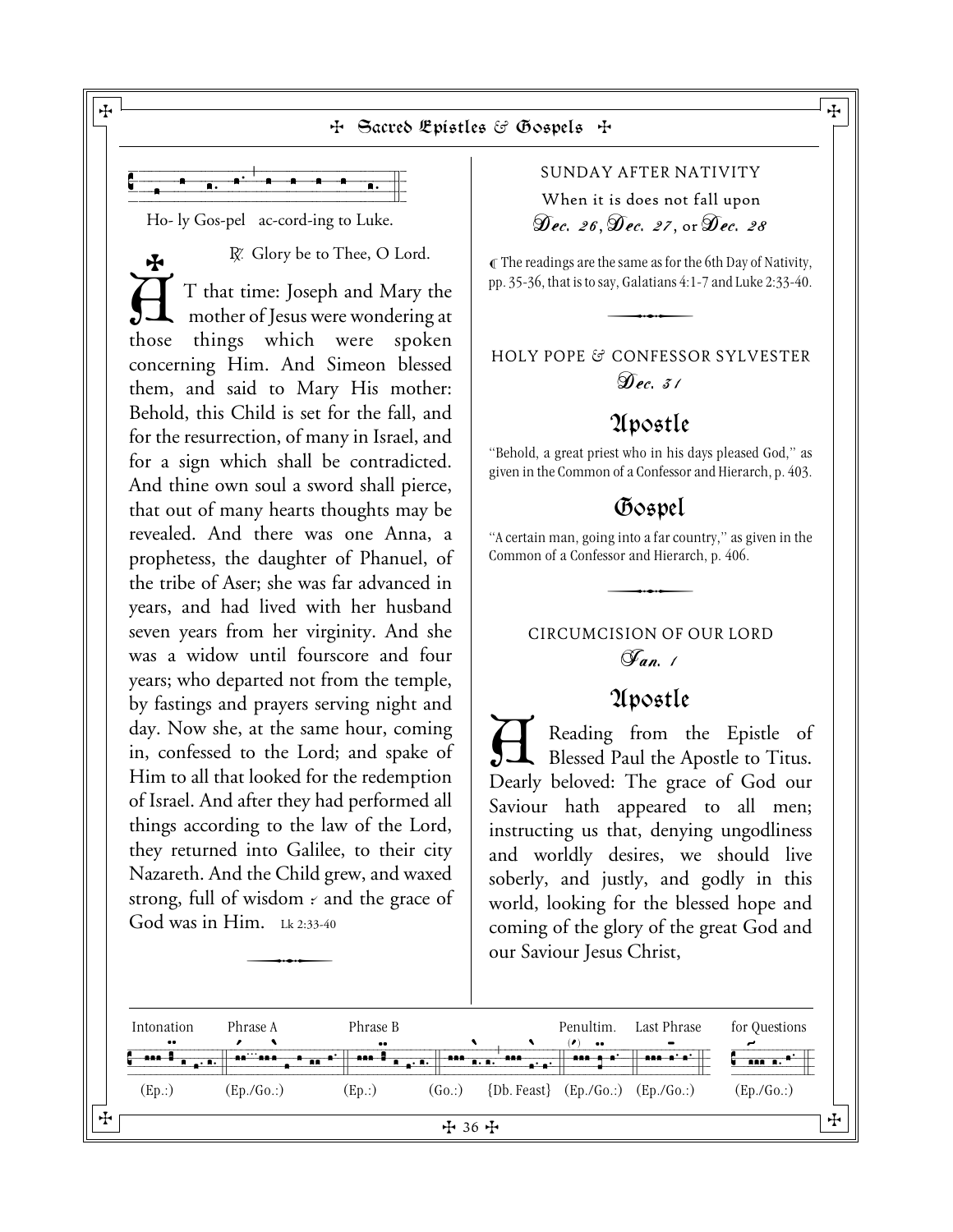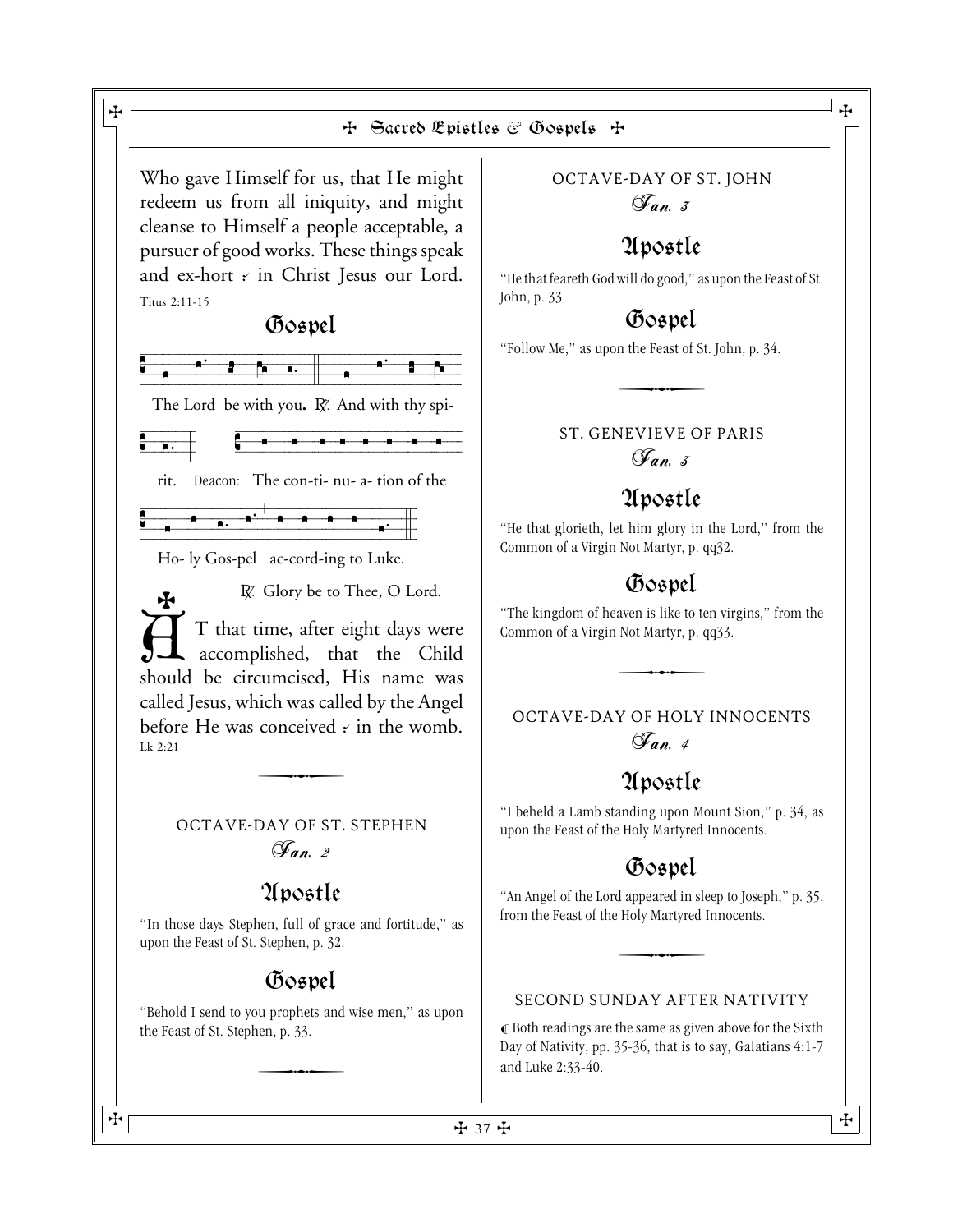## VIGIL OF THEOPHANY  $\mathscr{F}_{an.}$  5

## Apostle

Reading from the Epistle of Blessed Paul the Apostle to Titus. Dearly beloved: The goodness and kindness of God our Saviour appeared. Not by the works of justice, which we have done, but according to His mercy, He saved us, by the laver of regeneration and renovation of the Holy Ghost; Whom He hath poured forth upon us abundantly, through Jesus Christ our Saviour: that, being justified by His grace, we may be heirs, according to hope of life everlasting  $\cdot$  in Christ Jesus our Lord. Titus 3:4-7

## Gospel



saying: Arise, and take the Child and His mother, and go into the land of Israel. For they are dead that sought the life of the Child. Who arose, and took the Child and His mother, and came into the land of Israel. But hearing that Archelaus reigned in Judea in the room of Herod his father, he was afraid to go thither: and being warned in sleep retired into the quarters of Galilee. And coming he dwelt in a city called Nazareth, that it might be fulfilled which was said by the Prophets, that He shall be called  $\cdot$  a Nazarene. Mt 2:19-23

#### NIGHT OF THE LORD'S THEOPHANY The Great Genealogy

Matins: During the ninth Responsory, "In the likeness of a dove," with its verse and Glory Be, the Deacon processes to the altar, with Subdeacon and Thurifer and Taper-bearer and Cross-bearer, all vested in the most festive vestments. There he censes the altar, and, having received the blessing from the Priest celebrating, he and they process through the choir's midst. Atop the chancel

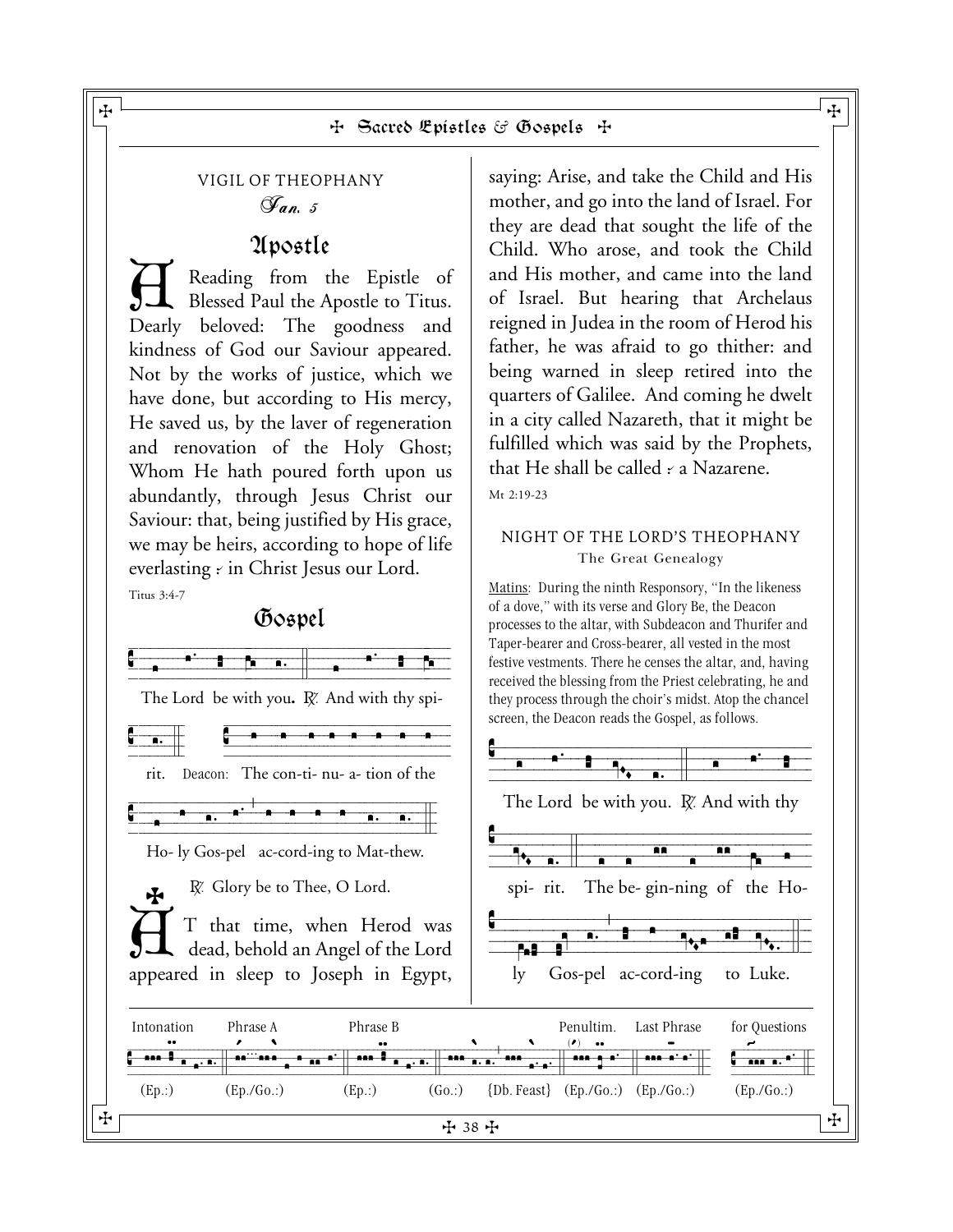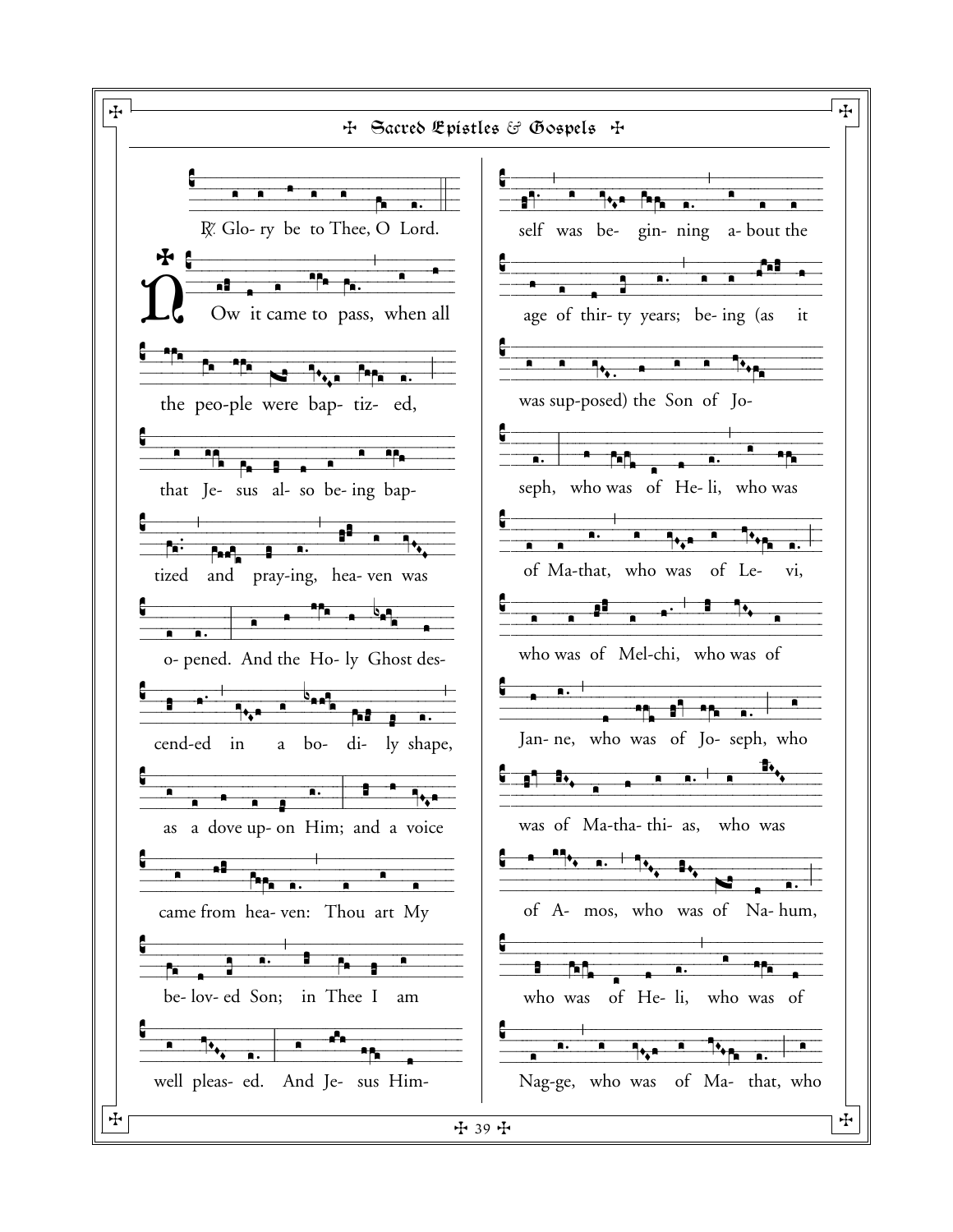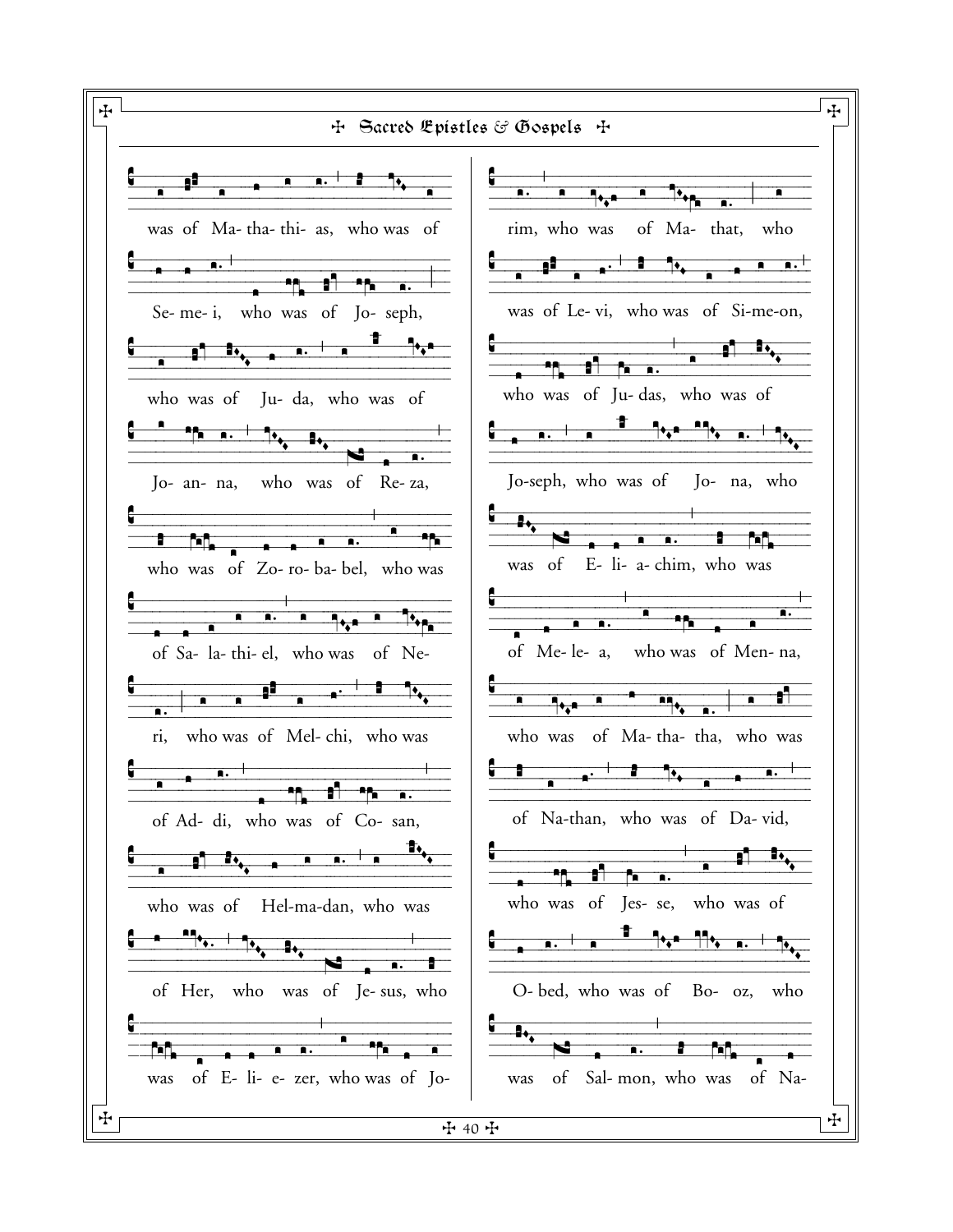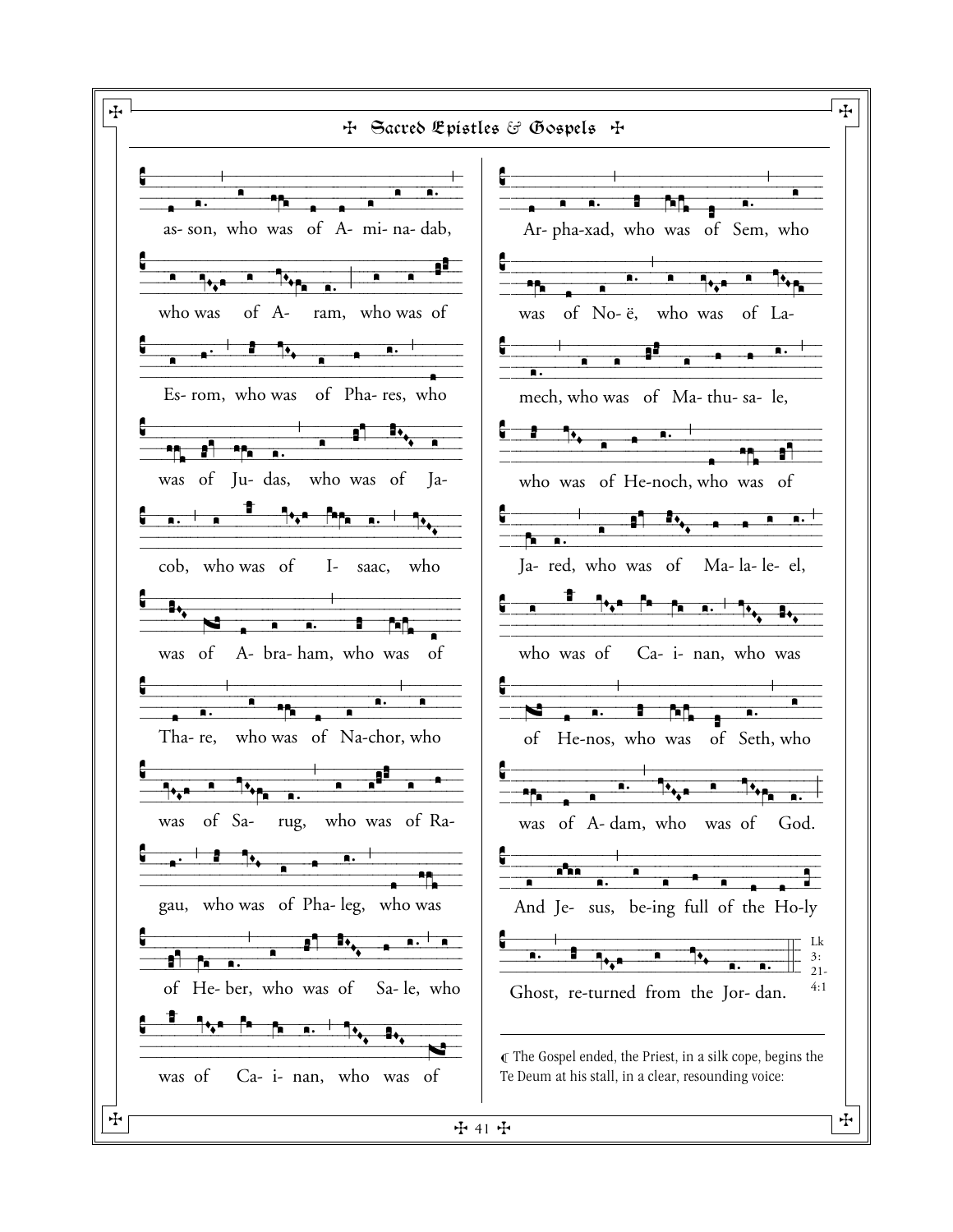#### $\mathbf{H}$  (  $\blacksquare$  ) and the contract of the contract of the contract of the contract of the contract of the contract of the contract of the contract of the contract of the contract of the contract of the contract of the c + Sacred Epistles & Gospels +



## THEOPHANY OF OUR LORD  $\mathcal{F}_{an.}$  6

## Lesson

Reading from Isaias the Prophet. Arise, be enlightened, O Jerusalem: for thy light is come, and the glory of the Lord is risen upon thee. For behold, darkness shall cover the earth, and a mist the people: but the Lord shall arise upon thee, and His glory shall be seen upon thee. And the Gentiles shall walk in thy light, and kings in the brightness of thy rising. Lift up thine eyes round about, and see: all these are gathered together, they are come to thee: thy sons shall come from afar, and thy daughters shall rise up at thy side. Then shalt thou see, and abound, and thy heart shall wonder and be enlarged, when the multitude of the sea shall be converted to thee, the strength of the Gentiles shall come to thee. The multitude of camels shall cover thee, the dromedaries of Madian and Epha. All they from Saba shall come, bringing gold and frankincense  $\cdot$  and showing forth praise to the Lord. Is 60:1-6







Ho- ly Gos-pel ac-cord-ing to Mat-thew.

 $R$ . Glory be to Thee, O Lord.  $\overline{\alpha}$  $\mathbf{F}$ Hen Jesus was born in Bethlehem of Juda, in the days of king Herod, behold, there came wise men from the east to Jerusalem, saying: Where is He that is born King of the Jews? For we have seen His star in the east, and are come to adore Him. And king Herod, hearing this, was troubled, and all Jerusalem with him. And assembling together all the chief priests and the scribes of the people, he inquired of them where Christ should be born. But they said to him: In Bethlehem of Juda. For so it is written by the Prophet: "And thou Bethlehem the land of Juda art not the least among the princes of Juda: for out of thee shall come forth the Captain that shall rule My people Israel."**1** Then Herod, privately calling the wise men, learned diligently of them the time of the star which appeared to them; and sending them into Bethlehem said: Go and diligently inquire after the Child, and when ye have found Him, bring me word again, that I also may come and adore Him. Who, having heard the king, went their way. And behold, the star which they had seen in the east went before them, until it came and stood over where the Child was. And seeing the star,

 $\frac{1}{2}$  Mic 5:2

ᡩ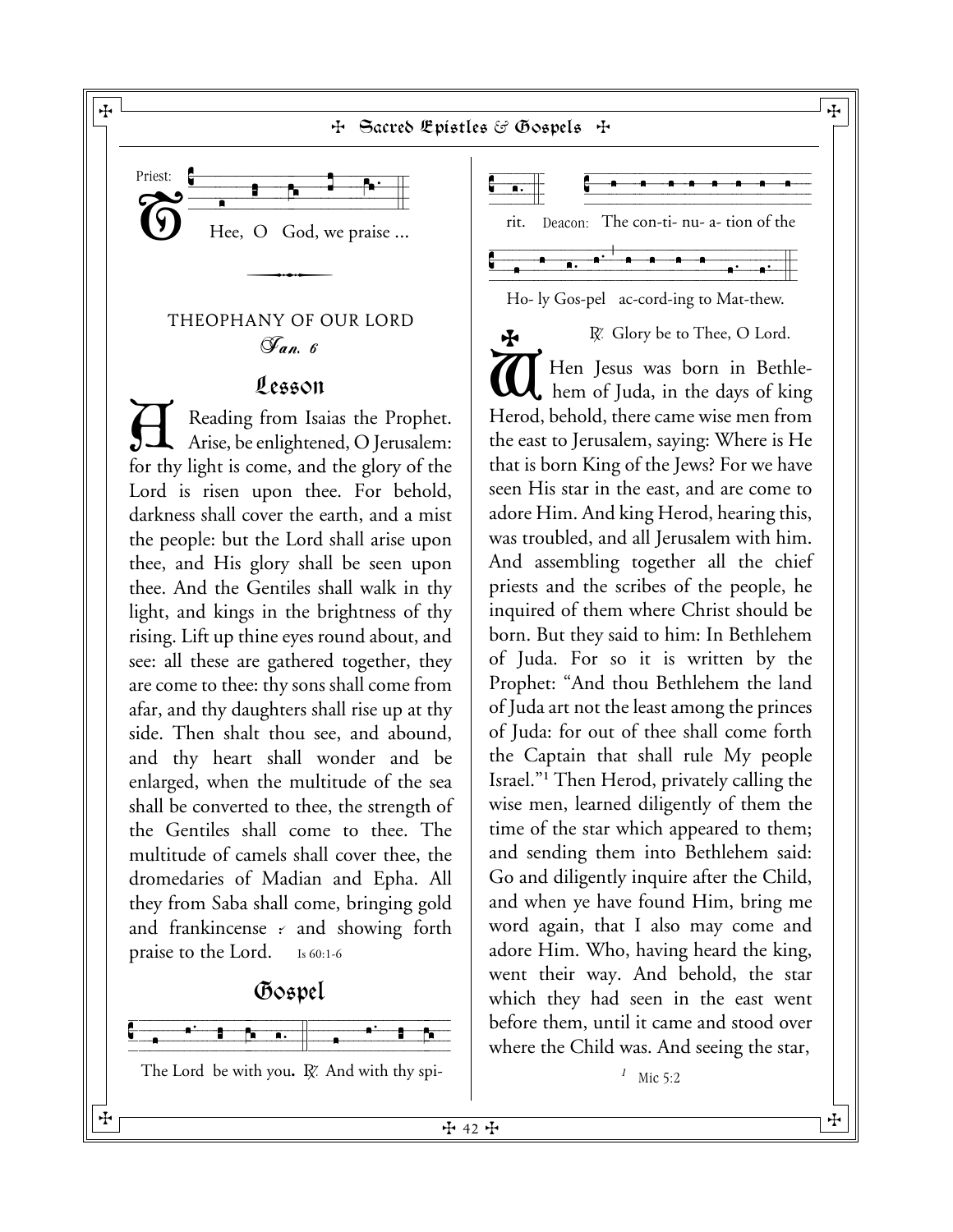they rejoiced with exceeding great joy. And entering into the house they found the Child with Mary His mother, and falling down they adored Him; and opening their treasures they offered Him gifts: gold, frankincense, and myrrh. And having received an answer in sleep that they should not return to Herod, they went back another way  $\epsilon$  into their country. Mt 2:1-12

#### SUNDAY IN OCTAVE OF THEOPHANY

## Lesson

Reading from Isaias the Prophet. Arise, be enlightened, O Jerusalem: for thy light is come, and the glory of the Lord is risen upon thee. For behold, darkness shall cover the earth, and a mist the people: but the Lord shall arise upon thee, and His glory shall be seen upon thee. And the Gentiles shall walk in thy light, and kings in the brightness of thy rising. Lift up thine eyes round about, and see: all these are gathered together, they are come to thee: thy sons shall come from afar, and thy daughters shall rise up at thy side. Then shalt thou see, and abound, and thy heart shall wonder and be enlarged, when the multitude of the sea shall be converted to thee, the strength of the Gentiles shall come to thee. The multitude of camels shall cover thee, the dromedaries of Madian and Epha. All they from Saba shall come, bringing gold and frankincense  $\cdot$  and showing forth praise to the Lord. **Is 60:1-6**



 $\mathbb R$ . Glory be to Thee, O Lord.  $\dot{\rm H}$ ∱ T that time John saw Jesus coming to him, and he saith: Behold the Lamb of God, behold Him Who taketh away the sin of the world. This is He, of Whom I said: After me there cometh a man who is preferred before me: because He was before me. And I knew Him not, but that He may be made manifest in Israel, therefore am I come baptizing with water. And John gave testimony, saying: I saw the Spirit coming down, as a dove from heaven, and He remained upon Him. And I knew Him not; but He Who sent me to baptize with water said to me: He upon Whom thou shalt see the Spirit descending, and remaining upon Him, He it is that baptizeth with the Holy Ghost. And I saw, and I gave testimony  $\cdot$  that this is the Son of God. Jn 1:29-34

¶ If a Sunday does not fall before the Octave day of Theophany, the aforesaid Gospel is read upon the fourth day within the Octave of the Feast (Theophany or Epiphany itself is counted as day one).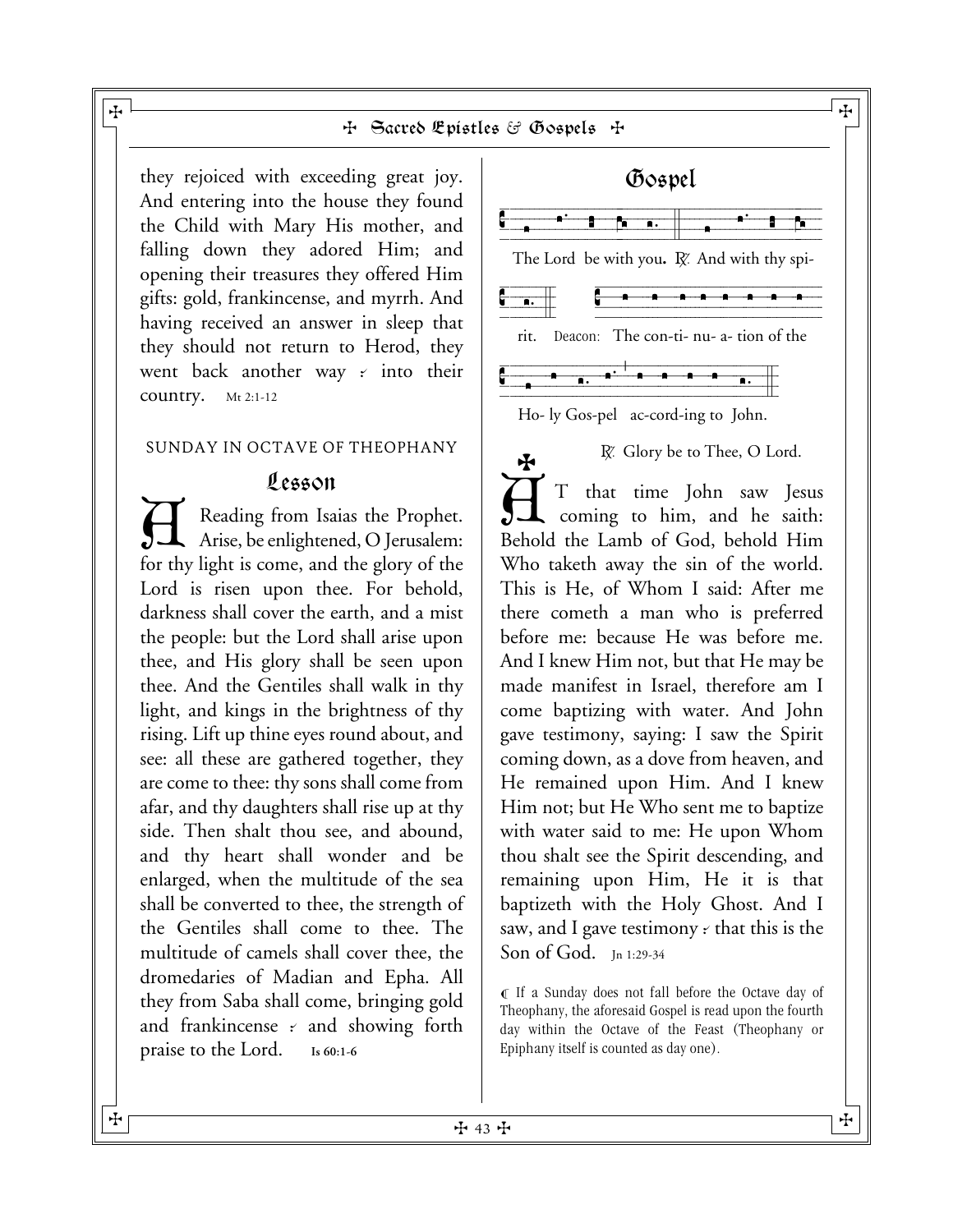## OCTAVE-DAY OF THEOPHANY Jan. 13

Reading from Isaias the Prophet. O Lord my God, I will honour Thee: I will bring praise to Thy name, Who doest wonderful things. Thy counsel of old be made true. O Lord, lifted on high is Thine arm; O God of Sabaoth, the crown of hope, which is ornamented with glory. Let the land that was desolate be glad, and let the wilder-ness of Jordan be glad, and my people shall see the height of the Lord, and the majesty of God, and shall be gathered together and redeemed by God. And shall come into Sion with gladness, and everlasting joy shall be upon their heads, and praise, and rejoicing. And I will open rivers in the mountains, in the middle plains I will break open fountains, and I will pour forth the dry land without water. Behold, My Child shall be exalted and lifted up; and He shall be exceeding high. Ye shall draw waters with joy out of the Saviour's fountains, and ye shall say in that day: Praise ye the Lord, and call upon His name: make His mighty works known among the people. Sing ye to the Lord, for He hath wrought wondrous things. Show this forth in all the earth  $\cdot$ saith the Lord almighty.

Is 25:1; 35:1,2,10; 41:18; 52:13; 12:3-5



#### FIRST SUNDAY AFTER OCTAVE OF THEOPHANY

in Whom I am well pleased. Mt 3:13-17

## Apostle

Reading from the Epistle of Blessed Paul the Apostle to the

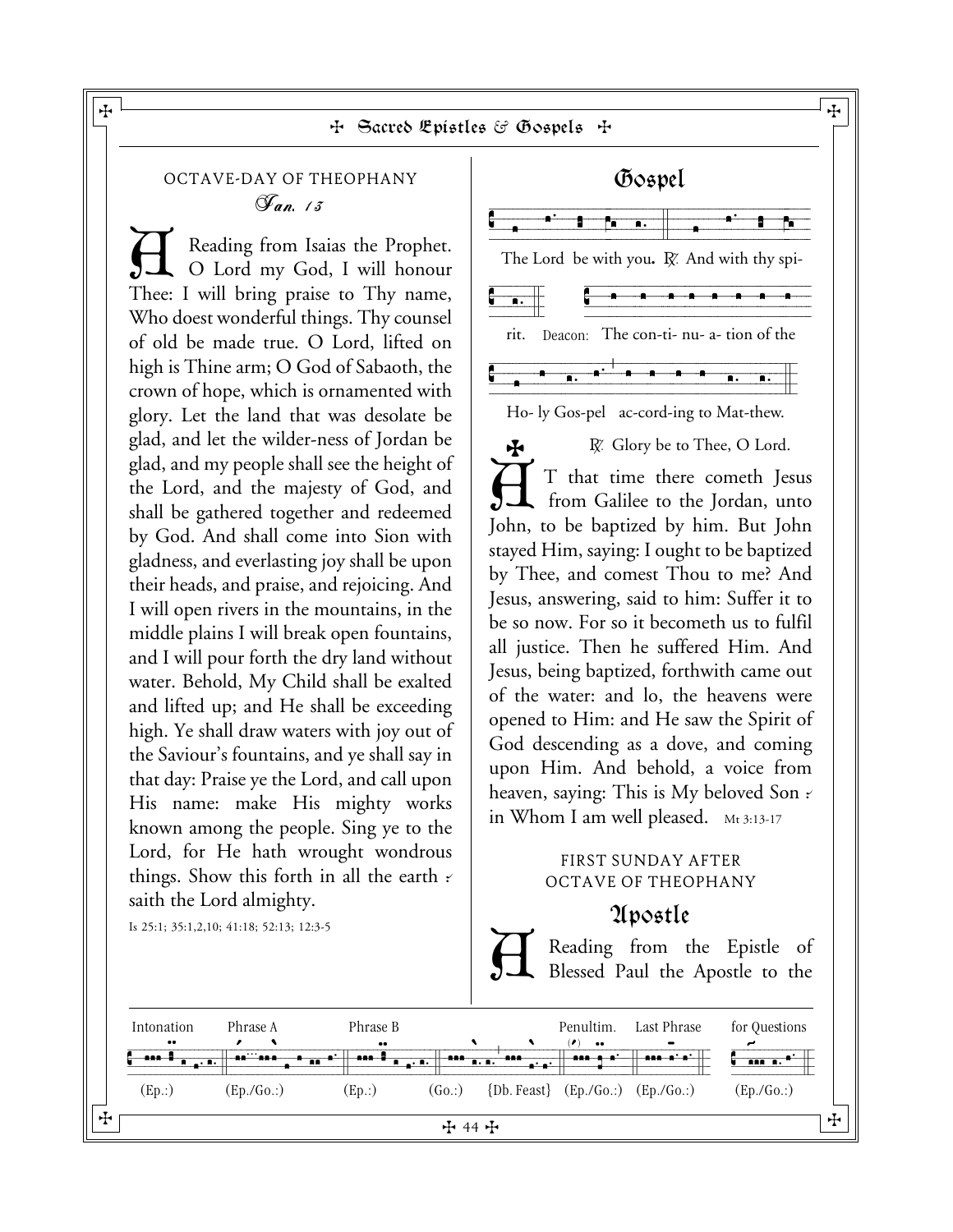Romans. Brethren: I beseech you by the mercy of God, that ye present your bodies a living sacrifice, holy, pleasing unto God, your reasonable service. And be not conformed to this world, but be reformed in the newness of your mind; that ye may prove what is the good, and the acceptable, and the perfect will of God. For I say, by the Grace that is given me, to all that are among you, not to be more wise than it behooveth to be wise, but to be wise unto sobriety, and according as God hath divided to every one the measure of faith. For as in one body we have many members, but all the members have not the same office: so we, being many, are one body in Christ, and every one members one of another  $\cdot$  in Christ Jesus our Lord. Rom. 12:1-5

## Gospel  $\frac{v}{\sqrt{2}}$ The Lord be with you. R. And with thy spirit. Deacon: The con-ti- nu- a- tion of the Free Deadlers. The con-u- nu- a- uon of  $\theta$ Ho- ly Gos-pel ac-cord-ing to Luke.  $\mathbb{R}^n$ . Glory be to Thee, O Lord.  $\dot{\textup{H}}$ ÷ T that time, when Jesus was twelve years old, they, going up into Jerusalem according to the custom of the feast, and having fulfilled the days, when they returned, the Child Jesus remained in Jerusalem; and His parents

knew it not. And thinking that He was in the company, they came a day's journey, and sought Him among their kinsfolks and acquaintance. And not finding Him, they returned into Jerusalem, seeking Him. And it came to pass that after three days they found Him in the temple, sitting in the midst of the doctors, hearing them, and asking them questions. And all that heard Him were astonished at His wisdom and His answers. And seeing Him, they wondered. And His mother said to Him: Son, why hast Thou done so to us? Behold, Thy father and I have sought Thee sorrowing. And He said to them: How is it that ye sought Me? Did ye not know that I must be about My Father's business? And they understood not the word that He spake unto them. And He went down with them, and came to Nazareth, and was subject to them. And His mother kept all these words in her heart. And Jesus advanced in wisdom, and age, and grace  $\cdot$  with God and men. Lk 2:42-52

## WEDNESDAY AFTER FIRST SUNDAY AFTER THEOPHANY OCTAVE

## Apostle

Reading from the Epistle of Blessed Paul the Apostle to the Romans. Brethren: The will of my heart indeed, and my prayer to God, is for the unbelieving, unto salvation. For I bear them witness that they have a zeal of God, but not according to knowledge. For they, not knowing the justice of God, and seeking to establish their own, ....